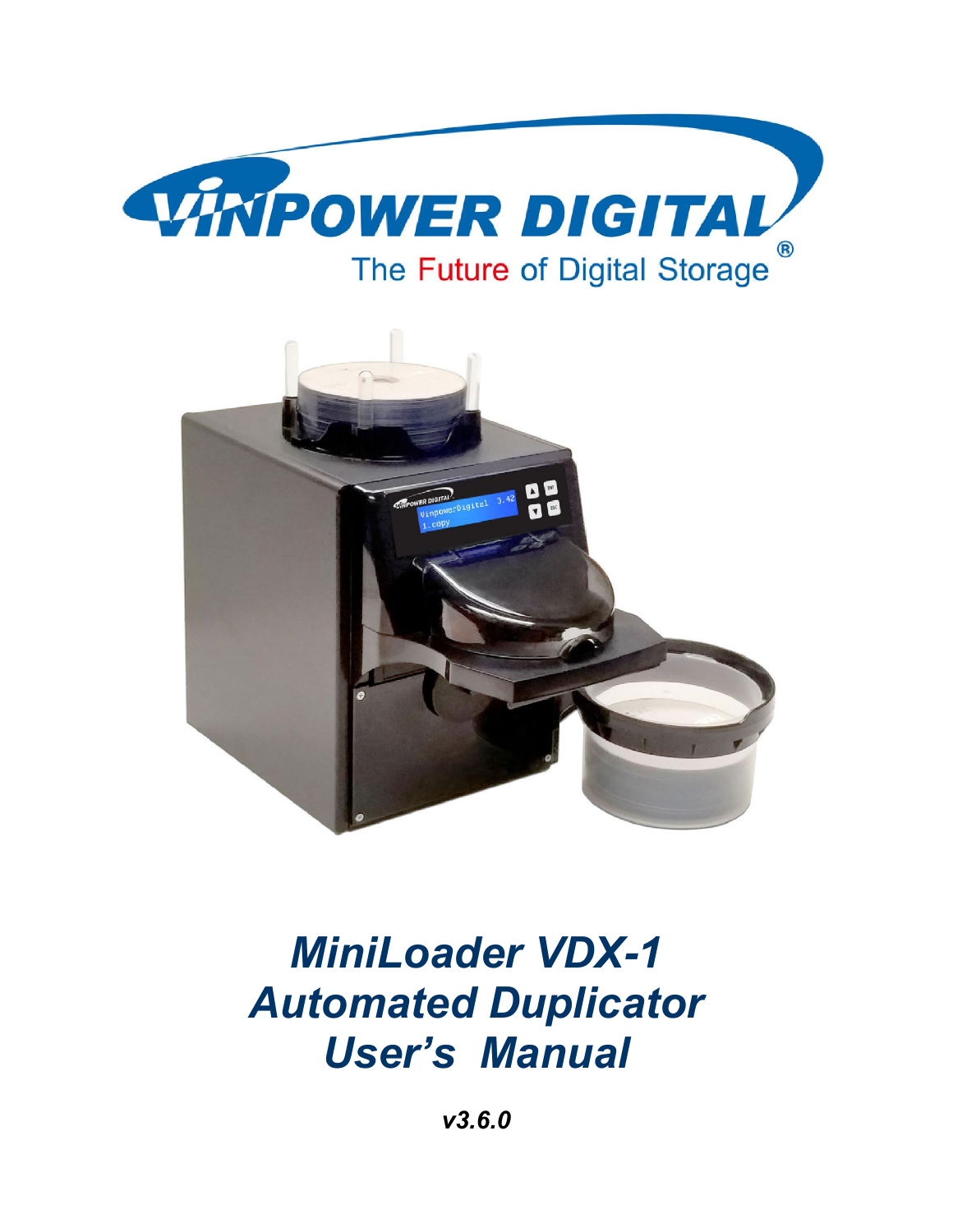# **WARNING!**

VINPOWER DIGITAL'S CD/DVD/BLU-RAY DUPLICATOR IS MEANT FOR BACK UP AND DISTRIBUTION OF ORIGINAL DATA AUTHORED OR OWNED BY THE USER. ANY DUPLICATED DISCS MADE FROM A THIS CD/DVD/BLU-RAY DUPLICATOR IS THE COPYRIGHT OWNERSHIP OF THE AUTHOR OR COMPANY WHICH OWNS THE SOURCE DISC. ANY UNAUTHORIZED COPYING, EDITING, OR ANY PART THEREOF OF A COPYRIGHT DISC IS STRICTLY PROHIBITED. WE DISCOURAGE THE USE OF ANY SUCH ACTION THAT GIVES RISE TO CRIMINAL INTENT AND PROSECUTION.

VINPOWER DIGITAL IS NOT RESPONSIBLE FOR ANY POTENTIAL ILLEGAL ACTIONS OF THE USER DUE TO ACTIVITIES BEYOND THE SCOPE OF THE PRODUCTS INTENDED USE.

# **Copyrights and Trademarks**

ALL RIGHTS RESERVED. NO PART OF THIS PUBLICATION MAY BE REPRODUCED IN ANY MEDIUM PRINTED OR ELECTRONIC WITHOUT THE PRIOR WRITTEN PERMISSION FROM VINPOWER. COPYRIGHT©2000-2013. ALL RIGHTS RESERVED.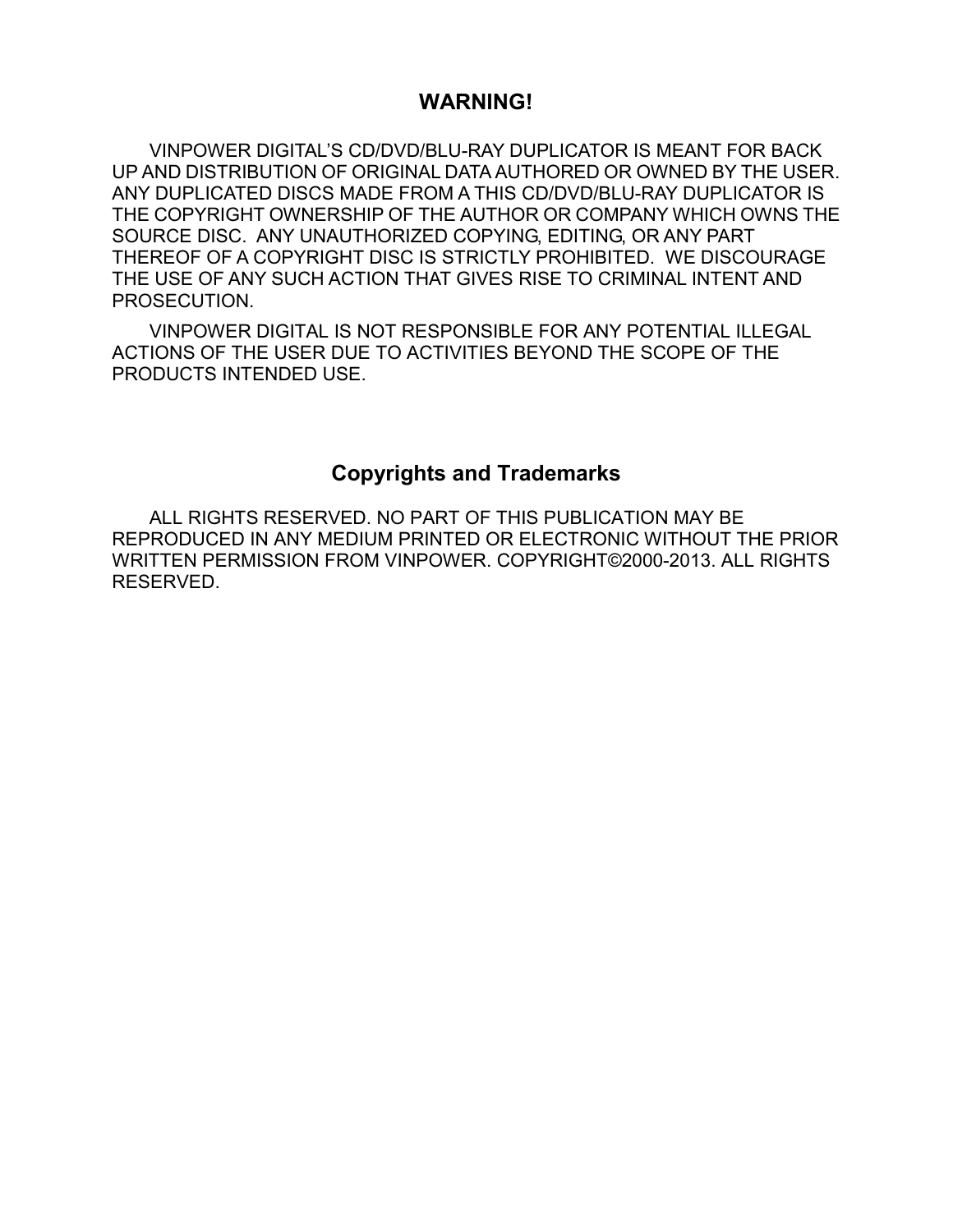# **Table of Contents**

| 27 |  |
|----|--|
|    |  |
|    |  |
|    |  |
|    |  |
|    |  |
|    |  |
|    |  |
|    |  |
|    |  |
|    |  |
|    |  |
|    |  |
|    |  |
|    |  |
|    |  |
|    |  |
|    |  |
|    |  |
|    |  |
|    |  |
|    |  |
|    |  |
|    |  |
|    |  |
|    |  |
|    |  |
|    |  |
|    |  |
|    |  |
|    |  |
|    |  |
|    |  |
|    |  |
|    |  |
|    |  |
|    |  |
|    |  |
|    |  |
|    |  |
|    |  |
|    |  |
|    |  |
|    |  |
|    |  |
|    |  |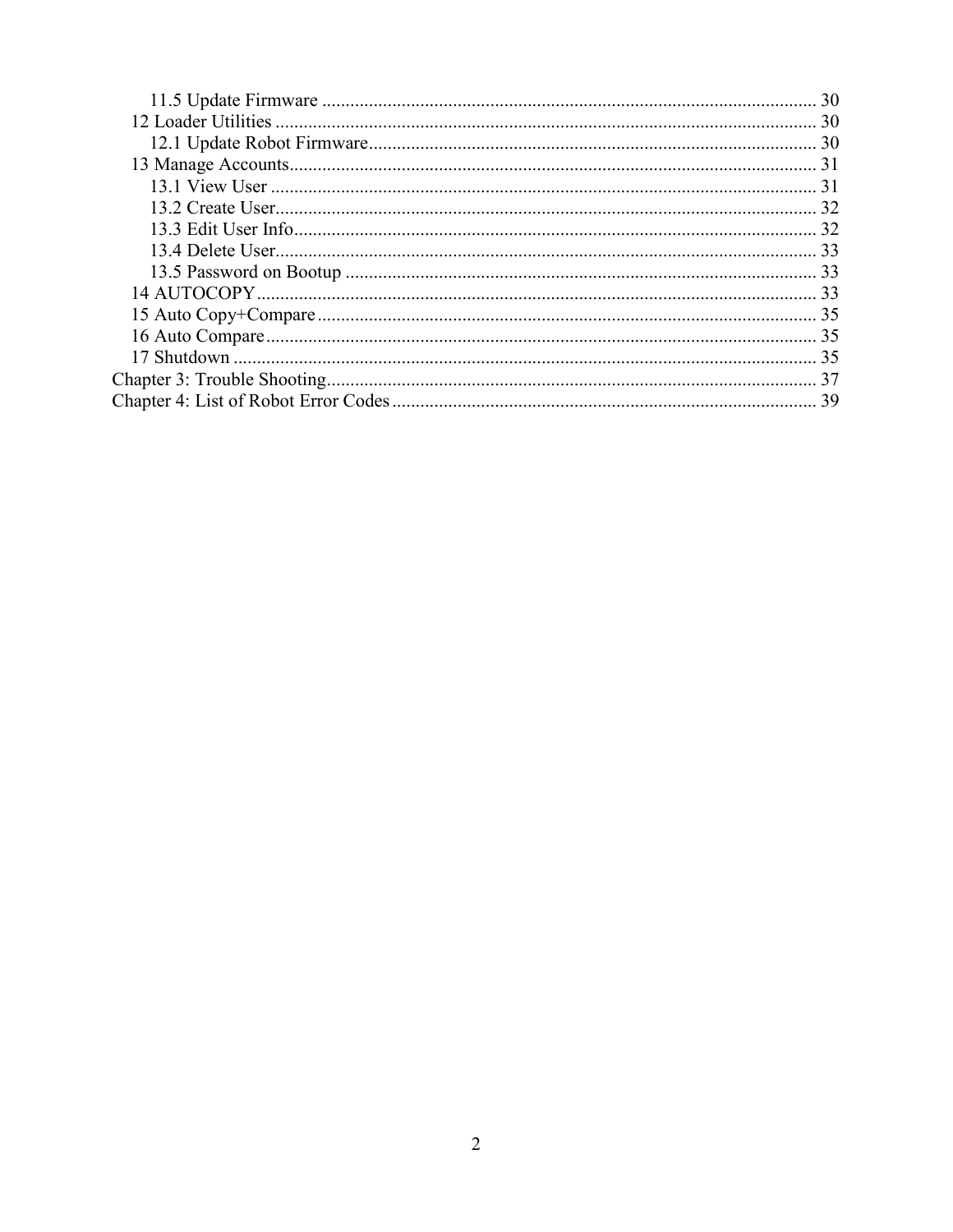# **Chapter 1: Introduction & Manual Overview**

# **1 Overview**

### **Welcome**

The MiniLoader VDX-1 is a reliable, high performance, high speed, standalone, robotic CD and DVD autoloader. With its professional industrial design and simple user interface, it makes your duplicating experience easier than ever.

With the MiniLoader VDX-1, you have a capacity of 25 discs that can duplicate continuously for 24 hours, even with multiple masters. You get the highest quality duplication all at an extremely affordable price. The MiniLoader VDX-1 is the most reliable and affordable autoloader on the market.

Before you start using this autoloader, please read the following to ensure proper operation:

### **BD/DVD Duplication Limitations**

The autoloader will not copy any DVDs that have Copy Protection encoded in the content. Typically, most DVD movies you purchase or rent contain Copy Protection.

In addition to the copy protection limitation, the autoloader will only copy a single layer DVD disc to another single layer DVD recordable media. If your autoloader has double layer DVD capability, you can copy a double layer DVD disc to another double layer DVD recordable media, but you cannot duplicate a single layer DVD disc to double layer DVD recordable media or vice versa.

### **Temperature Warning**

If the autoloader was stored in a location where the temperature dropped below  $32^{\circ}$  F (0° C) within the past 24 hours, leave the autoloader in a warm room with temperatures at least 65° F (19° C) for four hours prior to powering it on for the first time. Failure to do so may cause irreparable harm and prevent the autoloader from functioning.

### **Maintenance**

It is very important to operate and keep the autoloader in a dust free, clean environment since dust is the number one killer of CD/DVD recording devices. Failure to do so can severely damage your autoloader. We strongly suggest that you constantly use an Air Duster (Canned Air) to clear off any dust on the surface of the autoloader.

Note: Do not try to use an Air Duster to clean the autoloader while the writer trays are open. In *doing so, you may inadvertently blow dust into the recording device and damage it.*

### **Proper Shutdown**

To avoid possible system failures, you need to shut down the autoloader properly. To shut down the autoloader, scroll to menu Shutdown and follow the instructions on the screen. Not performing this function increases the risk of damaging the autoloader.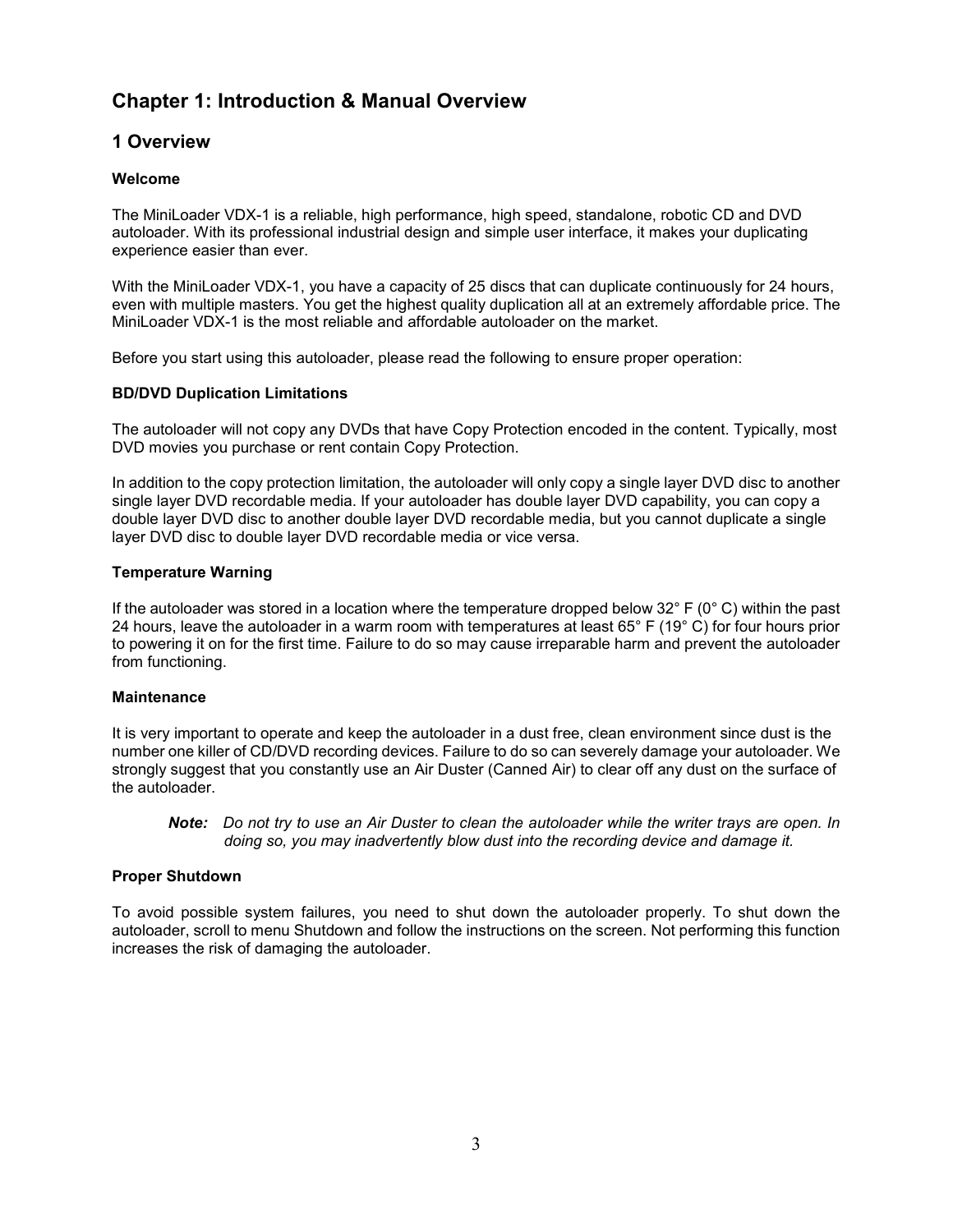#### **Disc Static and Sticky Media Issues**

The most common problems when using an autoloader are the disc static and sticky media issues. These static charge problems cause multiple discs to stick together, resulting in improper operation and more severely, can shock the robotic arm while loading a disc causing the system to freeze. Even though the autoloader has a sticky media separator function to help prevent media from sticking, you should still follow these steps to prevent sticky media from disrupting your operation and protect your system from disc static charge.

This issue is most commonly seen when you buy a 100 pack of blank discs and insert them into the autoloader without any treatment. If you have experienced this kind of problem, please do the following to remove the adhesive static between the discs:

- $\triangleright$  Separate the blank discs before you place them into the autoloader's spindle(s). Separating them will greatly reduce the static between discs.
- $\triangleright$  If this doesn't achieve the desired outcome, use an air duster (canned air) to blow air around the circular edge of the blank discs as shown in Figure 1-1. This process reduces the static between the discs up to 90%. The amount of air to use depends on factors specific to your environment.



**Figure 1-1 Using Canned Air to Reduce Static**

 $\triangleright$  If you are still having problems, put your media into the refrigerator (NOT in the freezer) for three hours. Afterwards, store it at room temperature for one hour prior to use. Studies show that cold temperature (with no condensation) will also reduce the static charges between objects dramatically.

#### **Spindles vs. Bins**

The VDX MiniLoader has one area for holding CDs and DVDs Discs. Although the manual refers to them as spindles, many of the messages shown on the LCD display will refer to them as bins in order to create a more concise message. Don't panic. Spindles and bins are the same.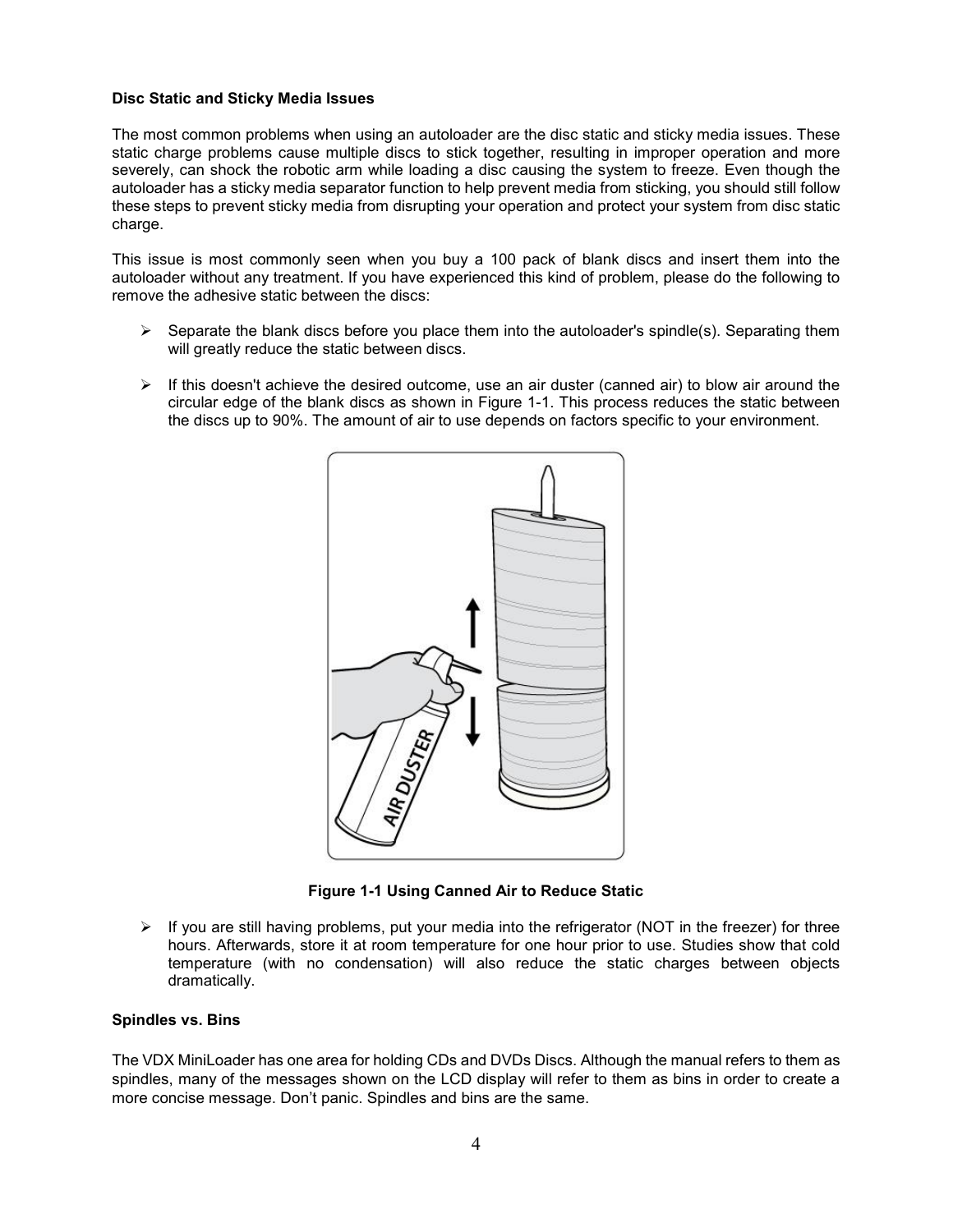# **2 The Robotic Platform**

The MiniLoader VDX-1, with 50 Disc Capacity, has two bins (see Figure 1-2). Each bin holds approximately 50 discs (Actual quantity varies depending on the media thickness). Place the media you wish to copy into the Input Bin. The robotic arm will pick discs from Input Bin then place the successfully copied discs onto the Output Bin. If any discs were rejected due to failure, reject discs will be placed on the deck below the drive tray (NG Bin).



**Figure 1- 2 MiniLoader VDX-1 Duplicator Side View**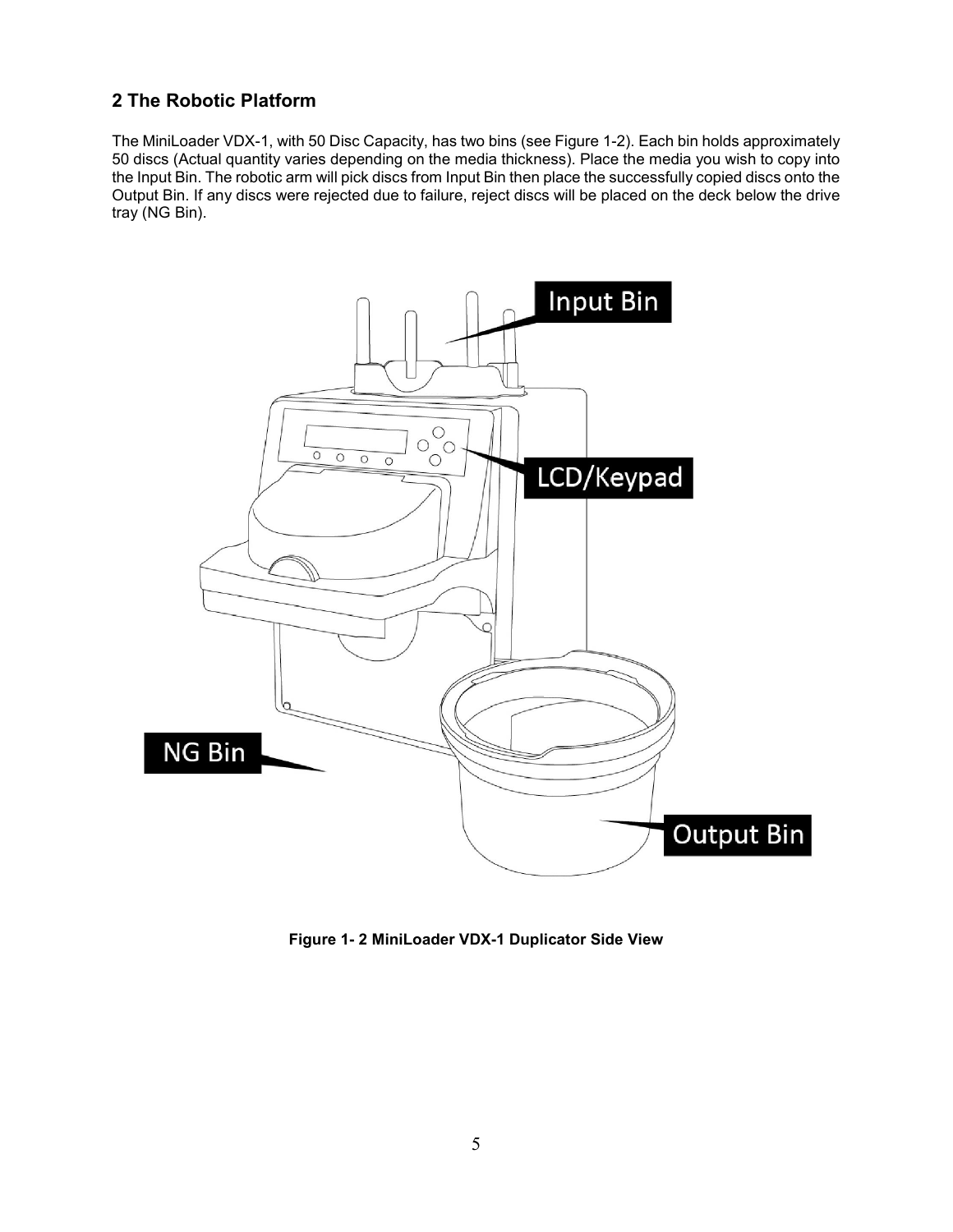# **3 The LCD Control Panel**

Figure 1-3 below shows the LCD Control Panel. This panel has a two-line by 20 character LCD display to provide user feedback and eight push buttons to control the operation of this system. The functions for these buttons are shown in Table 1-1.

*Note: The below image is for reference only. Your key assignment and appearance may differ.*



### **Figure 1-3 LCD Control Panel Layout**

#### **Table 1-1: Front Panel Controls**

| Control       | <b>Name</b> | <b>Function</b>                                                                                                                                                |
|---------------|-------------|----------------------------------------------------------------------------------------------------------------------------------------------------------------|
|               | Up          | Scroll up through the menu or list.                                                                                                                            |
|               | Down        | Scroll down through the menu or list.                                                                                                                          |
| <b>ENT</b>    | Enter       | Execute the function. Also referred to as OK in the Menus.                                                                                                     |
| <b>ESC</b>    | Escape      | Go back to the previous function.                                                                                                                              |
| Copy          | Copy        | Quick key to make a copy. Pressing this key automatically performs the<br>AUTOCOPY job.                                                                        |
| <b>Test</b>   | Test        | Quick key to make a simulation of the copy process. Pressing this key<br>automatically performs the Test job.                                                  |
| <b>Speed</b>  | Speed       | Quick key to change the duplication speed. Pressing this key automatically<br>quides you to the functions that allow you to change various duplication speeds. |
| <b>Source</b> | Source      | Quick key to change the master reading source. However, since HDD is the only<br>valid source, no other options are offered at the time of this publication.   |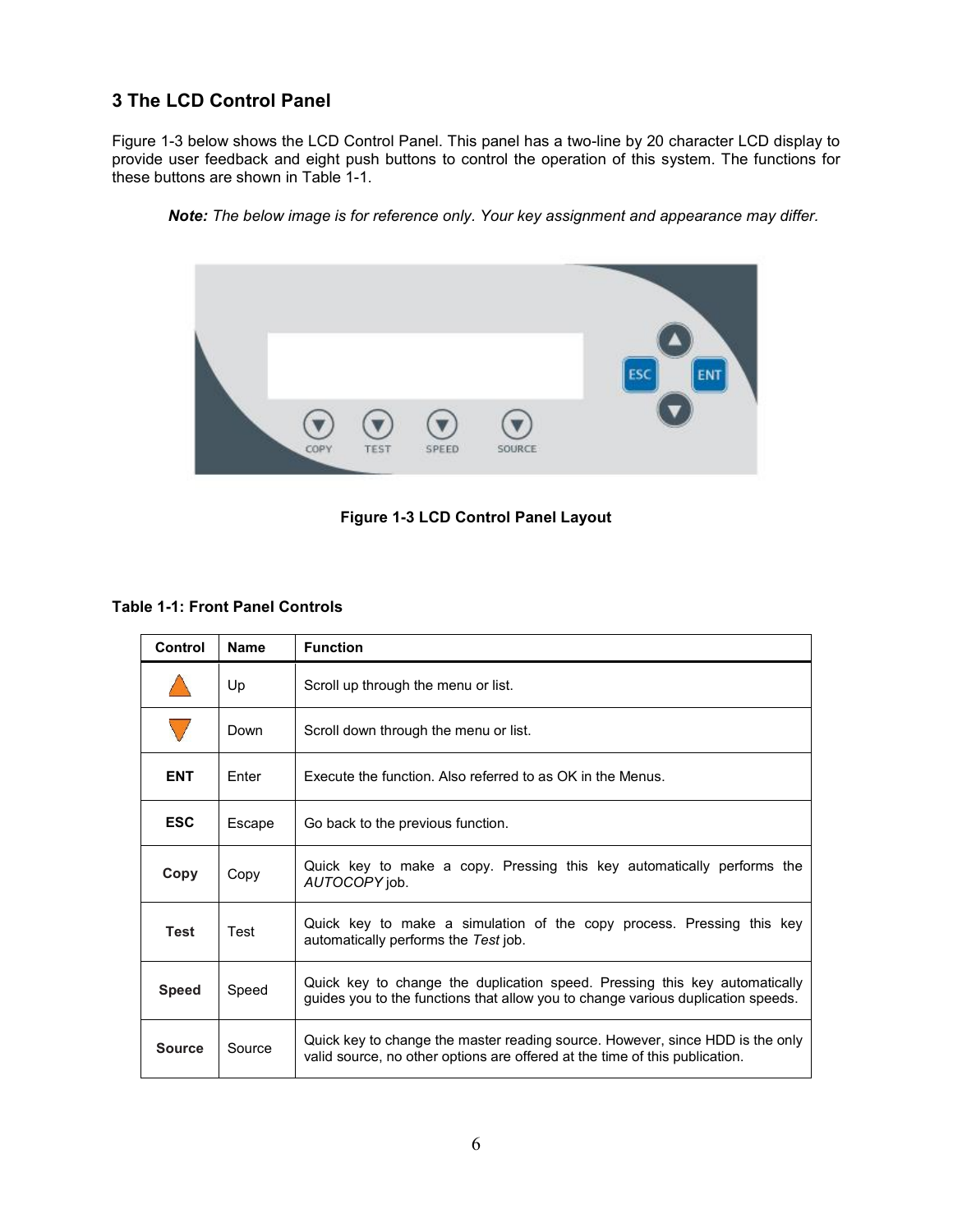### **4 Menu Overview**

This section provides an overview of the menu options. These menu options are explained in detail on the referenced pages.

**1 Copy page 14** Use the *Copy* menu or *Copy* quick key to make CD/DVD copies. Before you start a copy process, make sure you have selected the correct Master Mode. Please refer to *"Single Master and Multi Master Modes"* on page 11 for additional information.

If you plan to use Single Master Mode, please make sure you have successfully loaded your master disc to a partition on the Hard Drive.

If you plan to use Multi Master Mode, please make sure you have placed every master disc on top of the corresponding number of blank discs.

**2 Test page 19** Use the *Test* menu or *Test* quick key to simulate the copy process. With simulation, write once recordable discs such as DVD-R, or CDR will be reusable. The purpose of simulation is to ensure error free duplication.

- *Note: Due to physical limitations of the DVD+R recordable format, if you try to simulate DVD+R copying, you will encounter failure messages.*
- *Warning: If you are using CD/DVD Rewritable discs as your blank media during the simulation, the content on those discs will be permanently erased.*

**3 Compare page 19** Use the *Compare* function to perform a bit-by-bit comparison between the content of your master disc(s) in the Hard Drive and the contents of all discs it copied. This ensures that all of your copies are identical to original master disc(s).

*Note: The bit-by-bit comparison will only apply on all DVDs and Data CDs. A readability check will be applied for other formats like Audio CDs, CD+G, and Video CDs discs due to their lack of error correction mechanisms.*

#### **4 Test + Copy page 20**

Use the *Test + Copy* menu option to simulate the copying process initially. Then, the autoloader performs the actual copy process on the blank disc(s) that passed the simulation. For the blank disc(s) that didn't pass the simulation, the autoloader will place it/them to the Reject Area.

#### **5 Copy + Compare page 20**

Use the *Copy + Compare* menu option to make 100% reliable copies. After the copy process is done, the autoloader automatically compares the copies from the content of your original master disc. Any copied discs that fail the compare process will be placed in the Reject Area.

#### **6 Select Burn Speed page 20**

Use the *Select Burn Speed* menu option or the *Speed* quick key to adjust the duplication speed for the various blank disc formats.

#### **7 Master Mode page 21**

Use the *Master Mode* menu to select either Single Master Mode(SM) or Multi Master Mode (MM). For more information on these modes, see *"Single Master and Multi Master Modes"* on page 11.

#### 7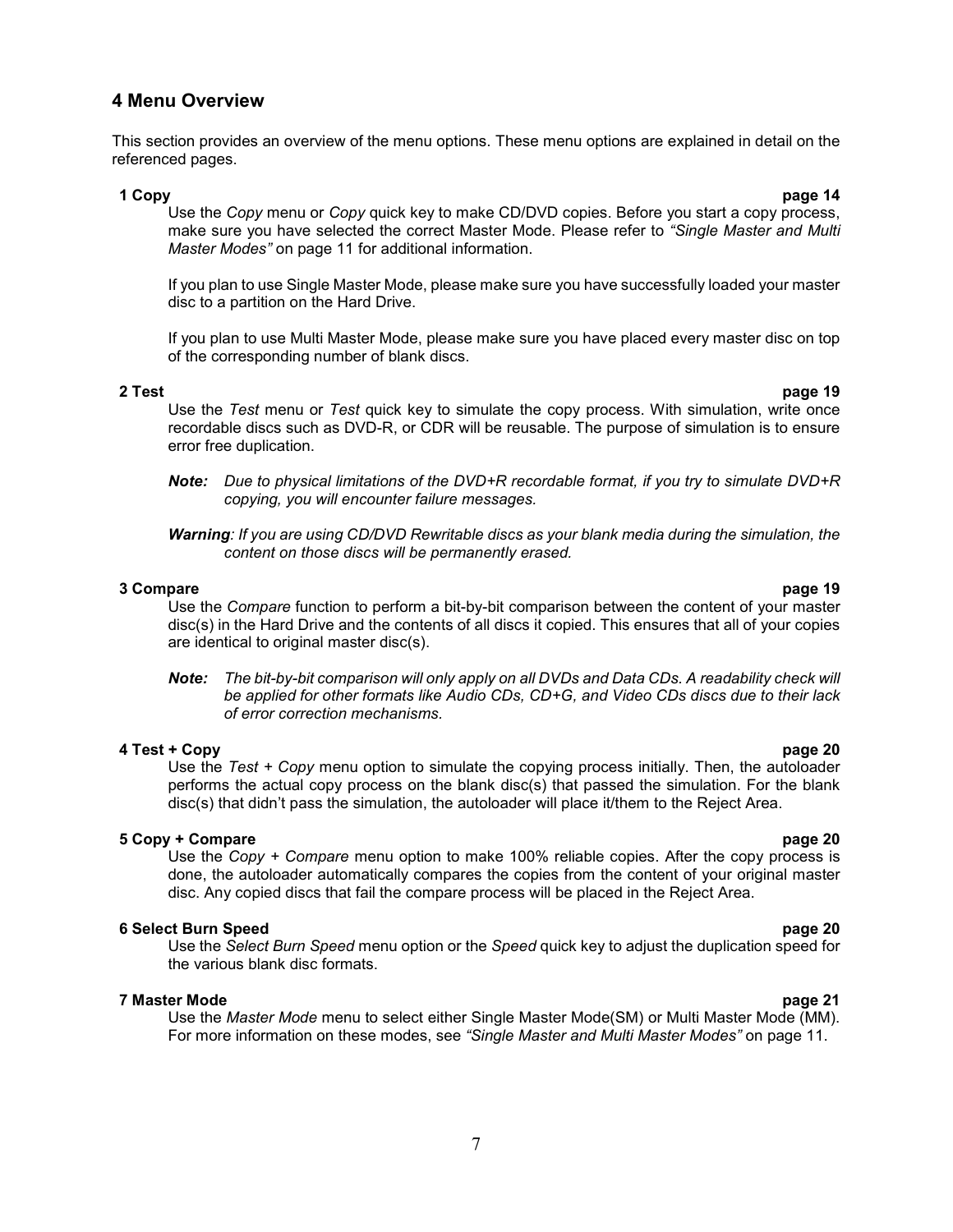#### **8 Erase page 22**

Use the Erase menu to erase your Rewritable discs. There are two options:

- **Full Erase:** This option erases the entire disc, destroying all previously written data in the process.
- **Quick Erase:** This option erases the index (TOC) of the Rewritable disc, not the data section. It is much faster than Full Erase. However, the data section is still recoverable. If you prefer the old content not be recovered for security purposes, please perform Full Erase.

#### **9 Hard Drive Setup page 23**

Use the *Hard Drive Setup* menu to perform various hard drive-related operations. These options include loading, renaming, or deleting your images.

#### **10 Setup page 26**

Use the *Setup* menu options to control how the autoloader operates. You can scroll between the various options using the **AUp or V Down** button.

#### **10.1 Language**

Use this setting to choose the language used to navigate the autoloader. The autoloader officially supports English and Spanish menus. More languages could be added.

#### **10.2 Read Error Skip**

Normally, when the autoloader encounters a read error while reading the master disc, all the duplication will be aborted and all the recordable media in the writers will be ruined. However, if you believe that your master disc has a small, insignificant error due to physical damage, you can utilize this setting to allow the autoloader to skip any read errors that it encounters. It is *"Off with Retry"* by default.

*Important: When this function is "ON", it does not fix the error; it only skips it to continue copying the rest of the readable data. This is recommended for Video and Audio duplication purposes.*

#### **10.3 CD Writing Mode**

Use this setting to select the mode you would like use to duplicate a CD. There are two different modes: *"Disc at Once"* and *"Track at Once"*. Unless you understand completely what they mean, we strongly suggest you to set it as *"Disc at Once"*.

#### **10.4 Max Audio, VCD & CDG Speed**

Due to the lack of error checking mechanism for Audio CD, Video CD and CD+G format, duplicating them at too high a speed can cause frequent errors like glitches and skips. Use this setting to adjust the maximum duplication speed for Audio, Video CD and CD+G format to ensure reliable duplication for such formats.

#### **10.5 Buzzer**

Use this setting to choose whether you want to hear a beep when you press a button and when a task has been completed or have it turned off for silent operation.

#### **10.6 Startup Menu**

Use this setting to choose which menu you would like to see first when you turn on the autoloader.

#### **10.7 Screen Saver**

Use this setting to enable or disable the *Screen Saver* feature. When this is enabled, a screen saver is displayed whenever your autoloader has been idle for a set period of time.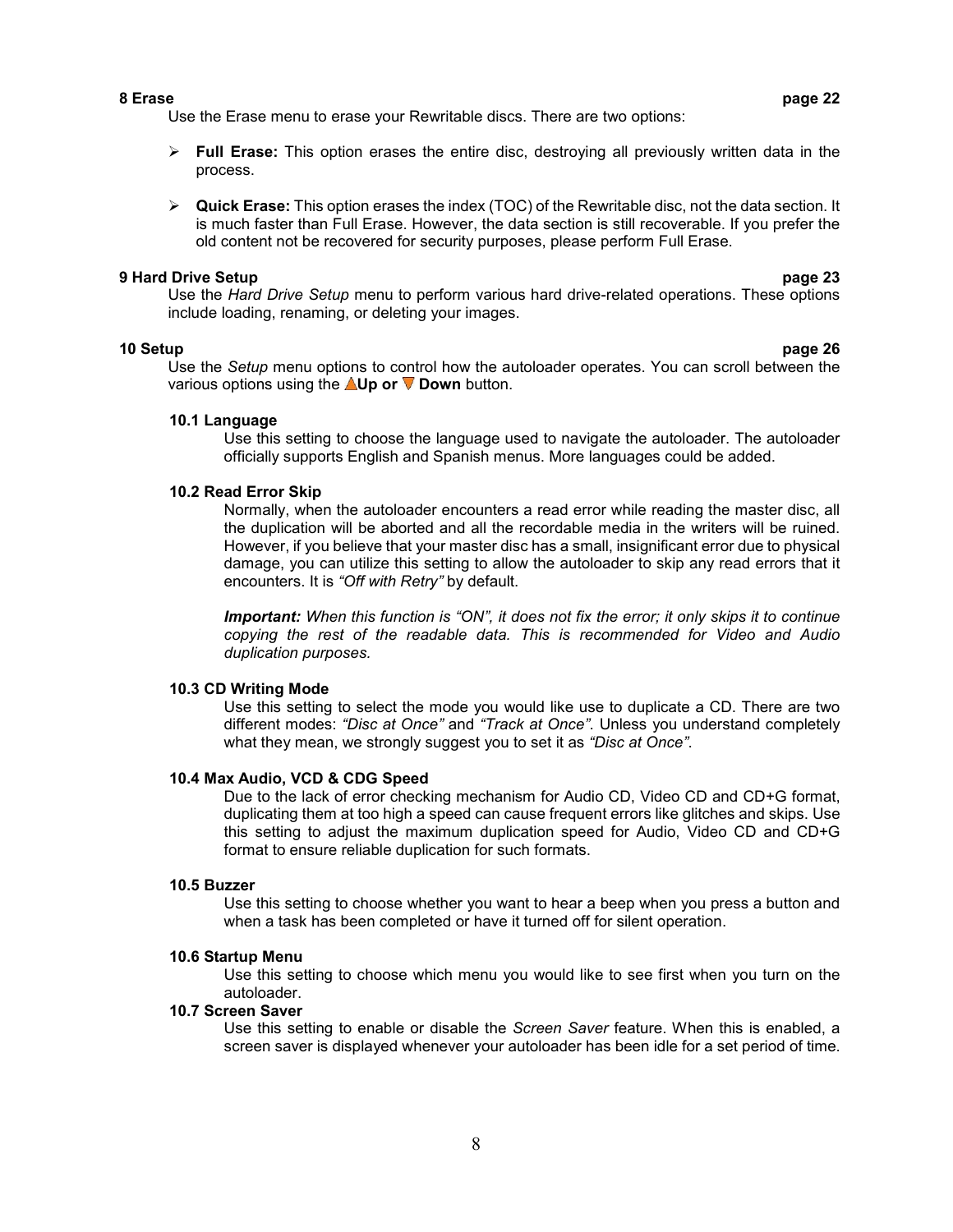#### **10.8 Counter**

Use the *Counter* menu to enable or disable the *Counter* feature. The counter tells you how many discs have copied and how many discs are left to go during the duplication process stopping the job once the desired number of copies has been made.

#### **10.9 DVD+R Compatibility Mode**

This feature allows you to turn the *DVD+R High Compatibility Mode* feature *ON* or *OFF*. The purpose of this feature is to increase the compatibility of DVD+R media with a broader range of DVD Video players.

#### **10.10 ISRC**

This option will allow you to enable/disable copying the ISRC code of an Audio CD. ISRC is the serial number of the audio track that uniquely identifies the song in that audio track. This ISRC code is commonly found in commercial Audio CDs and rarely seen on homemade Audio CDs. By enabling this feature, the duplication performance will be lowered.

#### **10.11 Overburn**

Overburn is a burning method to bypass the capacity limitations of the media to burn further out onto the edge of the media. This can result in slightly higher storage capacity; however, it has also been known to have compatibility playback issues. Please use it with caution.

*Note: This works only for CD and BD. Due to physical limitations of the DVD media, it is not possible to record more than the advertised capacity.*

#### **11 System Utilities page 29**

#### **11.1 Disc Info**

Use the Disc Info utility to identify the type and other information about your blank recordable media.

#### **11.2 System Info**

The System Info menu provides important hardware information such as firmware versions, Duplication/Robot Control Boards types, etc

#### **11.3 Device Info**

This menu allows you to see information about the recording devices built inside your autoloader.

#### **11.4 Load Default**

Use this menu option to reset all of the options back to the manufacturer's default values. You can use this function if your autoloader is acting abnormally.

#### **11.5 Update Firmware**

Use this utility to update the software in your autoloader. To update, you need to insert a manufacture Certified Update CD into one of the drives and no other discs are in remaining drives. Then you can press the **ENT/Enter** button to update.

**Important:** You should not upgrade your autoloader's firmware unless your system is becoming unstable or you are advised to do so by Tech Support.

#### **12 Loader Utilities page 30**

Use the *Loader Utilities* menu options to access the various utilities built into the autoloader. You can scroll between the various options using the **AUp or V Down** button.

#### **12.1 Update Robot Firmware**

Use this utility to update the software in your autoloaders robot controller. To update, you need to insert a manufacture Certified Update CD into one of the drives and no other discs are in remaining drives. Then you can press the **ENT/Enter** button to update.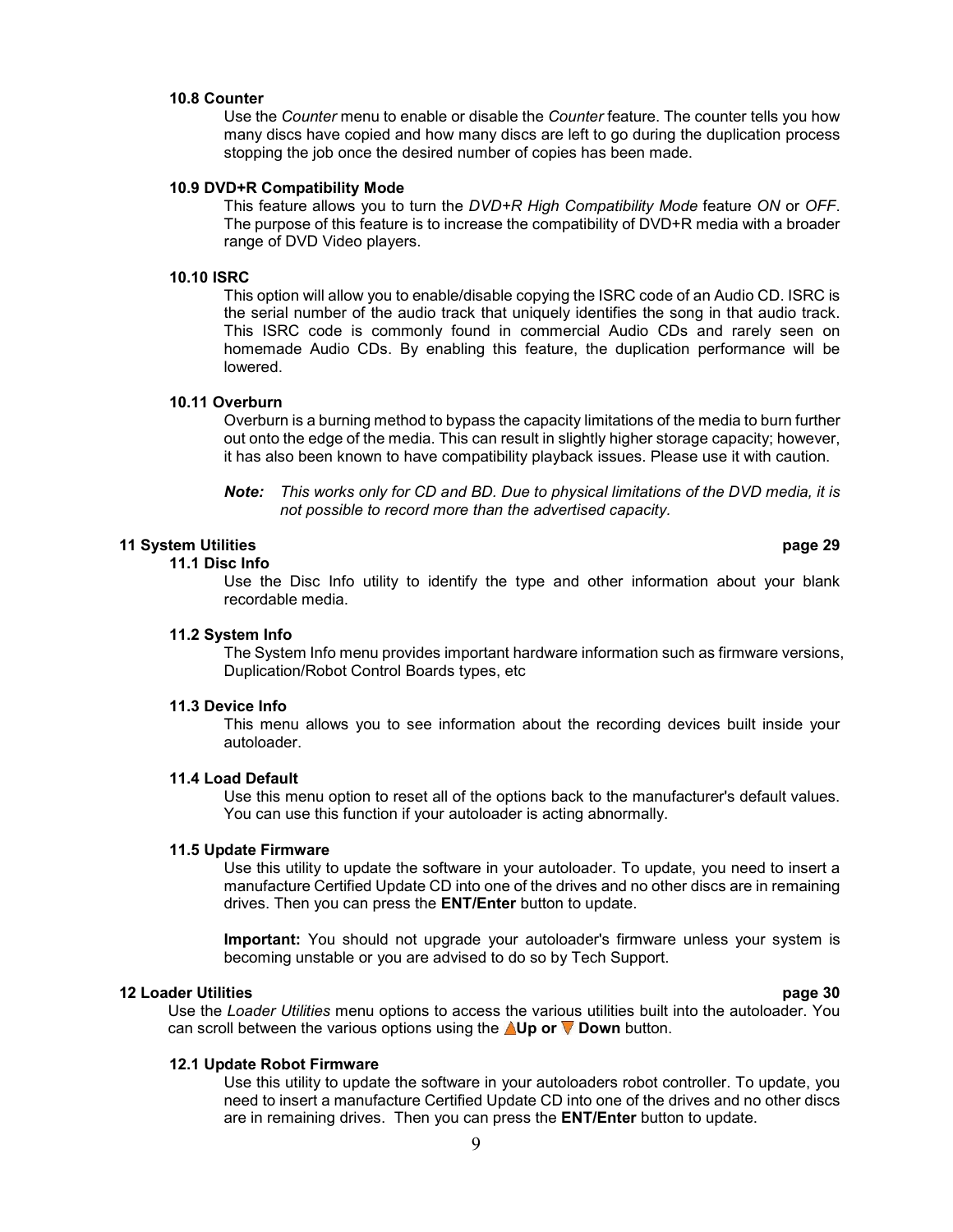**Important:** You should not update your autoloader's robot firmware unless your system is becoming unstable or you are advised to do so by Tech Support.

#### **13 Manage Accounts page 31**

Use this menu option to:

- $\triangleright$  Create user accounts and passwords to prevent unauthorized use of the autoloader.
- $\triangleright$  Edit existing user account information, including name and password.
- $\triangleright$  Delete existing user account(s).
- $\triangleright$  Enable/Disable this feature.

#### **14 AUTOCOPY page 33**

The *AUTOCOPY* function is the simplest way to make CD/DVD/Blu-Ray Disc copies. It simplifies the copy process by automatically copying from a Master Disc, which should be placed on top of the input bin, instead of a preloaded master image on the HDD, to all of the blank discs which follow it. The benefit of this operation is to decrease the time needed to initiate the copy process for a master disc that does not need to be stored on the HDD permanently.

#### **15 Auto Copy+Compare page 35**

The *Auto Copy+Compare* function is similar to *AUTOCOPY*. After the copy process is done, the autoloader automatically compares the copied discs from the content of your original master disc. Any copied discs that fail the compare process will be placed in the Reject Area. The benefit of this operation is to decrease the time needed to initiate the copy process for a master disc that does not need to be stored on the HDD permanently.

#### **16 Auto Compare page 35**

The *Auto Compare* function is similar to *AUTOCOPY*. It simplifies the compare process by automatically comparing from a Master Disc, which should be placed on top of the input bin, instead of a preloaded master image on the HDD, to all of the discs which follow it. The benefit of this operation is to decrease the time needed to initiate the compare process for a master disc that does not need to be stored on the HDD permanently.

#### **17 Shutdown page 35**

Use this menu option to turn off your system. Once you see the *"Ready to Power Off"* message, you can safely turn off the machine using the power switch. Turning off your autoloader without performing this function increases the risk of damaging it and all settings changed since the last boot up will not be saved.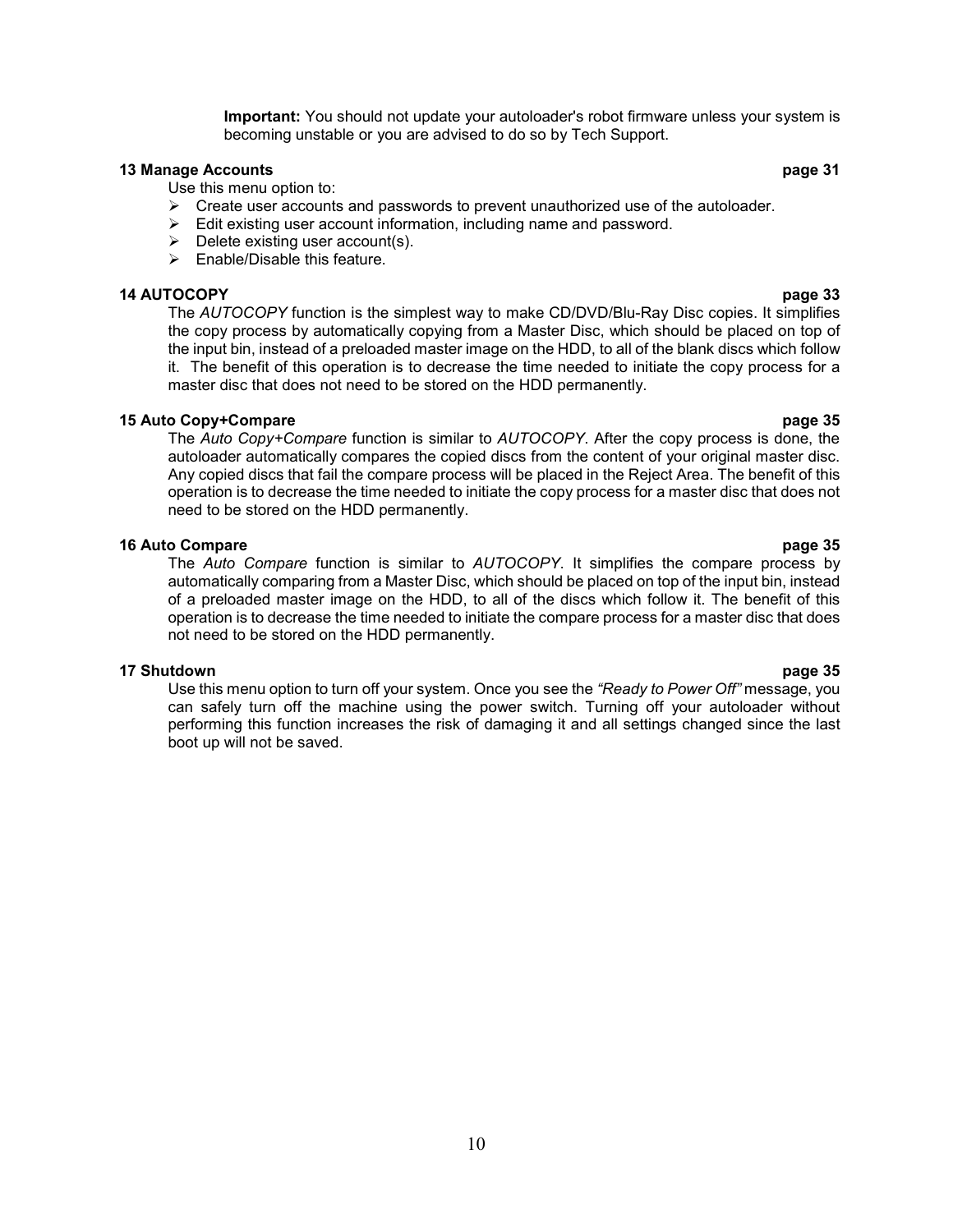# **5 Single Master and Multi Master Modes**

There are two ways to make copies using the autoloader:

#### **Single Master Mode:**

This mode requires that a single master disc is loaded onto the hard drive prior to initiating the duplication process. This mode is ideal if your job involves one or very few master disc(s).

#### **Multi Master Mode (Batch Mode):**

This mode does not require you to manually pre-load your master onto the HDD. Simply place the master disc(s) on top of the corresponding stack of blank discs needed for that particular job. This mode is ideal if you have numerous master discs and fewer copies for each master disc.

The Multi Master mode uses the Reserve partition to temporarily store the content of the current master disc for duplication purpose. Once the task is complete and a new master disc has been detected, the reserve partition's content (of previous master disc) will be replaced with the content of the new master disc.

You can tell immediately which mode you are in by looking at any of the Copy or Test menus:

| Duplicator | 5.431 | Duplicator |
|------------|-------|------------|
| 1.Copy     | (SM)  | 1.Copy     |

The *(SM)* indicates *Single Master Mode*, and the *(MM)* indicates *Multi Master Mode*.

For example, if you need to make:

- $\geqslant$  20 copies of job A
- $\geqslant$  40 copies of job B
- $\geq$  30 copies of job C

Under Multi Master Mode, you would need to follow the below steps:

- 1. Place the master disc for job A on to the input bin.
- 2. Place 20 blank discs for job A on top of the master disc for job A.
- 3. Place the master disc for job B on top of the stacked blank discs for job A.
- 4. Place 40 blank discs for job B on top of the master disc for job B.
- 5. Place the master disc for job C on top of the stacked blank discs for job B.
- 6. Place 30 blank discs for job C on top of the master disc for job C.

After you have completed these steps, the input bin should be loaded in the order shown in Figure 1-4:

When you start the copy operation, the robotic arm will pick up discs from the input bin and place them into the drives. If any of the discs in the drives contains data, (in this case, that would be the first disc, Master A), the autoloader will copy the entire content of this disc (Master A) onto the internal hard drive while simultaneously copying to all of the blank discs in the remaining writer drives.

Once the copy process is completed, Master disc A and the successfully copied discs will be removed from the drives and dropped on to the output bin. At the same time, the system will pick up the next discs from the input bin and place them in the corresponding writer drives. Then the copying process will start over again from the hard drive.

If a new master is detected (in this case, it would be the Master B), the autoloader will complete the previous job, unload the copied discs, and fill the drive trays with blank discs for the next job.

The robotic arm will continue to load media into the drives as the duplicated discs are placed in the output bin. Once a drive (any drive) detects another Master disc, the same process is repeated for the new Master disc.

| 30 Blank discs for<br>Master C |
|--------------------------------|
| Master C                       |
| 40 Blank discs for<br>Master R |
| Master B                       |
| 20 Blank discs for<br>Master A |
| Master A                       |
|                                |

5.43  $(MM)$ 

> **Figure 1-4 The Order of Discs in MM mode**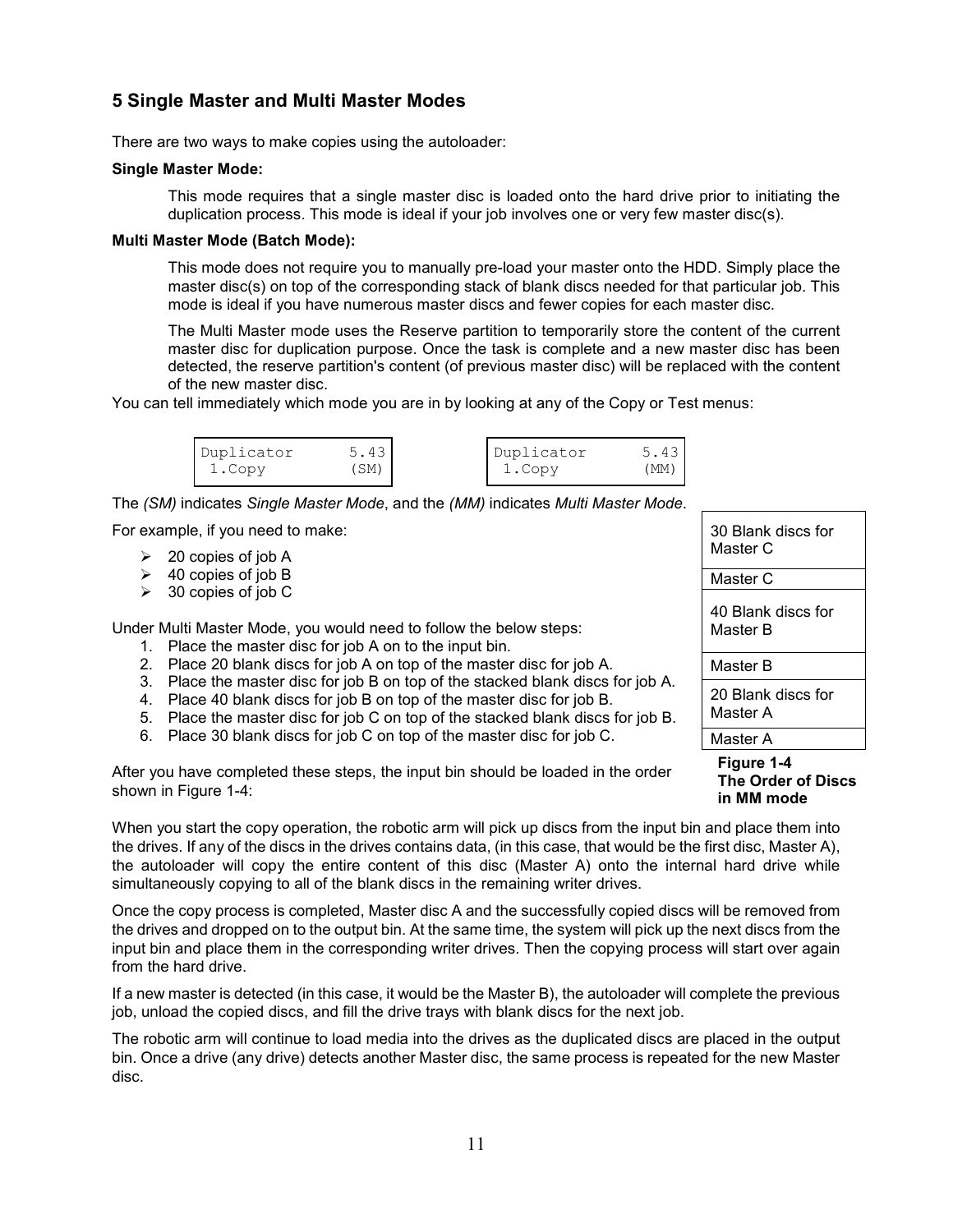# **6 Setting Counters and Assigning Names**

Two frequently used tasks are setting counters and assigning names to partitions. Directions for these tasks are given here.

#### **6.1 Setting Counters**

The autoloader frequently gives you the option to set a counter so that the machine can keep track of the number of copies made. Follow these steps when you see the Counter Selection Menu:

| Counter:    |  |
|-------------|--|
| No. Counter |  |

The Counter Selection Menu lets you set how many copies you want to make for your project. The Counter Selection feature tells the autoloader to count the number of successful copies you have made and stop the job when the desired number of successfully copied discs has been reached.

You can select *"No Counter"* if you prefer to copy continuously with no interruption. (It will still count the number of copies, but it will not notify you when to stop.) To select *"No Counter",* simply press the **ENT/Enter** button when you see the screen above.

Or, you can select *"Specify Counter"* between 1 to 9999 by pressing the **Up or Down button** to go to the *Specify Counter* menu:

| Counter:        |  |
|-----------------|--|
| Specify Counter |  |

Specify Counter: [0 ] OK?

Press the **ENT/Enter** button to select this option. You will see the next *Specify Counter* menu.

To specify the number of copies for your project, you need to enter/input a four-digit number.

If you need to specify a number that is less than four digits, fill the leading spaces with zeros (any leading zeros will be skipped). Examples of four-digit numbers are "0234" (two hundred and thirty four), or "0010" (ten).

To enter the number, you need to use the **Up or Down button** to select the number for each digit and use the **ENT/Enter** button or the **ESC/Escape** button to move the cursor position right or left. Once you've finished, move the cursor to *"OK"* and press the **ENT/Enter** button. For example, if you want to specify a counter value of 21 (twenty one). The 4-digit value would be "0021." To input the desired quantity, do the following:

Make sure the cursor is located at the first position (First blinking position):

Specify Counter: [0 ] OK?

- $\triangleright$  Press the **V** Down button repeatedly until "0" is displayed.
- Press **ENT/Enter** button once to move the cursor to the next position.
- **Press the <b>V** Down button repeatedly until "0" is displayed.
- Press **ENT/Enter** button once to move the cursor to the next position.
- **Press the <b>Down** button repeatedly until "2" is displayed.
- Press **ENT/Enter** button once to move the cursor to the next position.
- **EXECTE:** Press the ▼ **Down** button repeatedly until "1" is displayed.
- Now, "0021" is displayed, press **ENT/Enter** button once and the cursor moves to *"OK"*.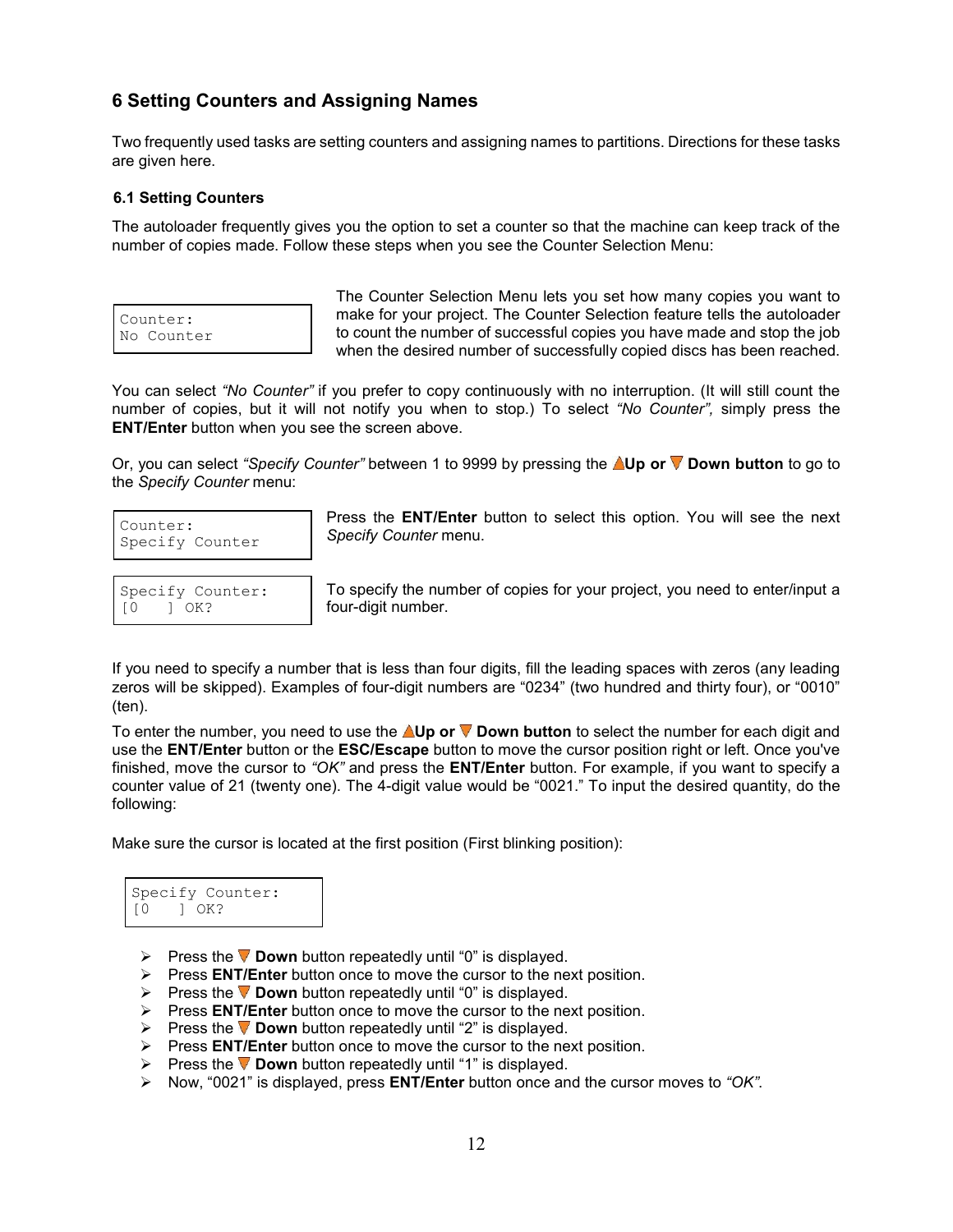Then, press the **ENT/Enter** button once to submit your counter value. The loader will now start loading disc from the input bin and place them into all drive trays.

#### **6.2 Editing Names**

When you create either a new user or a partition, you need to assign a name to it. The example shown here shows how to name or rename a partition, but the process for naming or renaming the user name is identical.

During the process of creating a new partition, you will see the *Edit Partition Name* menu:

|   | Edit Partition Name |  |
|---|---------------------|--|
| [ | 1 OK?               |  |

To enter the name, use the **Up** or **Down button** to select the character and use the **ENT/Enter** or **ESC/Escape** button to move the cursor position. Once you've finished, move the cursor to *"OK"* and press the **ENT/Enter** button.

The name for a partition can be up to eight characters long, and the characters can be any alpha (A...Z) or numeric (0...9) value. For example, if you want to name the partition for your master disc as "FUN". Then follow this example:

- $\triangleright$  Press the **V** Down button repeatedly until "F" is displayed. (You can also hold the **V** Down button down, and the autoloader will scroll through the alphabet.)
- Press the **ENT/Enter** button once to move the cursor to the next position.
- **Press the <b>Down** button repeatedly until "U" is displayed.
- Press the **ENT/Enter** button once to move the cursor to the next position.
- $\triangleright$  Press the **V** Down button repeatedly until "N" is displayed.
- Press the **ENT/Enter** button once to move the cursor to the next position.
- Once you have the name "FUN" displayed, press the **ENT/Enter** button repeatedly until the cursor is moved to *"OK"*.
- Then press the **ENT/Enter** button once to submit your name selection.

You will now see the following confirmation screen:

```
Loading Partition?
[FUN.VEF], OK?
```
*Note: After you submitted the Partition name, the system will automatically append a suffix of .VEF. However, this does NOT apply for User Name input.*

Press the **ENT/Enter** button to confirm.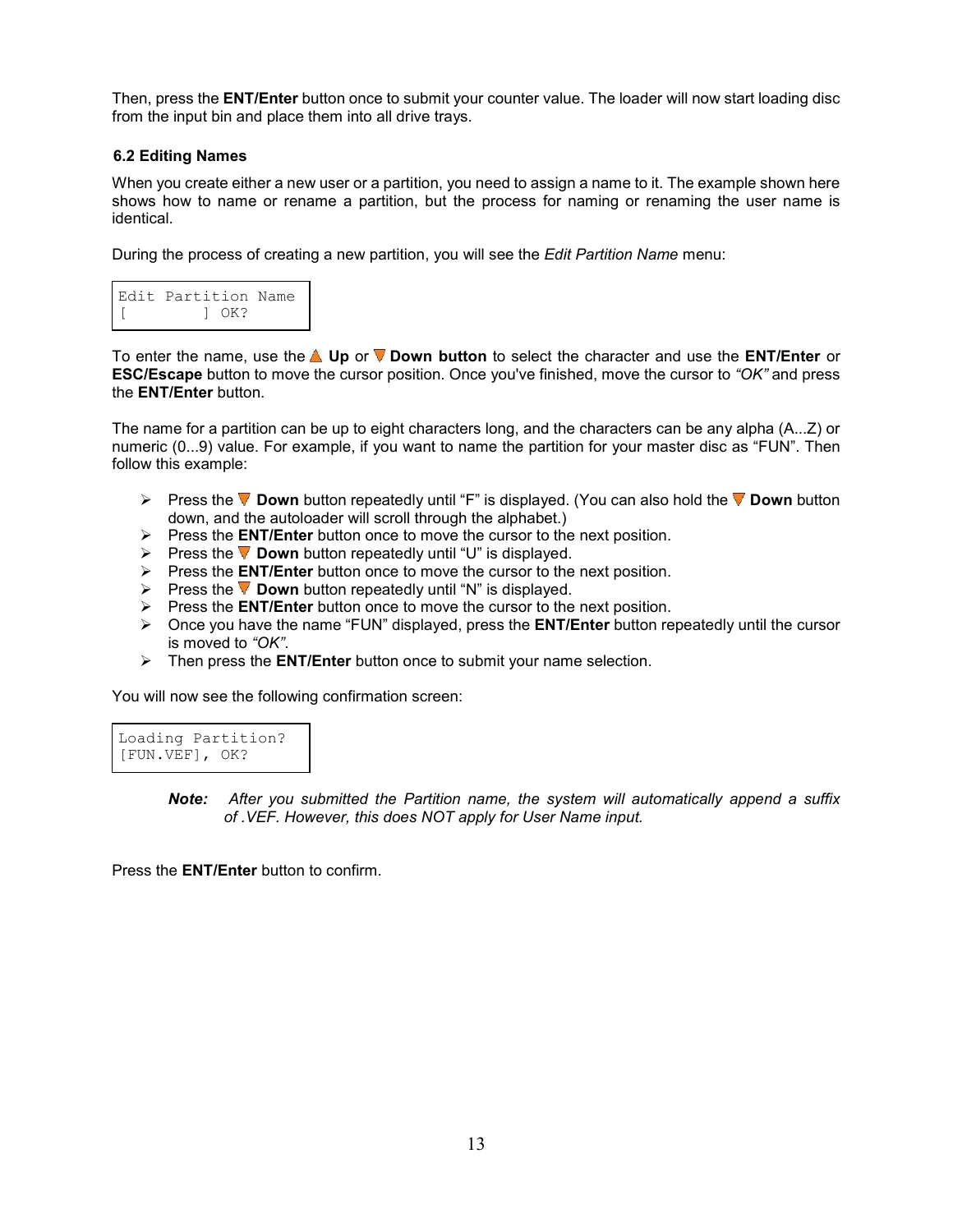# **Chapter 2: Operation**

This chapter shows each of the menu options and how they are used.

# **1 Copy**

The *Copy* menu option or the front panel *Copy* quick key have two different modes of operation:

- $\triangleright$  Single Master Mode: This mode requires that a single master disc is loaded onto the hard drive prior to initiating the duplication process. This mode is ideal if your job involves one or very few master disc(s).
- $\triangleright$  Multi Master Mode (Batch Mode): This mode does not require you to manually pre-load your master onto the HDD. Simply place the master disc(s) on top of the corresponding stack of blank discs needed for that particular job. This mode is ideal if you have numerous master discs and fewer copies for each master disc.

These modes are described in detail in *"Single Master and Multi Master Modes"* on page 11. If you are making copies in *Single Master Mode*, continue on to the next section. If you are making copies in Multi Master Mode, jump ahead to *"Making Copies in Multi Master Mode"* on page 16.

### **1.1 Making Copies in Single Master Mode**

This process will copy your master disc on to several blank discs simultaneously. This mode requires that your master disc is loaded into a partition on the Hard Drive. See *"Load Partition"* on page 23 for instructions on how to do this.

Turn on your autoloader and wait until it has booted up. It may take several minutes for the autoloader to go through its self-adaptive test and auto-calibration procedures. You should see the following signifying your autoloader is ready:

### *1.1.1 Select Single Master Mode*

| Duplicator | 5.43 |
|------------|------|
| 1.Copy     | (SM) |

Make sure the *Master Mode* is set to *Single Master Mode (SM)*. If it is already in *Single Master Mode (SM)*, please skip to step 1.1.2 that starts the copy process. If it is not, use the **Up or Down** button to navigate to the *Master Mode* screen.

| Duplicator    | 5.43 |
|---------------|------|
| 8.Master Mode |      |

Press the **ENT/Enter** button to enter the *Master Mode* Menu and you will see a screen similar to one of the following:

| Master Mode:<br>Multi Master  |  |
|-------------------------------|--|
| Master Mode:<br>Single Master |  |

Duplicator 5.43 1.Copy (SM)

Use the **Up or Down** button to select *Single Master Mode*. Press the **ENT/Enter** button to submit your selection.

| Use the $\triangle$ Up or $\nabla$ Down button to navigate back to the Copy Menu. |
|-----------------------------------------------------------------------------------|
|                                                                                   |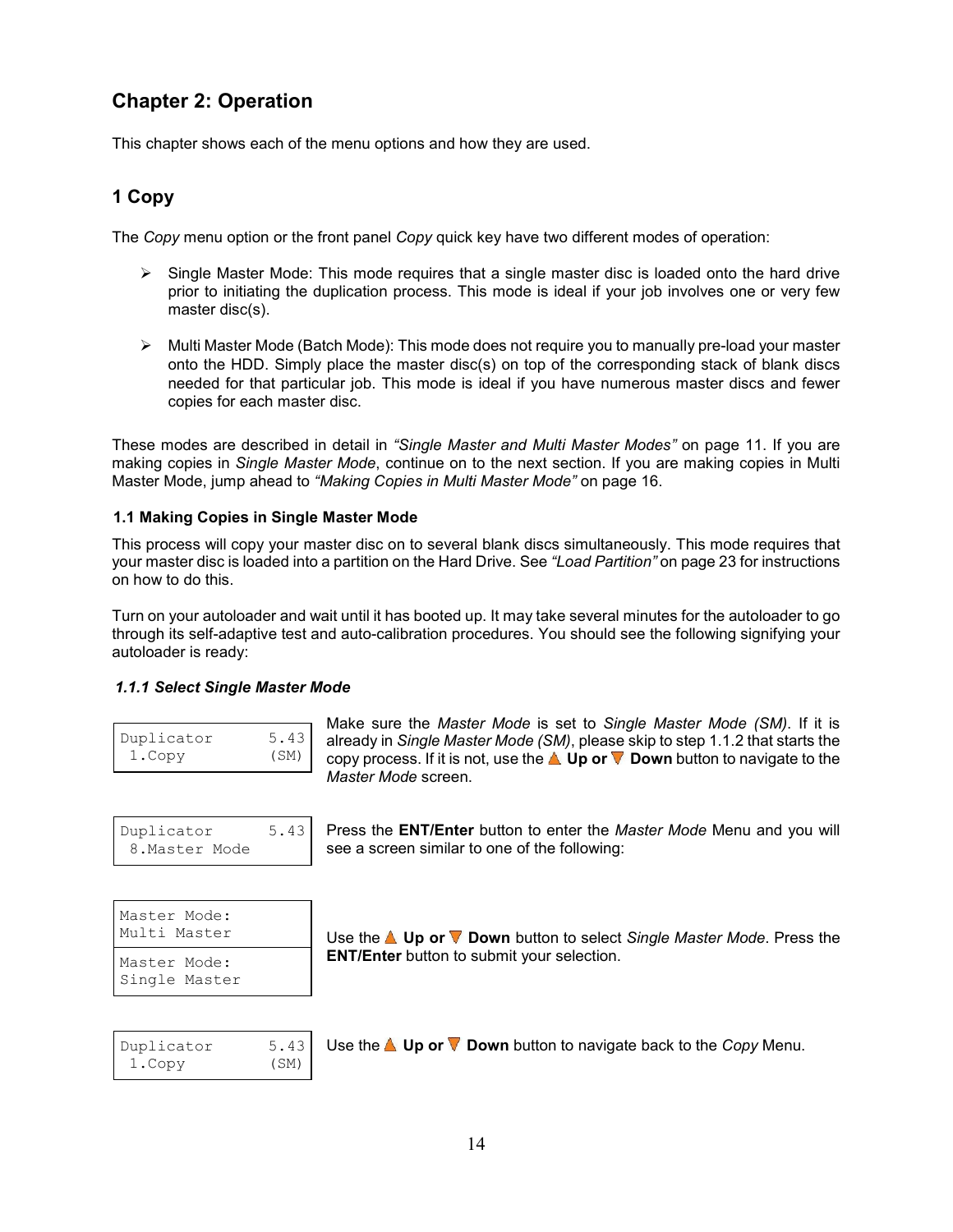### *1.1.2 Start the Copying Process*

Go back to the *Copy* Menu. Use the **Up or Down** button to navigate to the following screen:

| Duplicator | 5.43 |
|------------|------|
| 1.Copy     | (SM) |

Choose Partition [FUN.VEF] 4012MB

Counter: No Counter Start the Copy Process. Insert your blank discs on to the input bin and press the **ENT/Enter** button to enter the *Copy* menu. You will see the *Choose Partition* menu:

Use the **△ Up or** ▼ Down button to find the partition where your master disc is stored. Press the **ENT/Enter** button to select that Partition. Next, you will see the *Counter Selection* menu:

Follow the instructions shown in *"Setting Counters"* on page 12 to continue. Once the counters have been set, press the **ENT/Enter** button to confirm. You will see the *Preparing* screen:

After a short interval, the robotic loader will pick the top disc from the input bin and place it into one of the drives. As this is happening, you will see a

Preparing... Please Wait

OK: 0 NG: 0 NB: 0 Input Bin > Drive01

This information screen shows what is happening. In this case, the loader has taken a disc from the input bin and is placing it into Drive 1.

| Processing  |  |
|-------------|--|
| Please Wait |  |

It takes a few seconds for the autoloader to recognize the disc.

After two or three seconds of processing time, one of the following *Copy Progress* screens will appear.

screen similar to below:

**Counter Specified No Counter Specified**

| H4012MB<br>Copying<br>$0/21$ 12%<br>481MB                                                                                                                                                                                                                                                                                                                                           | or: | H4012MB<br>Copying<br>12%<br>481MB<br>0                                                                                                                                                                                                                                                                             |
|-------------------------------------------------------------------------------------------------------------------------------------------------------------------------------------------------------------------------------------------------------------------------------------------------------------------------------------------------------------------------------------|-----|---------------------------------------------------------------------------------------------------------------------------------------------------------------------------------------------------------------------------------------------------------------------------------------------------------------------|
| $\triangleright$ "H" indicates the source<br>of the job resides in the<br>Hard Drive<br>$\triangleright$ "4012MB" indicates the<br>capacity of the master<br>disc.<br>$\triangleright$ "12%"/"481MB" indicates<br>the current progress of<br>the duplication.<br>$\triangleright$ "0/21" indicates you have<br>a project size of 21 copies<br>and you have made 0<br>copies so far. |     | $\triangleright$ "H" indicates the source of<br>the job resides in the Hard<br>Drive.<br>$\triangleright$ "4012MB" indicates the<br>capacity of the master<br>disc.<br>$\triangleright$ "12%"/"481MB" indicates<br>the current progress of<br>the duplication.<br>≻ "0" indicates you have<br>made 0 copies so far. |

*Note: It is normal to see the progress indicator stay at 0%-10% and 100% for approximately 30 seconds for CD duplication and up to one minute for DVD Disc duplication. That is caused by the initializing and finalizing stages.*

OK: 3 NG: 0 NB: 0 Drive01 -> Output Bin

Once the duplication run is completed, the loader will remove the finished disc from a drive and place the successful copy on the output bin or if it is a bad/NG copy, place it on the reject area.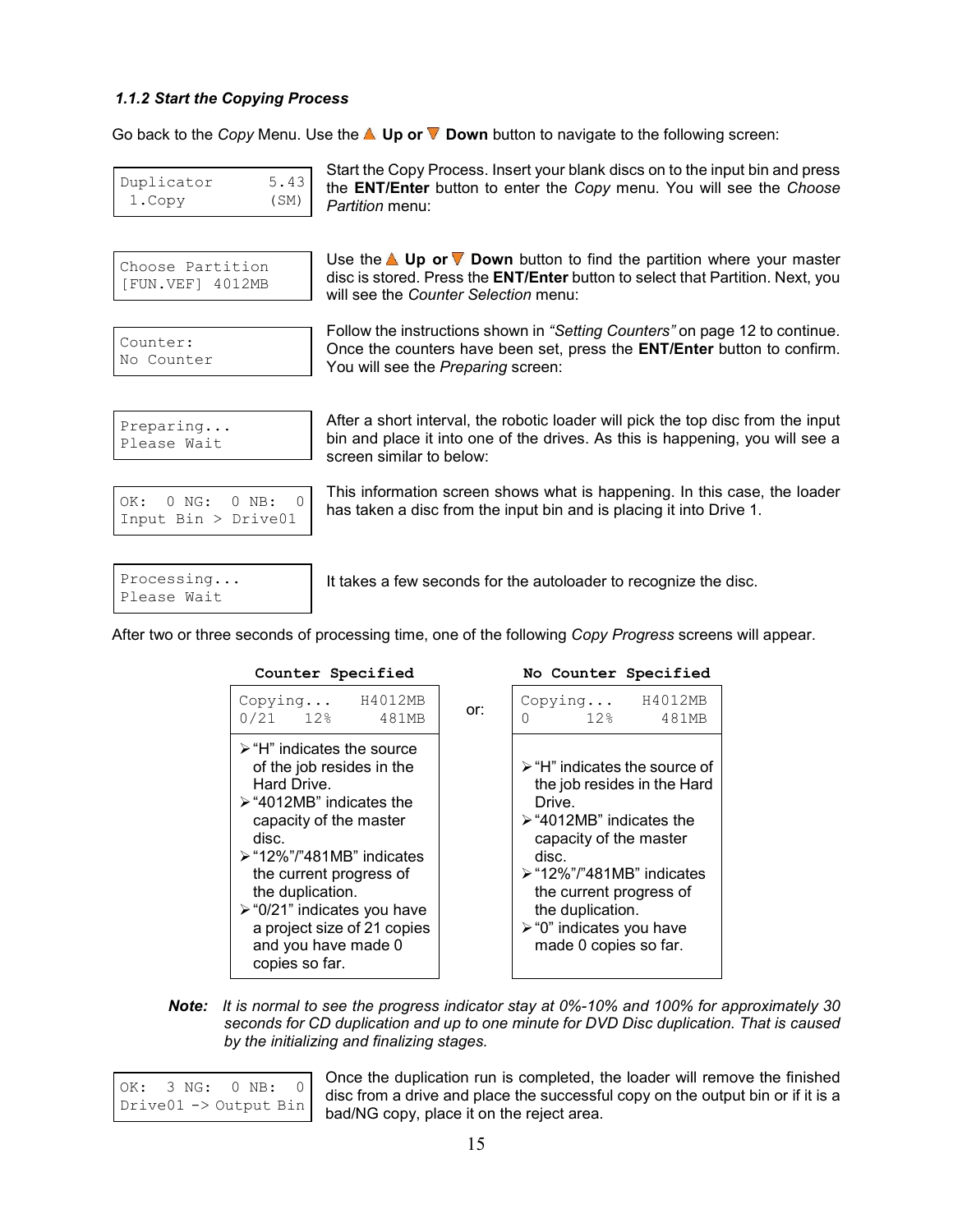The loader will then pick up another blank disc and load it into the drive.

| OK: $3 NG: 0 NB: 0$<br>Input Bin > Drive01 |  |  |  |
|--------------------------------------------|--|--|--|
|                                            |  |  |  |

The copying process will continue until you either run out of blank discs or until the count that you loaded into the counter is reached.

If you run out of blank discs and the job is not complete, the autoloader will give you an opportunity to fill the spindle:

*Important: When you add discs to the input bin, be sure to remove your finished discs from the output bin.*

Waiting for Discs Resume?

Access Drive Log?

At this point you can either:

- put more discs on to the input bin and press the **ENT/Enter** button to continue,
- or press the **ESC/Escape** button to terminate your project.

Upon project termination, you shall see the *Access Drive Log* menu. You can press the **ENT/Enter** button one more time to see the drive log that indicates the number of passes and fails for every drive/tray, or simply press the **ESC/Escape** button to go back to the main menu. If you choose to see the drive log file, you will see a screen similar to below:

Drive 1 OK: 3 NG: 0 NB: 0

- $\triangleright$  "Drive 1" indicates the below results are for the 1<sup>st</sup> drive.
- $\triangleright$  "OK: 3" indicates there is "3" successful copy made by this drive.
- $\triangleright$  "NG: 0" indicates there are "0" bad copies created by this drive.
- "NB: 0" indicates there are "0" discs in this drive that were not recorded due to non-recording error such as invalid media type, etc.

Use the **△ Up or** ▼ **Down** buttons to look at the drive log file for the various drives. Press the **ESC/Escape** button to return to the *Copy* menu

#### **1.2 Making Copies in Multi Master Mode**

This mode does not require you to manually load your master on to the HDD. Simply place the master disc(s) on top of the stack of blank discs needed for that particular job. This mode is ideal if you have numerous master discs and fewer copies for each master disc.

The Multi Master mode uses the Reserve partition to temporarily store the content of the current master disc. Once the task is complete and a new master disc has been detected, the reserve partition's content (of the previous master disc) will be replaced with the content of the new master disc.

For more information on Multi Master Mode, see "*Single Master and Multi Master Modes"* on page 11.

Turn on your autoloader and wait until it has booted up. It may take several minutes for the autoloader to go through its self-adaptive test and auto-calibration procedures. You should see the following signifying your autoloader is ready: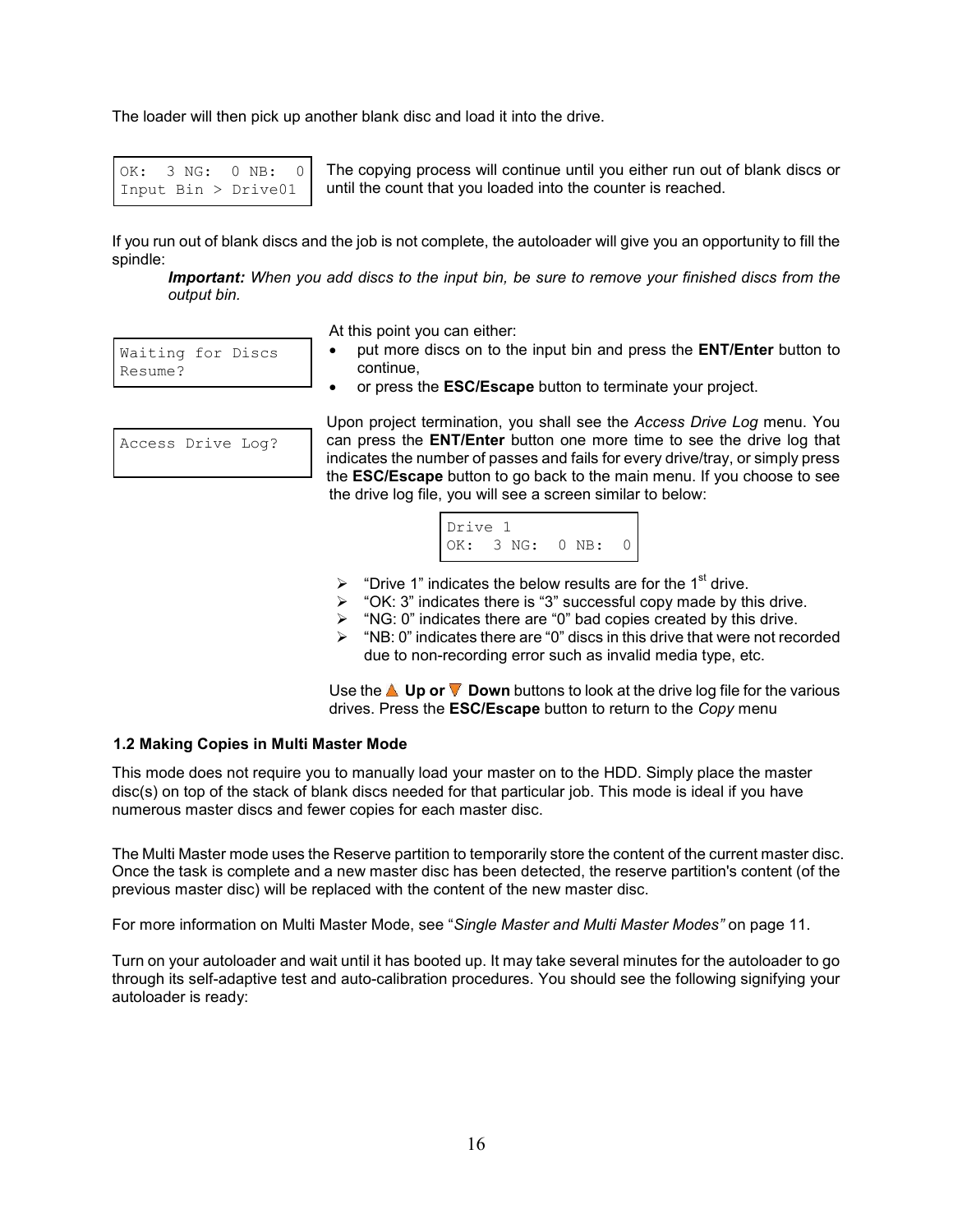#### *1.2.1 Select Multi Master Mode*

| Duplicator | 5.43 |
|------------|------|
| 1.Copy     | (MM) |

Make sure the *Master Mode* is set to *Single Master Mode (SM)*. If it is already in *Single Master Mode (SM)*, please skip to step 1.1.2 that starts the copy process. If it is not, use the **Up or Down** button to navigate to the *Master Mod* .screen.

| Duplicator     | 5.43 |  |
|----------------|------|--|
| 8. Master Mode |      |  |

Press the **ENT/Enter** button to enter the *Master Mode* Menu and you will see a screen similar to one of the following:

| Master Mode:                 | Single Master |
|------------------------------|---------------|
| Master Mode:<br>Multi Master |               |

Duplicator 5.43 1.Copy (MM)

Use the **Up or Down** button to select *Multi Master Mode*. Press the **ENT/Enter** button to submit your selection.

Use the **Up or Down** button to navigate back to the *Copy* Menu.

#### *1.2.2 Start the Copying Process*

Place your master discs and blank discs onto the input bin as described in *"Single Master and Multi Master Modes"* on page 11. In general, the order of the discs on the spindle will be, **from bottom to top**:

- $\triangleright$  The master disc for the first job
- $\triangleright$  The blank discs for the first job
- $\triangleright$  The master disc for the second job
- $\triangleright$  The blank discs for the second job
- $\triangleright$  The master disc for the third job
- $\triangleright$  The blank discs for the third job
- $\triangleright$  etc.

Duplication Jobs with different formats among CD/DVD can be intermixed. The autoloader will automatically detect a job's master and blank disc format and copy them when they match.

You should still be at the *Copy* Menu:

| Duplicator<br>1.Copy | 5.43<br>(MM) |
|----------------------|--------------|
|                      |              |
| Preparing            |              |

Please Wait

| OK: $0 \text{ NG: } 0 \text{ NB: } 0$ |  |  |  |  |
|---------------------------------------|--|--|--|--|
| Input Bin > Drive01 $ $               |  |  |  |  |

Press the **ENT/Enter** button to start the duplication job.

After a short interval, the robotic loader will pick the top disc (master disc) from the input bin and place it into the drive. As this is happening, you will see a screen similar to below:

This information screen shows what is happening. In this case, the loader has taken a disc from the input bin and is placing it into Drive 1.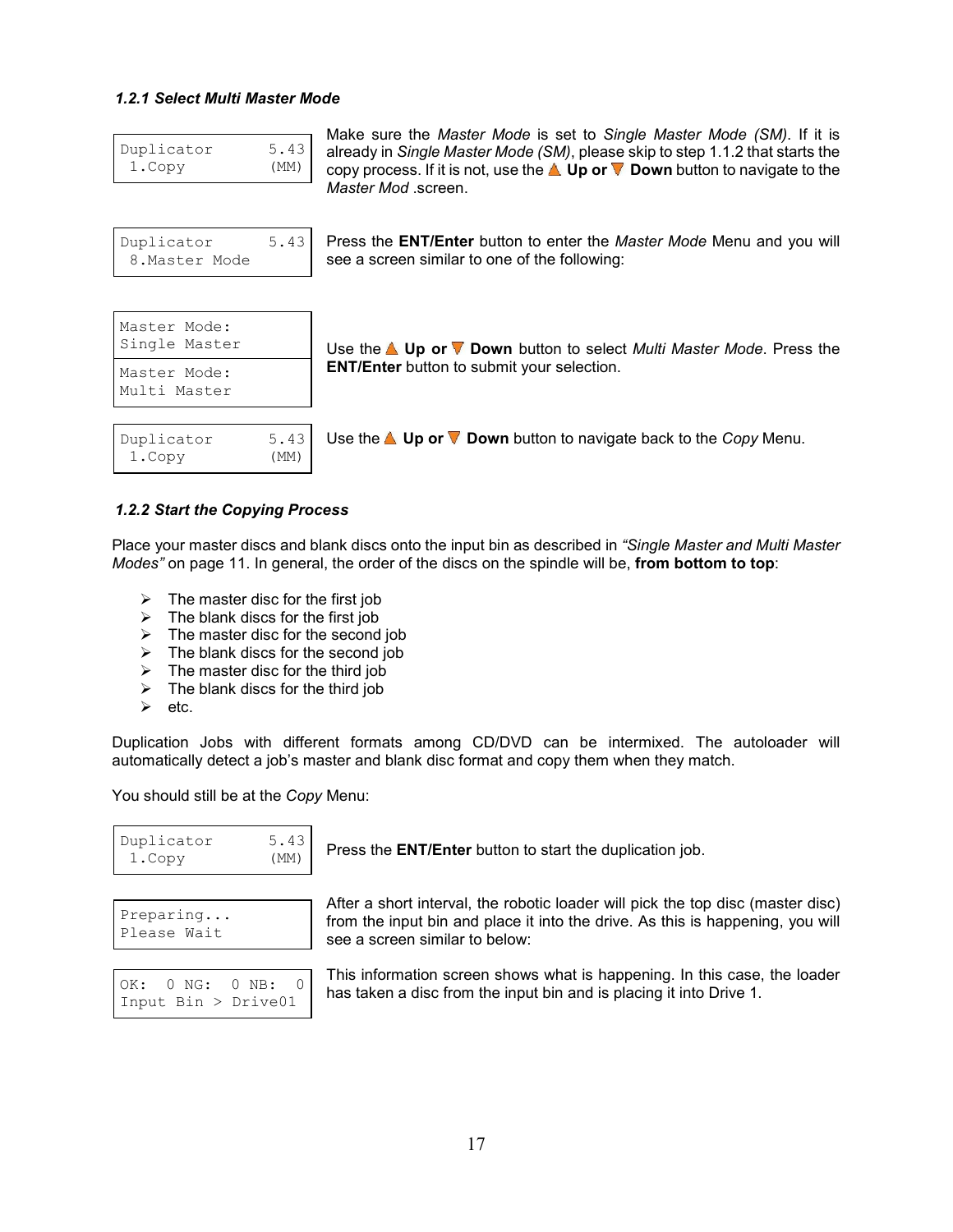Processing... Please Wait

It takes a few seconds for the autoloader to recognize the disc in the drive. The master disc will be loaded into the hard drive. When the process is through, the loader will place the master disc to the output bin.

The loader will then pick up another blank disc and load it into the drive.

| Copying | H4012MBI |
|---------|----------|
| 172     | 481 MBI  |

Once the disc is detected, the duplication process will start. When the duplication process is through, the loader will place the successful copy onto the output bin, or place failed copy onto the Reject Area.

In Multi Master Mode, the robotic arm continues to load more media into the drives from the input bin while the duplicated discs are placed in the output bin. Once a new Master disc has been detected by any of the drives, this process will repeat for the new Master disc.

When all of the jobs are complete, and the autoloader detects the input bin is empty, it presents you with the Input Bin Empty message:

No Disc Detected Press ENT to Cont. Press the **ENT/Enter** button to continue and you will see the *Access Job Log* screen:

Access Job Log?

You can press the **ENT/Enter** button one more time to see the job log that indicates the number of passes and fails for every job/Master Disc, or simply press the **ESC/Escape** button to go to the *Access Drive Log* screen. If you choose to see the job log file, you will see a screen similar to below:

Master 01 OK: 3 NG: 0 NB: 0

- $\triangleright$  "Master 01" indicates the below results are for the 1<sup>st</sup> master disc.
- $\geq$  "OK: 3" indicates there is "1" successful copy made for this master disc.
- $\triangleright$  "NG: 0" indicates there are "0" bad copies created from this master disc.
- $\triangleright$  "NB: 0" indicates there are "0" discs that were not recorded from this master disc due to non-recording errors such as invalid media type, etc.

Use the  $\triangle$  Up or  $\nabla$  Down buttons to look at the log file for the various jobs. Press the **ESC/Escape** button to go to the *Access Drive Log* screen

Access Drive Log?

You can press the **ENT/Enter** button one more time to see the drive log that indicates the number of passes and fails for every drive/tray, or simply press the **ESC/Escape** button to go to the main menu. If you choose to see the drive log file, you will see a screen similar to below:

| Drive 1 |                   |  |
|---------|-------------------|--|
|         | OK: 3 NG: 0 NB: 0 |  |

Use the **△Up or ▼ Down** buttons to look at the drive log file for the various drives. Press the **ESC/Escape** button to return to the *Copy* menu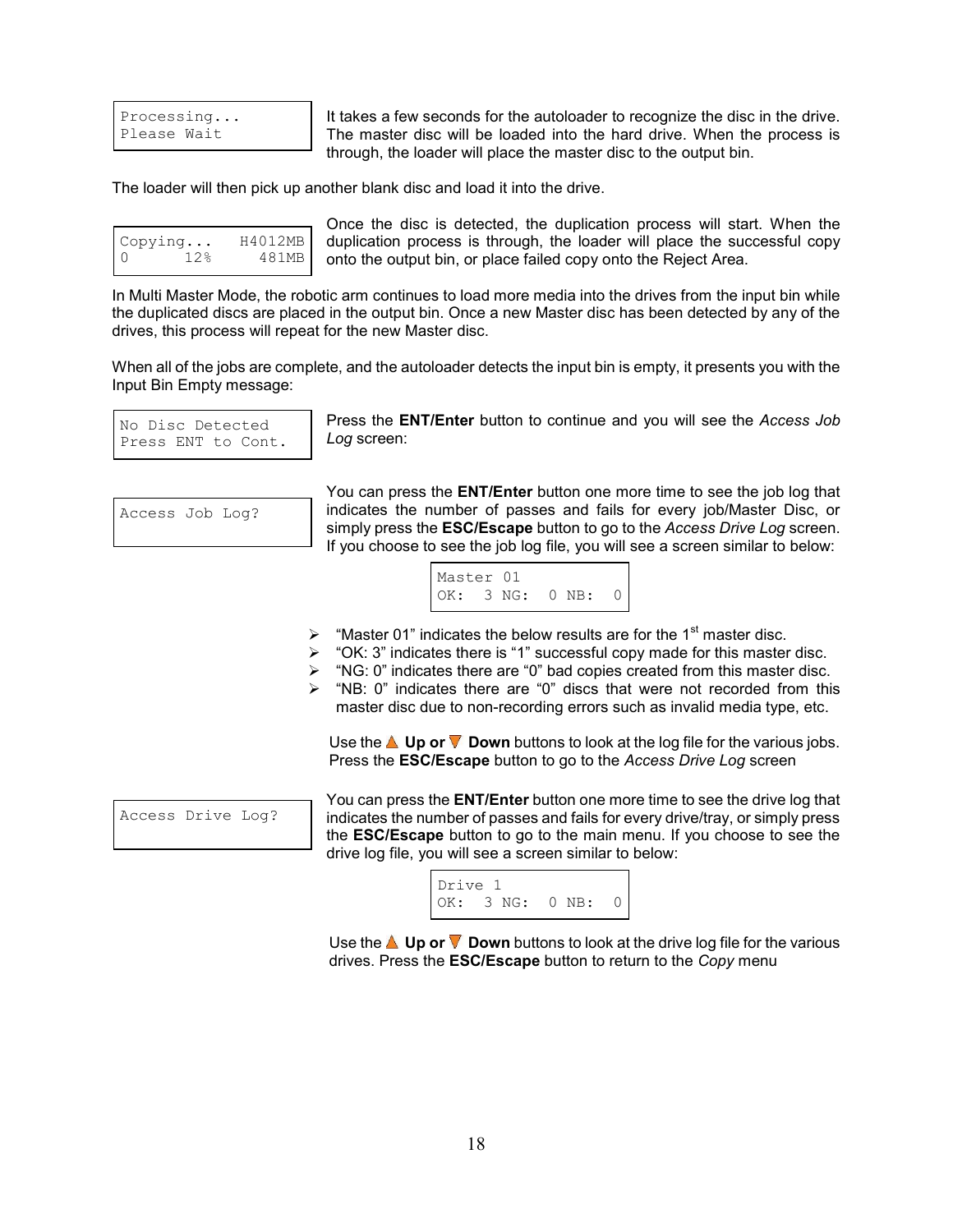# **2 Test**

Use the *Test* menu or *Test* quick key to simulate the copy process. With simulation, write once recordable discs such as DVD-R, or CDR will be reusable. The purpose of simulation is to ensure error free duplication.

*Note: Due to physical limitations of the DVD+R recordable format, if you try to simulate DVD+R copying, you will encounter failure messages.*

*Warning: If you are using CD/DVD Rewritable discs as your media during the simulation, the content on those discs will be permanently erased.*

Operation in Test mode is identical to operation in Copy mode. See *"Copy"* on page 14 for instructions.

### **3 Compare**

Use the Compare function to perform a bit-by-bit comparison between the content of your master disc(s) in the Hard Drive and the contents of all discs it copied. This ensures that all of your copies are identical to original master disc(s).

*Note: The bit-by-bit comparison will only apply on all DVDs and Data CDs. A readability check will be applied for other formats like Audio CDs, CD+G, and Video CD discs due to their lack of error correction mechanisms.*

If you are at the *Copy* Menu, do the following:

| Duplicator<br>1.Copy                       | 5.43<br>(SM) | Use the $\triangle$ Up or $\nabla$ Down button to find the Compare menu.                                                                                                                                              |
|--------------------------------------------|--------------|-----------------------------------------------------------------------------------------------------------------------------------------------------------------------------------------------------------------------|
| Duplicator<br>3. Compare                   | 5.43         | Press the <b>ENT/Enter</b> button on <i>Compare</i> menu to enter the <i>Choose</i><br>Partition Menu and you will see a screen similar to the following:                                                             |
| Choose Partition<br>[FUN.VEF] 4012MB       |              | Use the $\triangle$ Up or $\vee$ Down button to find the partition where your master<br>disc is stored. Press the <b>ENT/Enter</b> button to select that Partition. Next, you<br>will see the Counter Selection menu: |
| Counter:<br>No Counter                     |              | Follow the instructions shown in "Setting Counters" on page 12 to continue.<br>Once the counters have been set, press the <b>ENT/Enter</b> button to confirm.<br>You will see the Preparing screen.                   |
| Preparing<br>Please Wait                   |              | After a short interval, the robotic loader will pick the top disc from the input<br>bin and place it into one of the drives. As this is happening, you will see a<br>screen similar to below:                         |
| Loader Processing<br>Input Bin $>$ Drive 1 |              | This information screen shows what is happening. In this case, the loader<br>has taken a disc from the input bin and is placing it into Drive 1.                                                                      |
| Processing<br>Please Wait                  |              | It takes a few seconds for the autoloader to recognize all the discs.                                                                                                                                                 |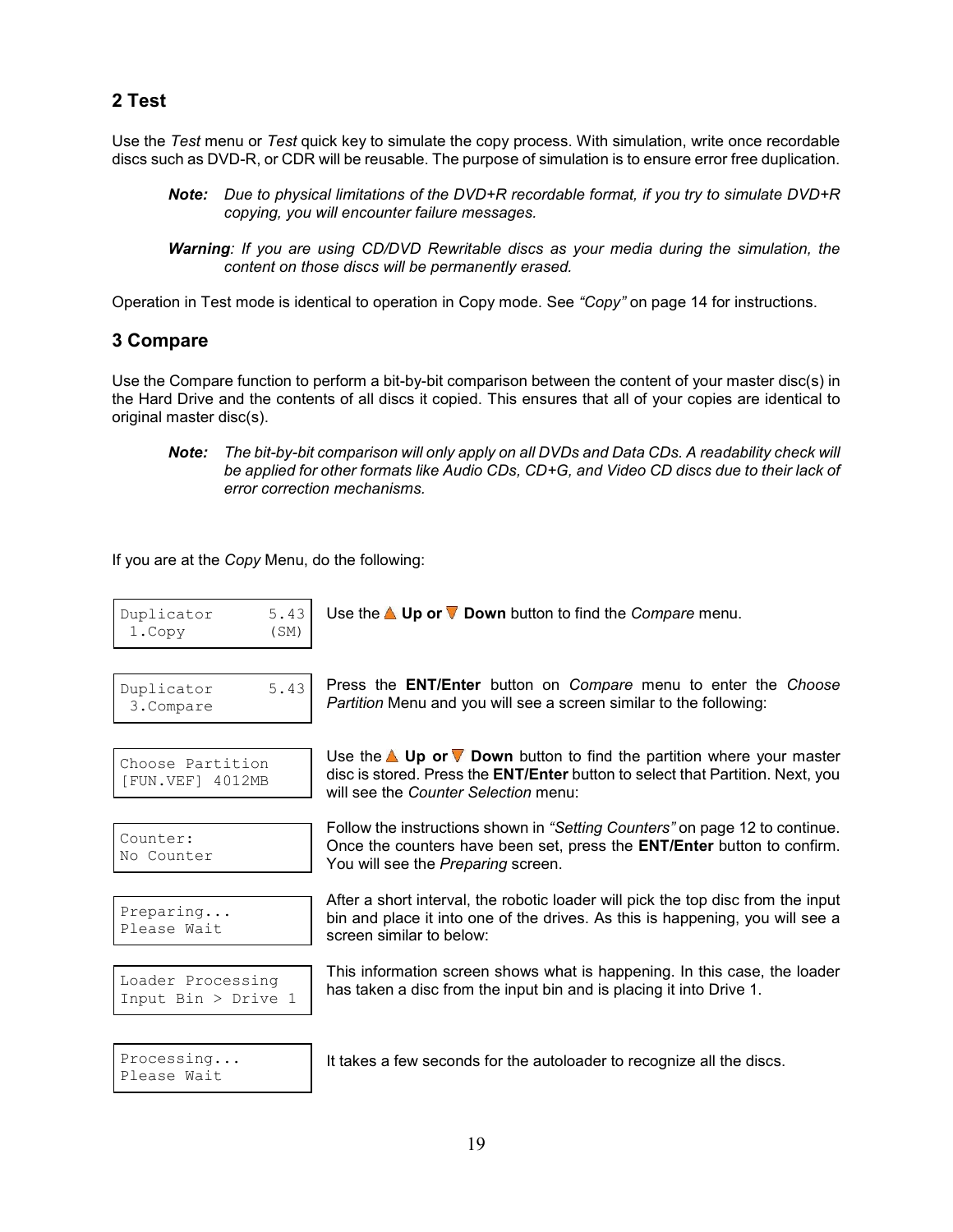The system will then compare the disc in the tray to the content of the master disc residing in the Hard Drive partition you specified. When the comparison job is complete, the autoloader will place the good discs and failed discs into corresponding areas and you will see a *PASS/FAIL* result screen similar to this:

| <b>Counter Specified</b>                                              |     | <b>No Counter Specified</b>                                                                                                          |
|-----------------------------------------------------------------------|-----|--------------------------------------------------------------------------------------------------------------------------------------|
| PASS 16 FAIL 0<br>Job Completed! Press OK to Finish                   | or: | Input Bin Empty<br><b>Reset Hoppers?</b>                                                                                             |
| ≻ "PASS 16" indicates 16 discs have been<br>compared successfully.    |     | $\triangleright$ "Input Bin Empty" indicates that the<br>system has run out of discs to compare.                                     |
| $\triangleright$ "FAIL 0" indicates none of the discs<br>have failed. |     | If you have more discs to compare, you<br>can empty the output bin; place the discs to<br>be compared in the input bin and Press the |
| Press the <b>ENT/Enter</b> button to finish                           |     | <b>ENT/Enter</b> button to continue.                                                                                                 |
|                                                                       |     | If you have no more discs to compare,<br>press the <b>ESC/Escape</b> button to terminate<br>the operation.                           |

# **4 Test+Copy**

With the *Test + Copy* menu option, the autoloader simulates the copying process, and then makes copies if everything works correctly. If a failure is encountered on a disc during the simulation, it will not be copied during the copying process. The discs that passed the simulation will move on to the copying process. After the copying process, the autoloader will place the failed disc(s) into the Reject Area while the successfully copied disc(s) will be placed into the corresponding output bin.

Operation in *Test+Copy* menu is identical to operation in *Copy* menu. See *"Copy"* on page 14 for the instructions.

### **5 Copy+Compare**

The *Copy + Compare* menu option is used to make verified copies. After the copy process is done, the autoloader automatically compares the copies to the master content residing in the hard drive to ensure that they are identical. When the operation is complete, the autoloader automatically places good discs on to the output bin and bad discs in the Reject Area.

Operation in *Copy+Compare* menu is identical to operation in *Copy* menu. See "Copy" on page 14 for the instructions.

### **6 Select Burn Speed**

The *Select Burn Speed* menu option or the *Speed* quick key is used to adjust the duplication speed for the various disc formats. By default, the duplication speed will be set to the optimal speed. However, under some circumstances you might want to lower down the duplication speed. Those circumstances are:

- $\triangleright$  Poor Blank Media Quality When your media quality is sub-par, lowering the duplication speed is necessary to make good copies.
- $\triangleright$  Duplication Quality Overall, the lower the speed, the higher the quality of your duplicates. If you have time, it is a good choice to lower the speed to produce the best quality duplicates.

If you are at the *Copy* Menu, do the following: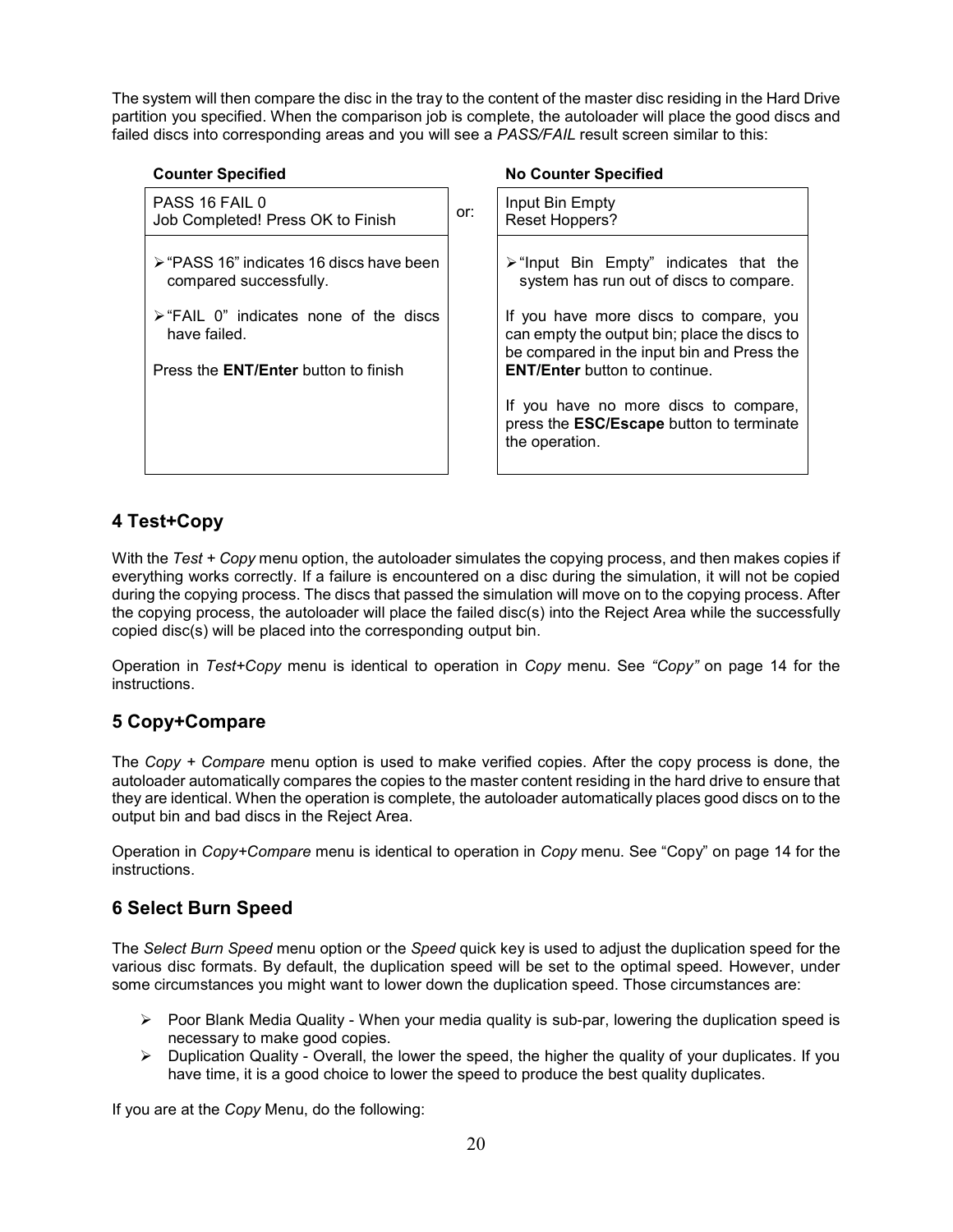| Duplicator | 5.43 |
|------------|------|
| 1.Copy     | (SM) |

Use the **Up or Down** button to find the *Select Burn Speed* menu.

Press the **ENT/Enter** button at *Select Burn Speed* menu and you will see

Duplicator 5.43 6.Select Burn Speed

Select Burn Speed HDD to CD Speed

There are three recording speed types that can be set:

- > HDD to CD: Copy Hard Drive CD Content to CD-R/RW Discs.
- ▶ HDD to DVD: Copy Hard Drive DVD Content to DVD±R/RW Discs.
- HDD to DVD-DL: Copy Hard Drive Double/Dual Layer DVD Content to DVD DL±R/RW Discs.

Depending upon the type of duplication and your autoloader restrictions, you need to select the correct format in order to take effect. To select the recording speed options, use the **A** Up or **V** Down button to find the desired speed for the appropriate format and press the **ENT/Enter** button to enter the menu. You will see a menu similar to this:

the *Select Burn Speed* menu similar to below:

|     |  | HDD to CD Speed |  |
|-----|--|-----------------|--|
| 32x |  |                 |  |

Use the **Up or Down** button to find the desired speed. Press the **ENT/Enter** button to set the desired recording speed.

These options might change depending on the CD, DVD or Blu-Ray Disc Writers pre-installed in your system.

*Note: The speed that you choose may be adjusted by the drives and/or the media for optimized duplication.*

Once your selection has been changed successfully, you will see the following screen for 2 seconds:

| HDD to CD Speed |  |
|-----------------|--|
| Adjusted to: 8x |  |

You will automatically be returned to the Main Menu.

### **7 Master Mode**

The *Master Mode* menu is used to select between *Single Master* mode or *Multi Master* mode. For more information on the modes, see *"Single Master and Multi Master Modes"* on page 11.

If you are at the *Copy* Menu, do the following:

| Duplicator | 5.43 |
|------------|------|
| 1.Copy     | (SM) |

| Duplicator    | 5.43 |  |
|---------------|------|--|
| 7.Master Mode |      |  |

| Master Mode:<br>Single Master |  |
|-------------------------------|--|
| Master Mode:<br>Multi Master  |  |

Use the **Up or Down** button to find the *Master Mode* menu.

Press the **ENT/Enter** button on *Master Mode* to enter the menu and you will see one of the following screens:

Use the **Up or Down** button to choose between *Multi Master Mode* and *Single Master Mode*. Press the **ENT/Enter** button to enter your selection. The system will return you back to the main menu.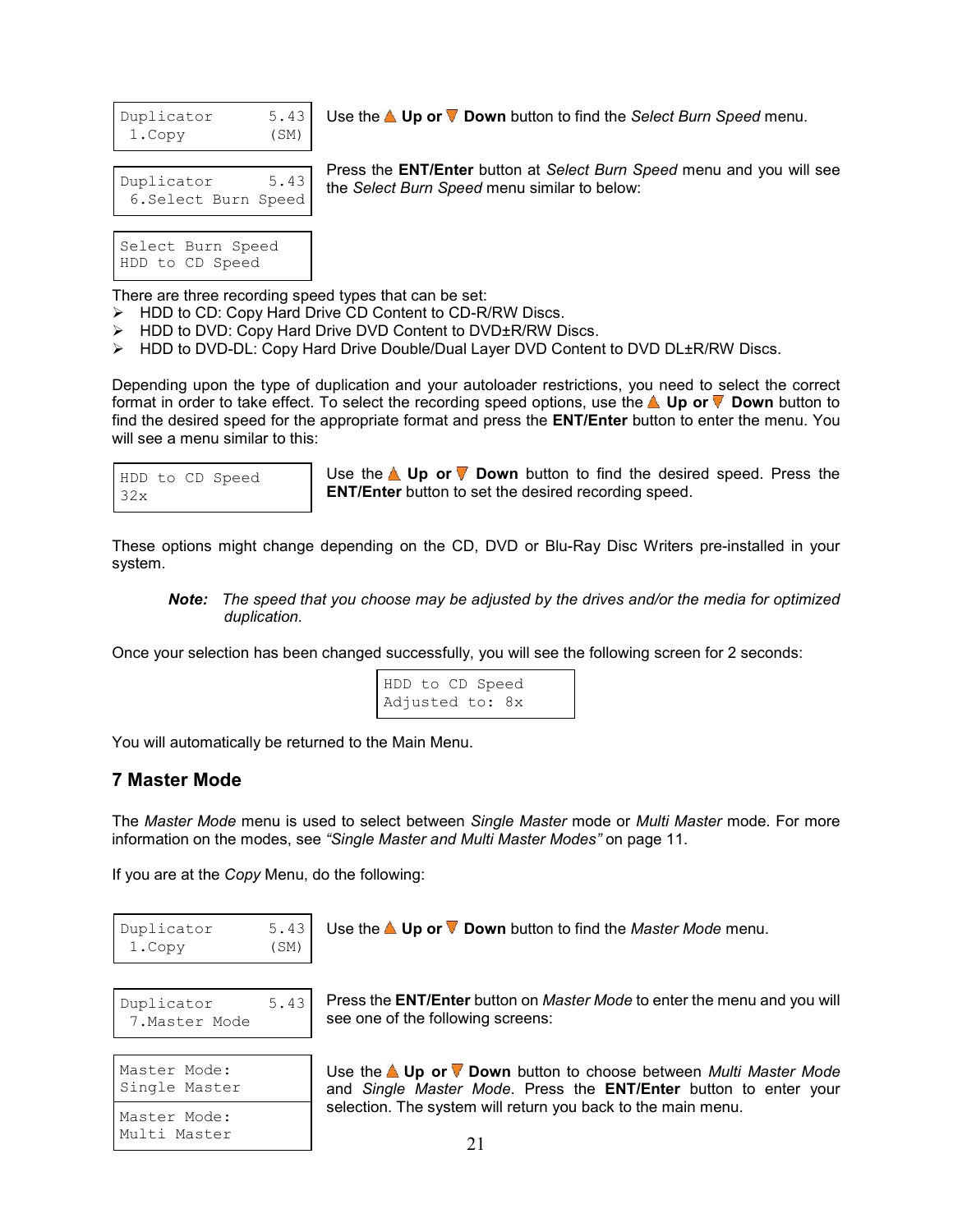# **8 Erase**

Use the *Erase* menu to erase your Rewritable discs.

| Duplicator | 5.43 |
|------------|------|
| 1.Copy     | (SM) |

| Duplicator | 5.43 |  |
|------------|------|--|
| 8.Erase    |      |  |

Press the **ENT/Enter** button on *Erase* to enter the menu and you will see the following screens:

Use the **Up or Down** button to find the *Erase* menu.

There are two options:

| Erase<br>Full Erase  |
|----------------------|
| Erase<br>Ouick Erase |

 **Full Erase:** This option erases the entire disc, destroying all previously written data in the process.

 **Quick Erase:** This option erases the index (TOC) of the Rewritable disc, not the data section. It is much faster than *Full Erase*. However, the data section is still recoverable. In order to ensure all old content on the RW/RE disc is completely erased and unable to be recovered for security purposes, you must utilize the *FULL ERASE* function.

Use the **Up or Down** button to select between the two options and press the **ENT/Enter** button to continue.

Counter: No Counter

Loader Processing Input Bin > Drive 1

| Processing<br>Please Wait |  |
|---------------------------|--|
| Quick Erasing<br>0/25     |  |

Follow the instructions shown in *"Setting Counters"* on page 12 to continue. Once the counters have been set, press **the ENT/Enter** button to confirm.

The Robotic Arm will initiate and pick the discs to be erased from the input bin and place them into the drives. As soon as the drives are all full, or the number programmed into the counter is reached, you will see the following:

The system will check all discs in the drive and prepare them to be erased. As soon as the checking process completes, the *Erase* process starts.

The "0" indicates that zero discs have been erased so far. The "25" indicates the number programmed into the counter. Once all the discs have been erased, you will see one of these *PASS/FAIL* screens:

#### **Counter Specified No Counter Specified**

| PASS 25 FAIL 0<br>Job Completed! Press OK to Finish                                                                                                                                                              | or: | Input Bin Empty<br><b>Reset Hoppers?</b>                                                                                                                                                                                                                                                                                                                                               |
|------------------------------------------------------------------------------------------------------------------------------------------------------------------------------------------------------------------|-----|----------------------------------------------------------------------------------------------------------------------------------------------------------------------------------------------------------------------------------------------------------------------------------------------------------------------------------------------------------------------------------------|
| $\triangleright$ "PASS 25" indicates 25 discs have been<br>erased successfully.<br>$\triangleright$ "FAIL 0" indicates no discs have failed<br>the erase process.<br>Press the <b>ENT/Enter</b> button to finish |     | $\triangleright$ "Input Bin Empty" indicates that the<br>system has run out of discs to erase.<br>If you have more discs to erase, you can<br>empty the output bin; place the discs to be<br>erased in the input bin and Press the<br><b>ENT/Enter</b> button to continue.<br>If you have no more discs to erase, press<br>the <b>ESC/Escape</b> button to terminate the<br>operation. |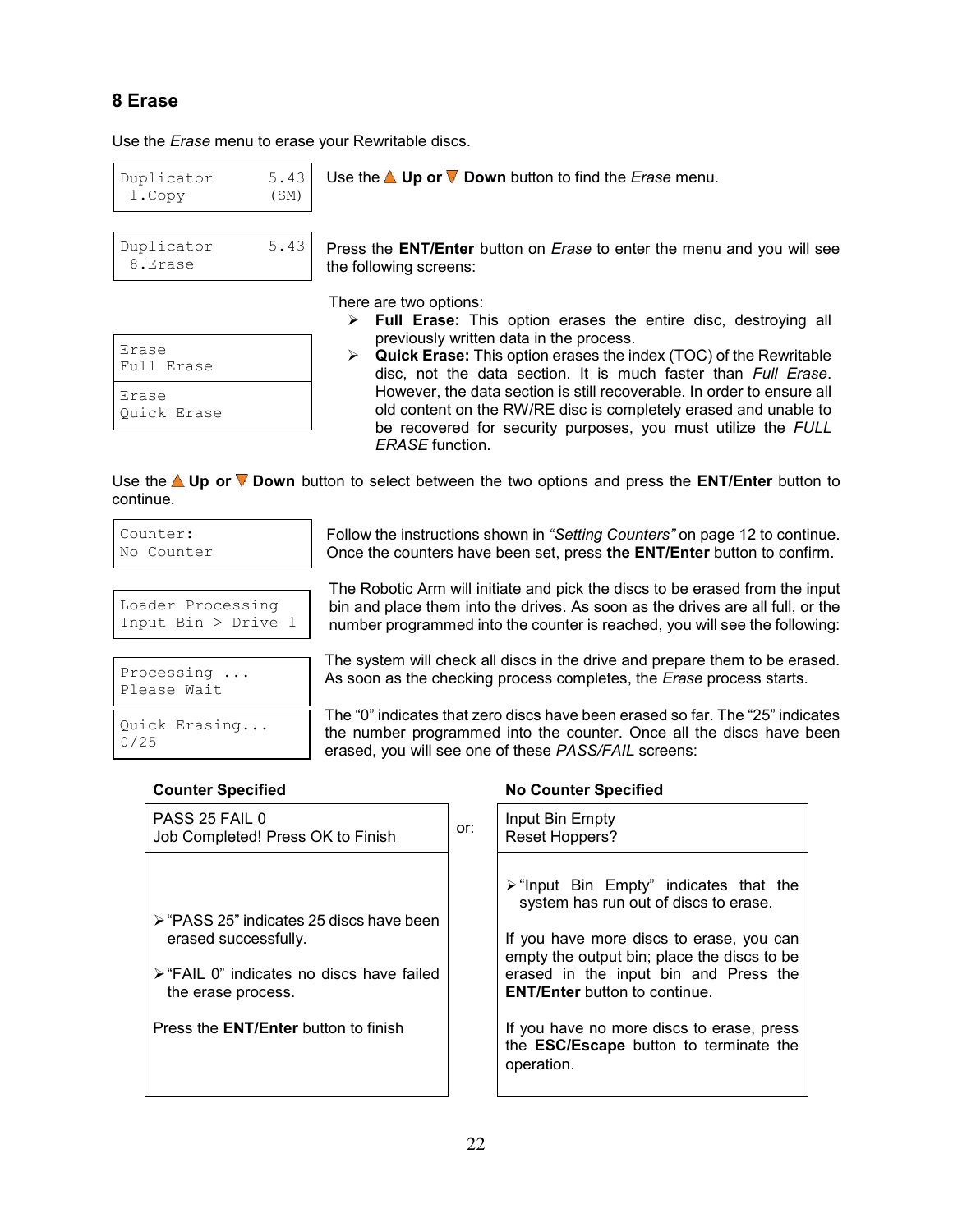# **9 Hard Drive Setup**

The *Hard Drive Setup* menu consists of functions related to the Hard Drive operation. Each of these menus is discussed in its own subsection.

If you are at the *Copy* Menu, do the following:

| Duplicator<br>1.Copy              | 5.43<br>(SM) | Use the $\triangle$ Up or $\nabla$ Down button to find Hard Drive Setup.                                                                           |
|-----------------------------------|--------------|----------------------------------------------------------------------------------------------------------------------------------------------------|
| Duplicator<br>9. Hard Drive Setup | 5.43         | Press the ENT/Enter button on Hard Drive Setup to enter the menu. Use<br>the $\triangle$ Up or $\nabla$ Down button to select between the options. |

### **9.1 Select Partition**

The *Select Partition* submenu is used to select the partition on the Hard Drive that will be used as the default partition choice for various Hard Drive related tasks.

| Hard Drive Setup |                     |
|------------------|---------------------|
|                  | 1. Select Partition |

Press the **ENT/Enter** button to enter the *Select Partition* menu.

| Choose Partition<br>82MB<br>[Reserved.VEF] |
|--------------------------------------------|
| Choose Partition<br>4012MB<br>[FUN.VEF]    |

Use the **A** Up or **V** Down button to select the desired partition. The *RESERVED* partition is reserved for use by the System under *Multi Master Mode*.

*Note: The RESERVED partition can also be renamed to a customized name in order to keep the content permanently if desired.*

Press the **ENT/Enter** button to select the desired partition (named FUN in this example).

### **9.2 Load Partition**

The *Load Partition* menu is used to load a master disc's content into the desired partition on the Hard Drive.

Hard Drive Setup 2.Load Partition

Press the **ENT/Enter** button to enter the *Load Partition* menu.

Load Partition [148GB] Load -> New Partition

You now have a choice to load your master disc into a new (empty) partition or overwrite one of the existing partitions (if any exists, including reserved partitions) by inputting and modifying the name you desire or you can simply choose Auto Generate to have the system automatically generate a partition name for you. Afterwards, simply press the **AU** p or **Down** button to find your desired selection and press **ENT/Enter** to submit your selection. You should see the following screen: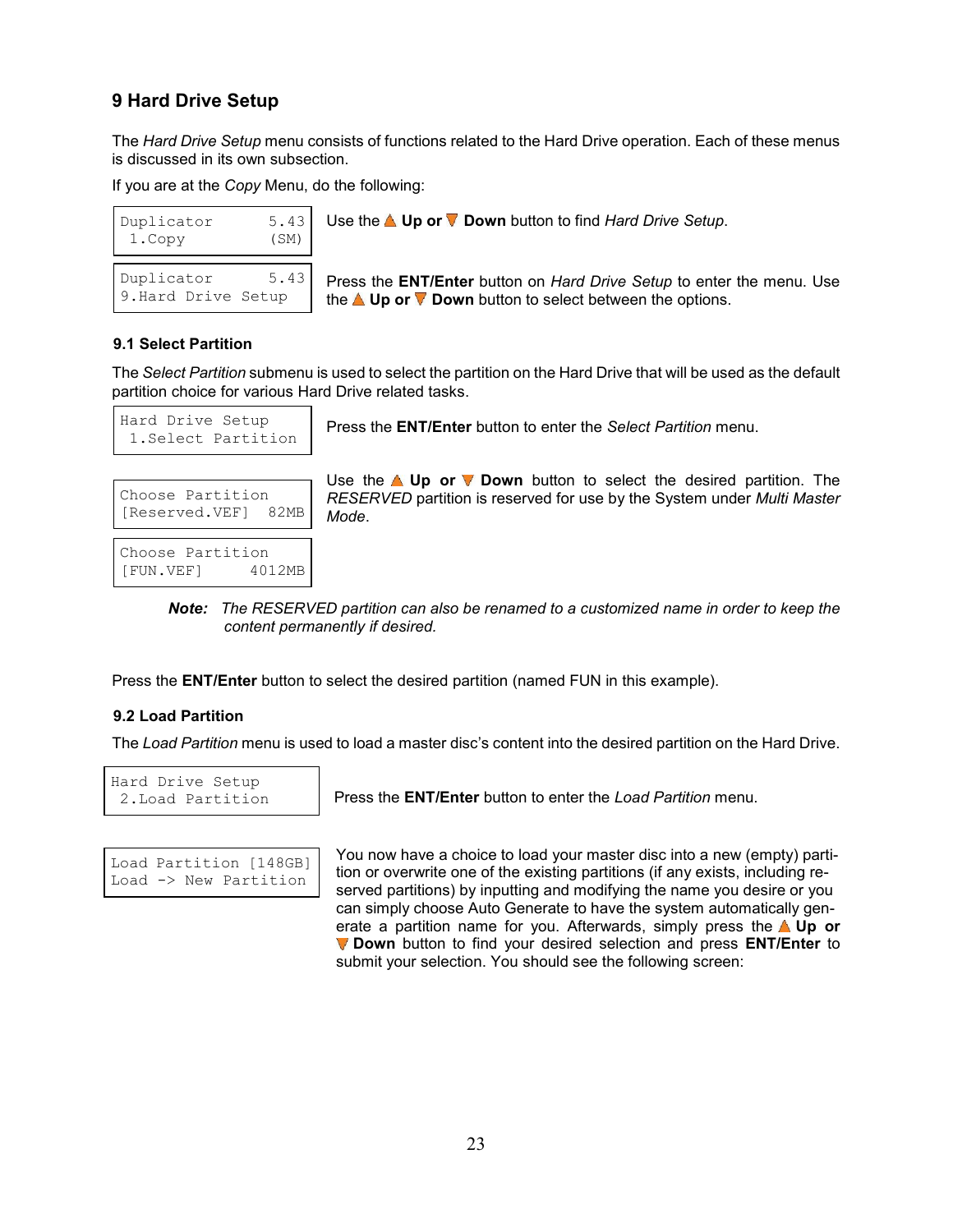| <b>Load -&gt; New Partition</b>                                                                                                                                  |     | Overwrite<br>[Existing Partition]                                                                                                                            |     | Load -> Auto Generate                                               |
|------------------------------------------------------------------------------------------------------------------------------------------------------------------|-----|--------------------------------------------------------------------------------------------------------------------------------------------------------------|-----|---------------------------------------------------------------------|
| <b>Edit Partition Name</b><br>1 OK?                                                                                                                              | or: | This will Overwrite<br>[FUN.VEF ],OK?                                                                                                                        | or: | System will automatically<br>create a partition name<br>[NEW-0001]. |
| Enter a new partition name<br>as described in "Editing<br>Names" on page 13. For this<br>example, we will name it<br>"HAPPY".                                    |     | Press the <b>ENT/Enter</b><br>button to overwrite the<br>partition named "FUN".<br>Before continuing, the<br>autoloader will ask you<br>again to confirm it. |     |                                                                     |
| <b>Load Partition</b><br>[HAPPY ], OK?                                                                                                                           |     |                                                                                                                                                              |     |                                                                     |
| The system will display a<br>verification message before<br>continuing. Press the<br><b>ENT/Enter</b> button to start<br>loading the partition named<br>"HAPPY". |     |                                                                                                                                                              |     |                                                                     |

The master should be placed on the input bin. The robotic arm will pick it up and place it into one of the drives, and the contents of the master disc will be loaded into the desired partition.

Load Partition OK! Press OK to Finish

Pres the **ENT/Enter** button to finish.

#### **9.3 Rename Partition**

When you load your master disc onto a hard drive partition, you are asked to give it a name. However, you can rename it at any time afterwards. Instructions for this are shown in *"Editing Names"* on page 13.

#### **9.4 Delete Partition**

The *Delete Partition* option deletes an existing partition. Use the **△Up** or ▼ Down button to navigate to the *Delete Partition* menu.

|  | Hard Drive Setup    |
|--|---------------------|
|  | 4. Delete Partition |

```
Delete Partition
[FUN.VEF], OK?
```
Press the **ENT/Enter** button to enter the *Delete Partition* menu. The autoloader will first ask you to choose the partition to be deleted:

| Choose Partition |        |
|------------------|--------|
| [FUN.VEF]        | 4012MB |

Use the **A Up or <b>V** Down  $\begin{bmatrix} \text{Choose Partition} \\ \text{FUN.VEF} \end{bmatrix}$  and the partition that you want to delete. Press the **ENT/Enter**  $\begin{bmatrix} \text{FUN.VEF} \end{bmatrix}$  4012MB button to select the partition. button to select the partition.

> The autoloader displays the *Delete Partition* confirmation message. Press the **ENT/Enter** button to continue.

| [FUN.VEF] |  |
|-----------|--|
| Deleted!  |  |

The autoloader displays the *Deleted* message for two seconds and then returns you to the *Delete Partition* menu.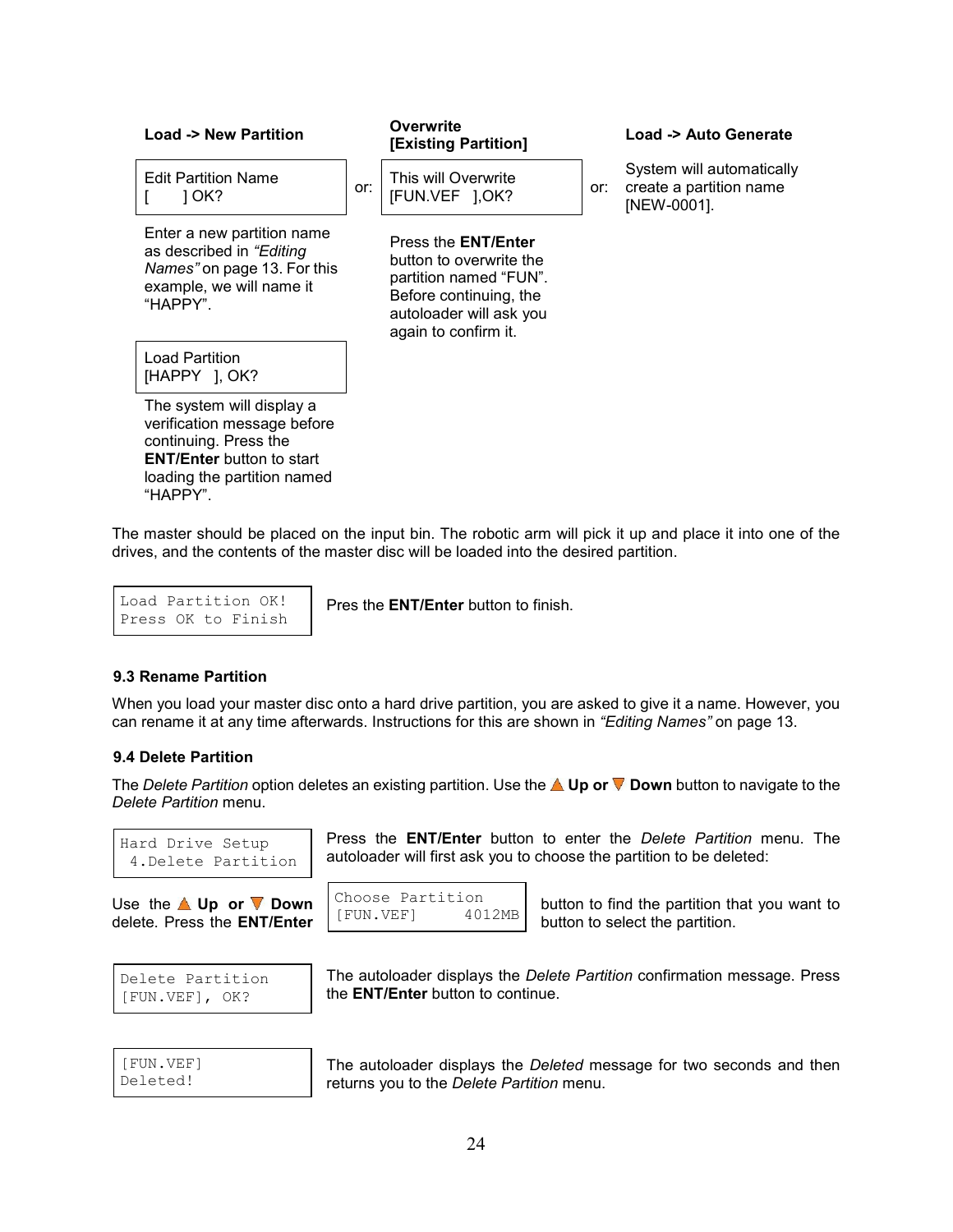#### **9.5 Partition Info**

The *Partition Info* option provides information about an existing partition. Use the **△ Up or** ▼ Down button to navigate to the *Partition Info* menu.

```
Hard Drive Setup
 5.Partition Info
```
Press the **ENT/Enter** button to enter the *Partition Info* menu, and use the **△ Up or ▼ Down** button to find the partition that you want information about.

| (002) DVD 4012MB |  |
|------------------|--|
|                  |  |
| <b>FUN.VEF</b>   |  |

- $\triangleright$  The "(002)" field indicates that it is the second partition on the drive.
- $\triangleright$  The "[FUN.VEF]" field shows the name of the partition.
- $\triangleright$  The "DVD" field indicates that the master stored in this partition is a DVD.
- $\triangleright$  The "4021MB" field indicates the capacity of the master's content stored in this partition.

#### **9.6 Select Loading Drive**

*Select Loading Drive* gives you the control of choosing which drive the master should be loaded from when you perform the *"Load Partition"* feature under *"Hard Drive Setup".*

Please note that this setting does NOT apply to any feature other than settings within *"Hard Drive Setup"*.

To change the loading drive, use the **Up or Down** button to navigate to the *Select Loading Drive* menu:

```
Hard Drive Setup
 6.Select Loading Drive
```
Press the **ENT/Enter** button to enter the *Select Loading Drive* menu.

| Drive 1 Port 2 |                         |
|----------------|-------------------------|
|                | Optiarc DVD RW AD-5280S |

Press the **Up or Down** button to select the desired Drive. Press the **ENT/Enter** button to select the Loading Drive.

The selected drive will now be used to load a partition to the Hard Drive.

#### **9.7 Format Hard Drive**

This function formats the Hard Drive. It deletes all partitions and re-initiates the Hard Drive. To format the Hard Drive, use the **Up or Down** button to navigate to the *Format Hard Drive* menu:

Hard Drive Setup 7.Format Hard Drive

Press the **ENT/Enter** button to enter the *Format Hard Drive* menu.

|                      |  |  | All Stored Data will be erased. |
|----------------------|--|--|---------------------------------|
| Press OK to Continue |  |  |                                 |

Press the **ENT/Enter** button to format the Hard Drive. After the Hard Drive has been formatted, the system will return you to the *Format Hard Drive* menu.

#### **9.8 Display Order**

The *Display Order* option allows you to change the display order of the existing partitions/images in the hard drive when you use the **Up or Down** button to find and select the partition. To change the display order, use the **Up or Down** button to navigate to the *8. Display Order* menu:

Hard Drive Setup 8.Display Order Press the **ENT/Enter** button to enter the *Display Order* menu.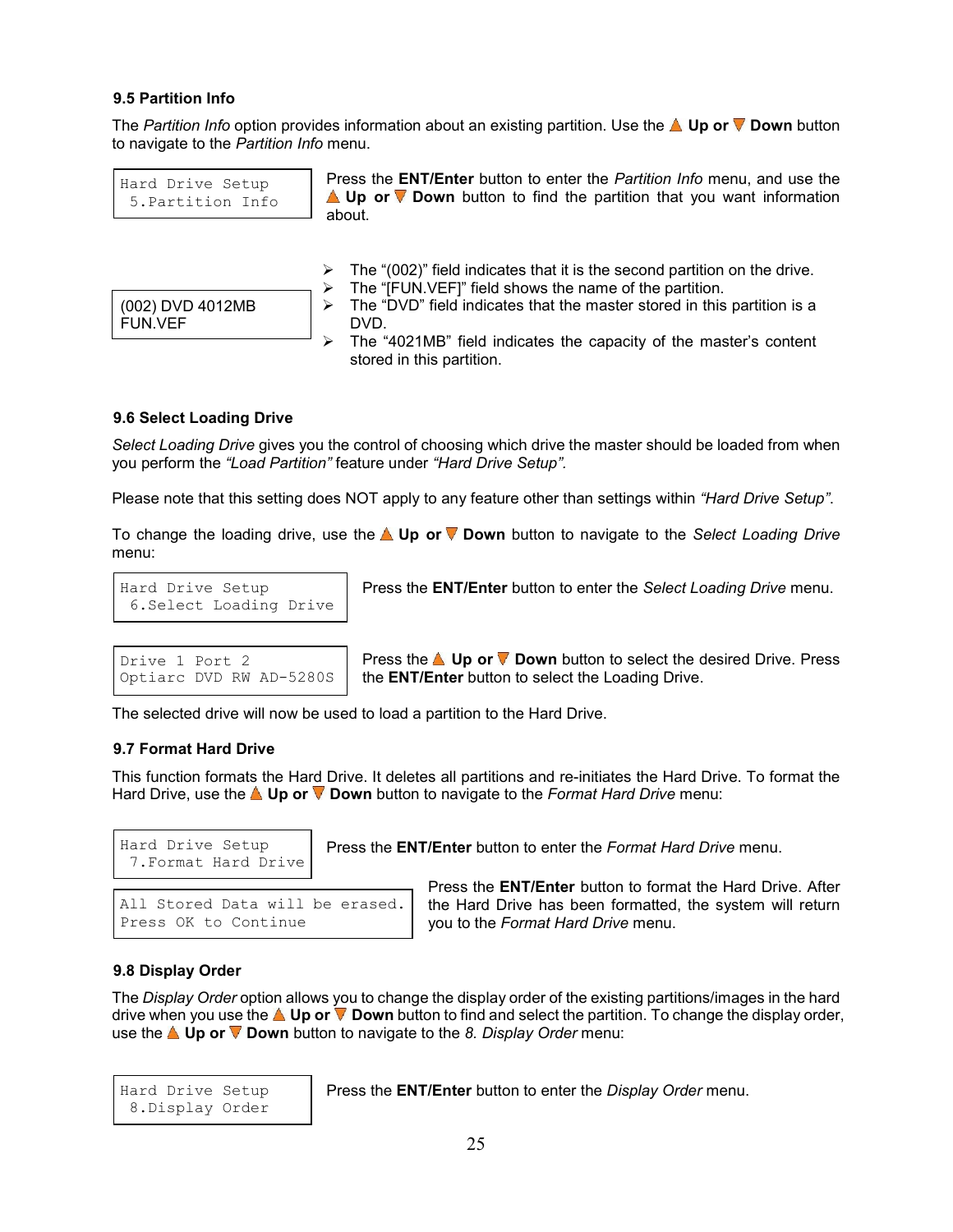| Display Order<br>Default         |  |
|----------------------------------|--|
| Display Order<br>Alpha - $(Asc)$ |  |
| Display Order<br>Alpha - (Dec)   |  |

Use the **△ Up or ▼ Down** button to select whether Display Order is Default, Alpha-(Asc) or Alpha-(Dec) and press the **ENT/Enter** button to select that option.

- $\triangleright$  Default: By select this option, the partitions will be in chronological order.
- Alpha (Asc): By select this option, the partitions will be in alphabetic order.
- Alpha (Dec): By select this option, the partitions will be in reverse alphabetic order.

# **10 Setup**

The *Setup* menu options are used to configure various options on the autoloader. Each of these options is discussed in its own subsection.

### **10.1 Language**

This setting allows you to choose the language that you prefer to use when navigating the autoloader. The autoloader supports multiple languages.

| Setup       |  |
|-------------|--|
|             |  |
| 1. Language |  |

Use the **Up or Down** button to select the *Language* menu and press the **ENT/Enter** button to enter that menu.

| Language:<br>English |  |
|----------------------|--|
| Language:            |  |

Espanol

## Use the **Up or Down** button to select between the languages and press the **ENT/Enter** button to select that option.

### **10.2 Read Error Skip**

Normally, when the autoloader encounters a read error while reading your master disc, the duplication is aborted and all the recordable media in the writers are ruined. However, if you believe that your master disc has a small, insignificant error due to physical damage, you can enable this setting to allow the autoloader to skip any read errors it encounters.

Note: This function does not fix the error; it only skips it to make the rest of the data readable.

| Setup<br>2. Read Error Skip       |
|-----------------------------------|
| Read Error Skip<br>Ωn             |
| Read Error Skip<br>∩ff            |
| Read Error Skip<br>Off with Retry |
| Read Error Skip<br>Turbo          |

Use the **Up or Down** button to select the *Read Error Skip* menu and press the **ENT/Enter** button to enter that menu.

Use the **Up or Down** button to select whether *Read Error Skip* is *On*, *Off*, *Off with Retry* or *Turbo* and press the **ENT/Enter** button to select that option.

- $\triangleright$  On: By select this setting, you instruct the system to skip any Read Errors during the duplication process.
	- Off: By select this setting, you instruct the system to fail the entire duplication process when a Read Error occurs.
- Off with Retry: By select this setting, you instruct the system to perform additional retries when a Read Error occurs, however, upon retry attempt failed, the entire duplication process will be failed.
- $\triangleright$  Turbo: By select this setting, you instruct the system to skip any Read Errors in a large step during the duplication process.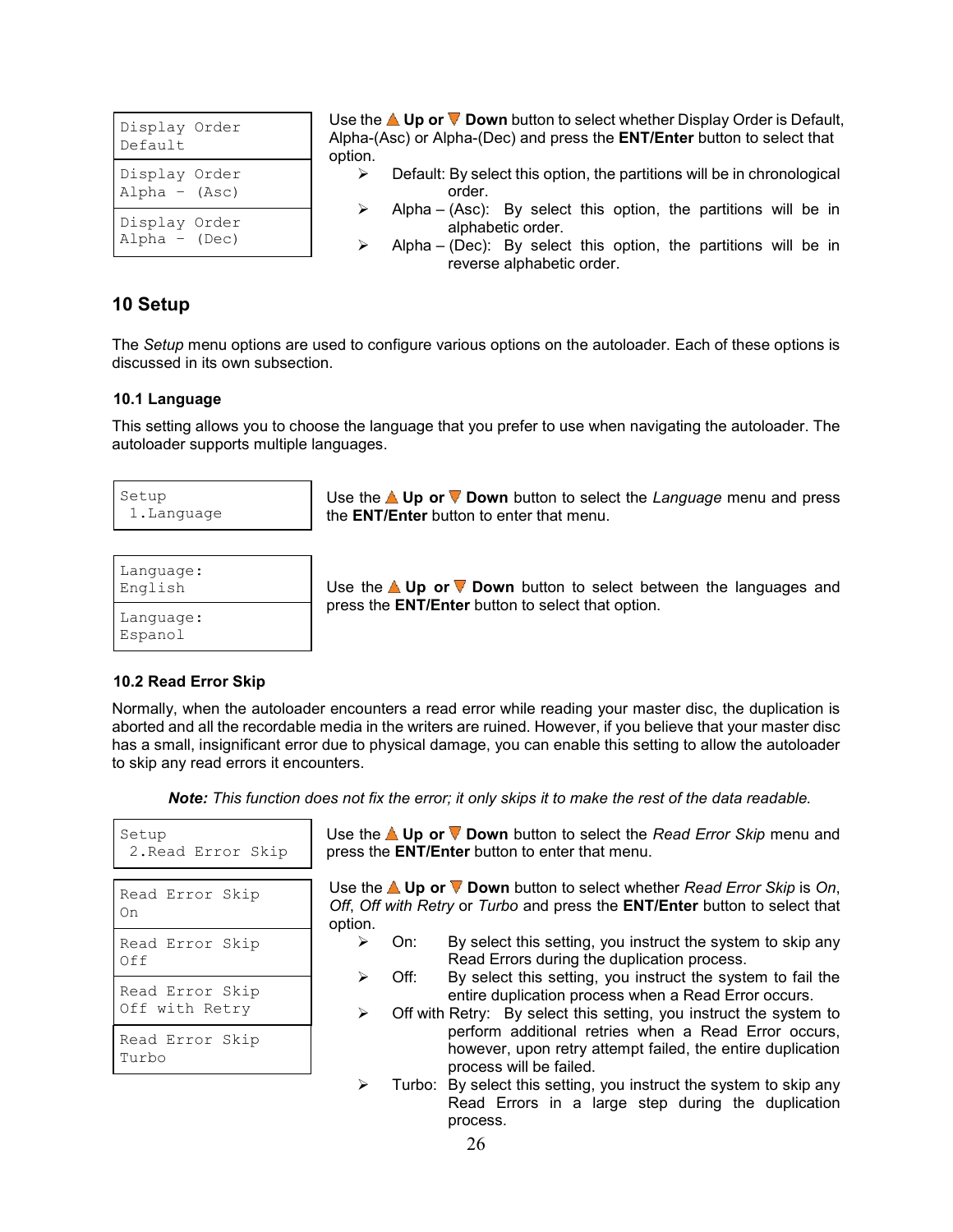#### **10.3 CD Writing Mode**

This setting allows you to select which mode to use to duplicate a CD; *"Disc at Once"* or *"Track at Once"*. Unless you understand completely what these modes are, we strongly suggest you set it to "Disc at Once."

Setup 3.CD Writing Mode

| CD Writing Mode<br>Disc at Once  |  |
|----------------------------------|--|
| CD Writing Mode<br>Track at Once |  |

Use the **Up or Down** button to select the *CD Writing Mode* menu and press the **ENT/Enter** button to enter that menu.

Use the **Up or Down** button to select either *Disc at Once* or *Track at Once*, and press the **ENT/Enter** button to select that option.

#### **10.4 Max Audio, VCD & CDG Speed**

Due to the lack of error checking mechanism for Audio CD, Video CD and CD+G format, duplicating them at too high a speed can cause frequent errors like glitches and skips. Use this setting to adjust the maximum duplication speed for Audio, Video CD and CD+G format to ensure reliable duplication for such formats.

| Setup                         |  |  |  |
|-------------------------------|--|--|--|
| 4. Max Audio, VCD & CDG Speed |  |  |  |

Max Audio, VCD & CDG Speed 16x

Use the **Up or Down** button to select the *Max Audio, VCD & CDG Speed* menu and press the **ENT/Enter** button to enter that menu.

Use the **△Up or** ▼ Down button to select the desired maximum writing speed for Audio, VCD and CDG, and press the **ENT/Enter** button to select that option.

*Note: The actual speed that is selected may be determined by the drives or by the blank media.*

#### **10.5 Buzzer**

This setting will allow you to choose whether you want to hear a beep when you press a button or when a task has been completed.

| Setup    |  |
|----------|--|
| 5.Buzzer |  |

Use the **Up or Down** button to select the *Buzzer* menu and press the **ENT/Enter** button to enter that menu.

| Buzzer:<br>On  |
|----------------|
| Buzzer:<br>Off |

Use the **△ Up or** ▼ **Down** button to select whether *Buzzer* is on or off, and press the **ENT/Enter** button to select that option.

#### **10.6 Startup Menu**

This setting will allow you to choose the menu option that you will see first when you turn on the autoloader.

Setup 6.Startup Menu Use the **Up or Down** button to select the *Startup Menu* option and press the **ENT/Enter** button to enter that menu.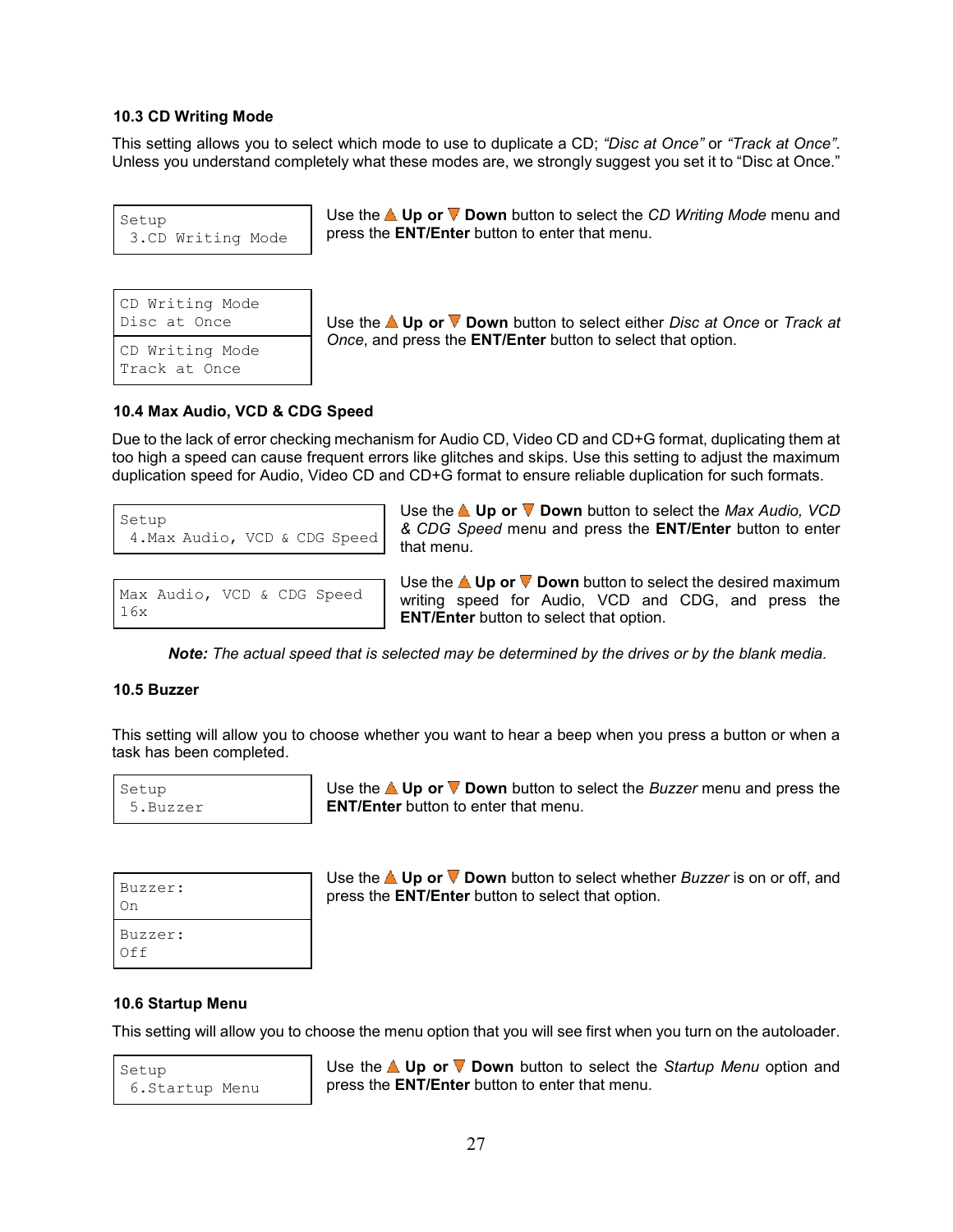Startup Menu Copy

Use the **Up or Down** button to select the desired startup menu, and press the **ENT/Enter** button to select that option.

#### **10.7 Screen Saver**

This menu allows you to choose whether you want to enable the *Screen Saver* feature. By enabling this feature, a screen saver will be displayed when your autoloader has been idle for a specific period of time.

```
Setup
 7.Screen Saver
```
Use the **Up or Down** buttons to select the *Screen Saver* menu and press the **ENT/Enter** button to enter that menu.

| Screen Saver:<br>l On |  |
|-----------------------|--|
| Screen Saver:<br>Off  |  |

Use the **Up or Down** button to select whether the *Screen Saver* is on or off, and press the **ENT/Enter** button to select that option.

### **10.8 Counter**

This menu allows you to choose whether you want to enable the *Counter* feature. By enabling this feature, the autoloader will prompt you to enter a counter amount and continuously burn discs until it reaches the value set into the counter.

| Setup     |  |
|-----------|--|
| 8.Counter |  |

| Counter:<br>On  |
|-----------------|
| Counter:<br>Off |

Use the **Up or Down** button to select the *Counter* menu and press the **ENT/Enter** button to enter that menu.

Use the **△Up or** ▼ **Down** button to select whether the *Counter* is on or off, and press the **ENT/Enter** button to select that option.

For information on entering the counters, see *"Setting Counters and Assigning Names"* on page 12.

#### **10.9 DVD+R High Compatibility Mode**

This feature allows you to turn the *DVD+R High Compatibility Mode* feature *ON* or *OFF*. The purpose of this feature is to increase the compatibility of DVD+R media with a broader range of DVD Video players. This process will increase the amount of time required to duplicate your disc(s).

```
Setup
 9.DVD+R High Compatibility Mode
```

```
DVD+R High Compatibility Mode:
On
```

```
DVD+R High Compatibility Mode:
Off
```
Use the **Up or Down** button to select the *DVD+R High Compatibility Mode* menu and press the **ENT/Enter** button to enter that menu.

Use the **Up or Down** button to select whether the *DVD+R High Compatibility Mode* is on or off, and press the **ENT/Enter** button to select that option.

#### **10.10 ISRC**

This option will allow you to enable/disable copying ISRC code of the Audio CD. ISRC is the serial number of the audio tracks that uniquely identifies the song in that audio track. This ISRC code is commonly found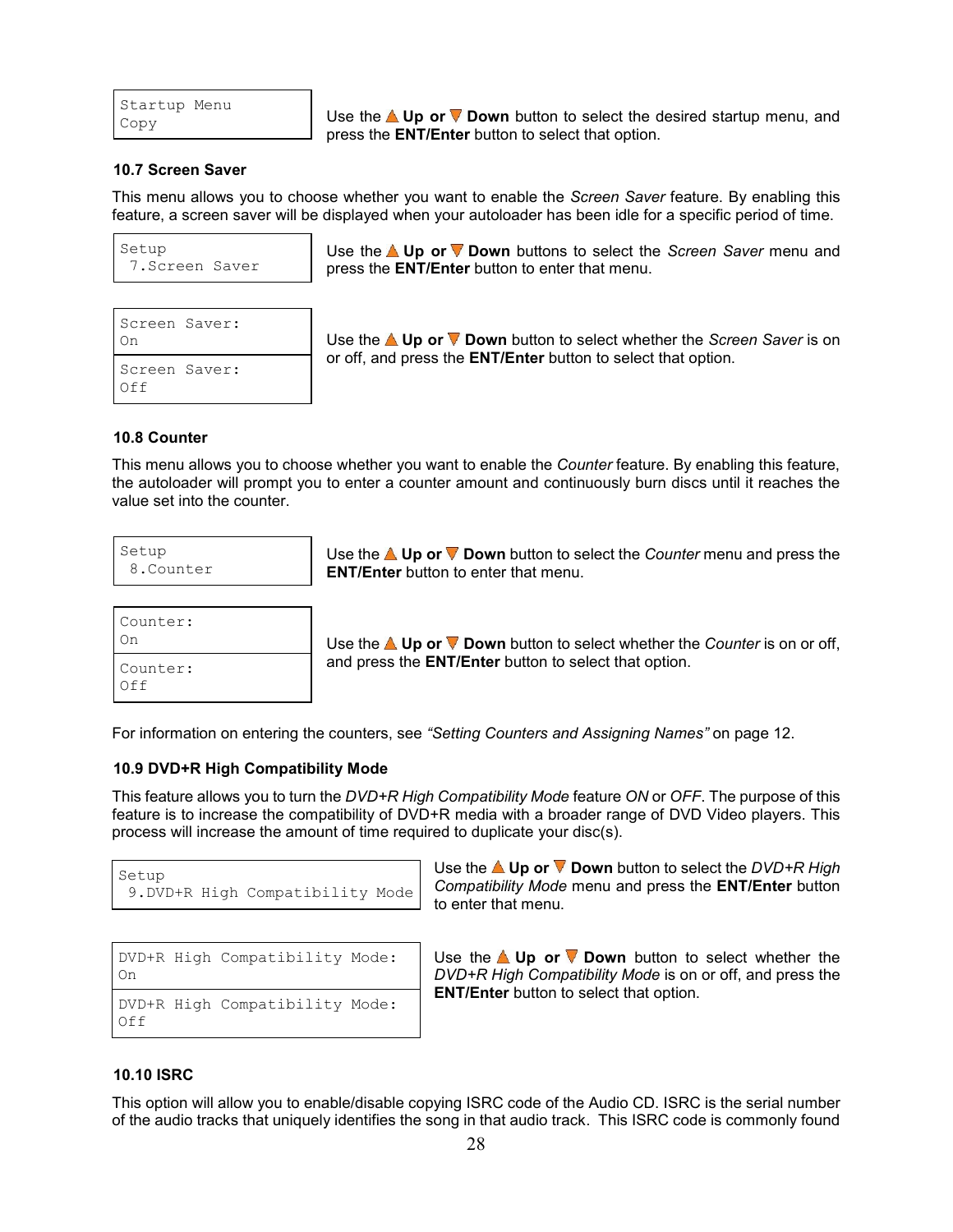in commercial Audio CDs and rarely seen on the home made Audio CDs. By enabling this feature, the duplication performance will be lowered.

| Setup   |  |  |
|---------|--|--|
| 10.ISRC |  |  |

ISRC On ISRC Off

Use the **L** Up or **V** Down button to select the *ISRC* menu and press the **ENT/Enter** button to enter that menu.

Use the **Up or Down** button to select whether the *ISRC* is *ON* or *OFF*, and press the **ENT/Enter** button to select that option.

#### **10.11 Overburn**

Overburn is a burning method to bypass the capacity limitations of the media to burn further out onto the edge of the media. This can result in slightly higher storage capacity; however, it has also been known to have compatibility playback issues. Please use it with caution.

Note: This works only for CD and BD media. Due to physical limitations of the DVD media, it is not *possible to record more than the advertised capacity.*

| Setup       |
|-------------|
| 11.Overburn |

Use the **Up or Down** button to select the *Overburn* menu and press the **ENT/Enter** button to enter that menu.

| Overburn        | Use the $\triangle$ Up or $\nabla$ Down button to select whether the Overburn feature is |
|-----------------|------------------------------------------------------------------------------------------|
| On              | ON or OFF, and press the <b>ENT/Enter</b> button to select that option.                  |
| Overburn<br>Off |                                                                                          |

# **11 System Utilities**

*System Utilities* is used to provide useful tools for duplication aspect of the system. Each of these options is discussed in its own subsection.

#### **11.1 Disc Info**

.

Use the *Disc Info* utility to identify the type and other information about your blank recordable media.

Place your disc(s) into the drives.

*Note: The Disc Info function does not use the robotic capabilities of the system. You must manually insert the discs into the drives.*

System Utilities 1.Disc Info

Use the **Up or Down** button to select the *Disc Info* menu and press the **ENT/Enter** button to enter that menu. The system will proceed to the *Please Insert Disc* menu.

Disc Info Please Insert Disc

Disc Info 3 Disc Detected, GO? After a few seconds, the system will detect the discs and ask you if you want to proceed. Wait until all of the discs have been detected and press the **ENT/Enter** button to continue.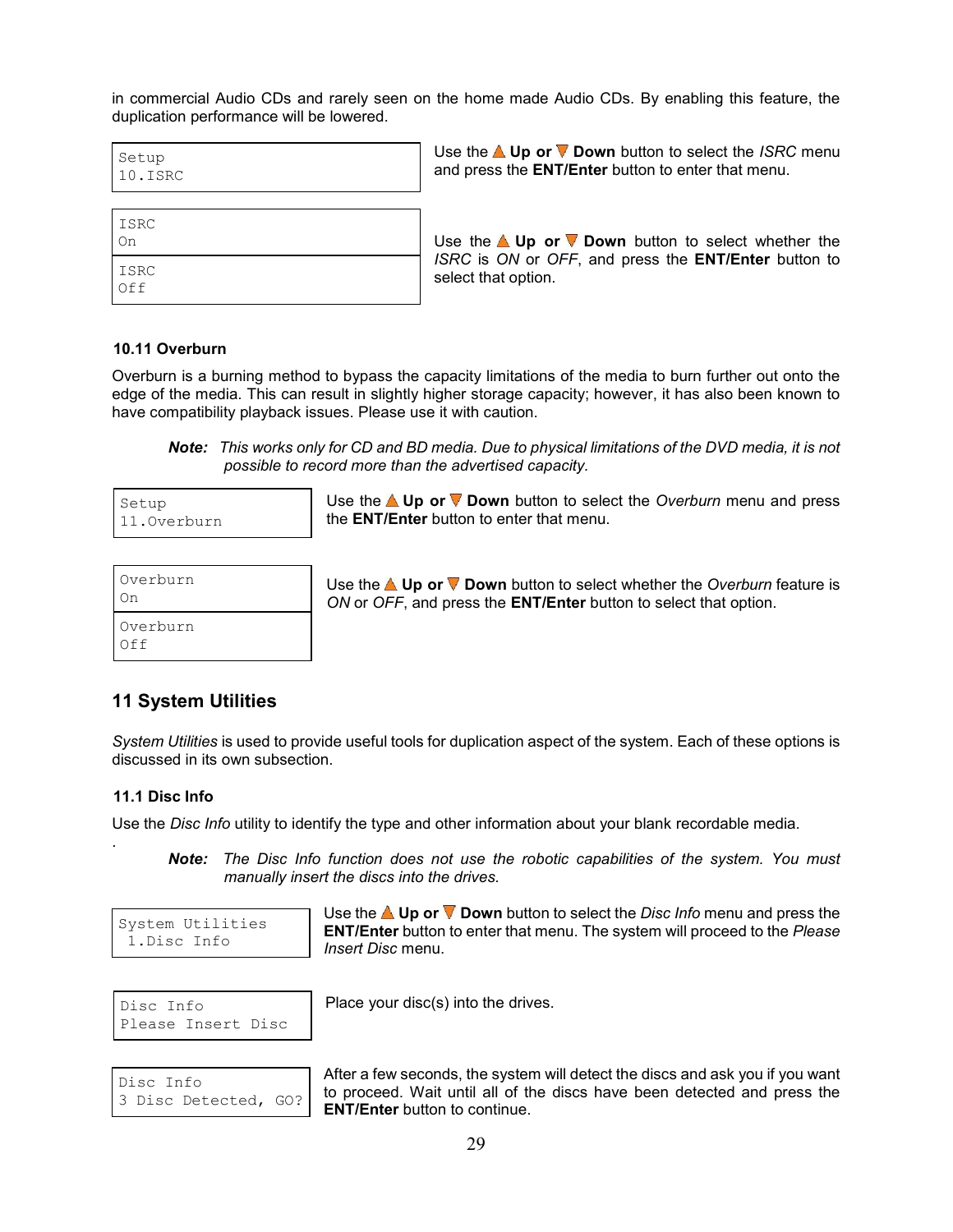#### **11.2 System Info**

The *System Info* menu provides a lot of hardware information about the autoloader such as firmware versions, Duplication/Robot Control Boards type, etc. You can scroll through the various specifications by pressing the **Up or Down** button.

```
System Utilities
 2.System Info
```
Use the **Up or Down** button to select the System Info menu and press the **ENT/Enter** button to enter that menu.

#### **11.3 Device Info**

This menu allows you to see information about the recording devices built inside your autoloader. This information includes, but is not limited to, manufacturer, model number, etc.

```
System Utilities
 3.Device Info
```
Use the **Up or Down** button to select the *Device Info* menu and press the **ENT/Enter** button to enter that menu.

### **11.4 Load Default**

This function will reset all of the options back to the manufacturer's default settings. You should only perform this function if your autoloader is acting abnormally.

| System Utilities |
|------------------|
| 4. Load Default  |

Use the **Up or Down** button to select the *Load Default* menu and press the **ENT/Enter** button to enter that menu.

Load Default Press OK to Continue

Press the **ENT/Enter** button to load the default parameters or the **ESC/Escape** button to return to the *System Utilities* menu.

#### **11.5 Update Firmware**

This function will update the software of your autoloader. To update, you need to insert the manufacturer's Certified Update CD into one of the drives and make sure no other discs are in rest of the drives. Then select this function by pressing the **ENT/Enter** button. We strongly suggest that you do not upgrade your autoloader's firmware unless your autoloader has become unstable or you are instructed to do so by Tech Support.

*Warning: When you update the firmware on your system, there may be a chance that you will lose all of the data (contents of master discs) stored in the user HDD partitions. Make sure that you back up all of the data on the HDD before attempting this procedure.*

### **12 Loader Utilities**

The Loader Utilities is used to provide useful tools for the robotic aspect of the system. Each of these options is discussed in its own subsection.

#### **12.1 Update Robot Firmware**

Use this utility to update the software in your autoloader's robot controller. To update, you need to insert the manufacturer's Certified Update CD into one of the drives and make sure no other discs are in rest of the drives. Then you can press the **ENT/Enter** button to update. You should not upgrade your autoloader's robot firmware unless your system is becoming unstable or you are advised to do so by Tech Support.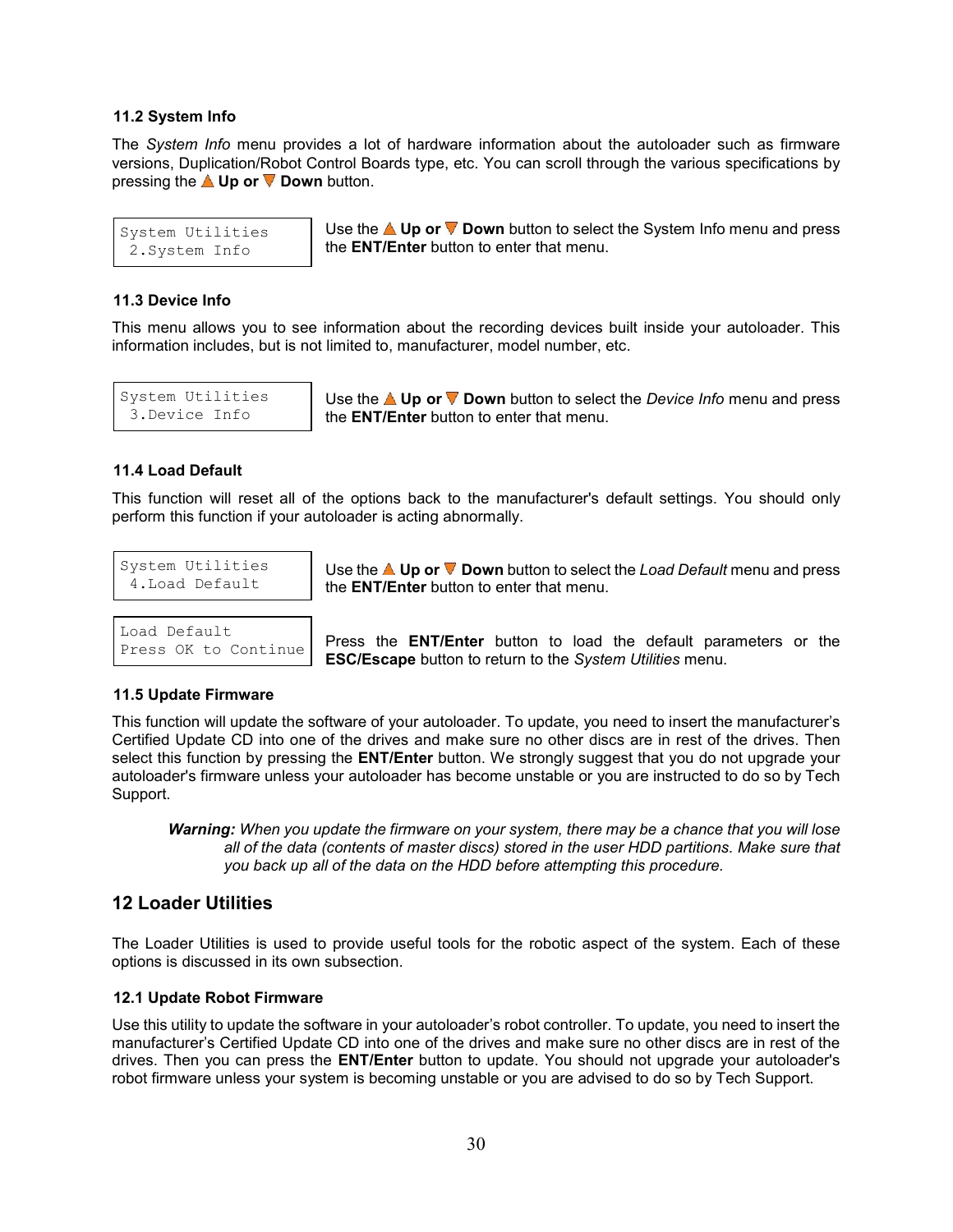# **13 Manage Accounts**

This feature allows the administrator to:

- $\triangleright$  Create user accounts and passwords to prevent unauthorized use of this autoloader.
- $\triangleright$  Edit existing user account information, including name and password.
- $\triangleright$  Delete existing user account(s).
- Enable or disable "Manage Accounts"

*Manage Accounts* is disabled by default. Prior to activating the *"Manage Accounts"* feature, the autoloader recognizes all users as the Administrator. The pre-defined password for this function is "0000." By adding additional users, each individual user has their own settings.

To take advantage of this feature, follow these instructions:

- Change the Administrator password. Refer *to "Edit User Info"* on page 32 for additional information.
- Create a User Name and Password for each authorized person on this autoloader. Refer to *"Create User"* on page 32 for additional information.
- Enable the *"Manage Accounts"* feature by turning on the *"Password on Bootup"* setting. Refer to *"Password on Bootup"* on page 33 for additional information.
	- *Note: This system comes with a standard license that allows you to create up to 32 users. However, if you desire to create more than 32 users, please contact Tech Support Service regarding our special 64 user license pack.*

To access the *Manage Accounts* feature, you need to perform the following tasks:

| Duplicator          | 5.43 |
|---------------------|------|
| 13. Manage Accounts |      |

Use the **Up or Down** button to select the *Manage Accounts* menu and press the **ENT/Enter** button to enter that menu. You will be shown the *Enter Password* menu.

Enter PWD [ ] OK?

The system will ask you for the Administrator's Password.

The default Administrator's Password is "0000." To enter, press the **△ Up or ▼ Down** button to select the first digit of your password and press the **ENT/Enter** button to submit the current digit. You will automatically move to the next digit. Repeat these steps until you've selected all four digits for your password. After you have entered the password, press the **ENT/Enter** button to *"OK"* the submission of your password.

Once your password is validated, you will be guided to the main Manage Accounts screen:

|             | Manage Accounts |
|-------------|-----------------|
| 1.View User |                 |

The submenus of Manage Accounts are discussed in the sections that follow.

### **13.1 View User**

This menu allows you to view current existing user accounts.

*Note: User "Admin" is the administrative account. It will always be there.*

Manage Accounts 1.View User

Press the **ENT/Enter** button to enter this menu

```
View User
1.[ADMIN ]
```
Use the **△ Up or** ▼ Down button to scroll through the list of users. Press the **ESC/Escape** button to go back to the *Manage Accounts* menu.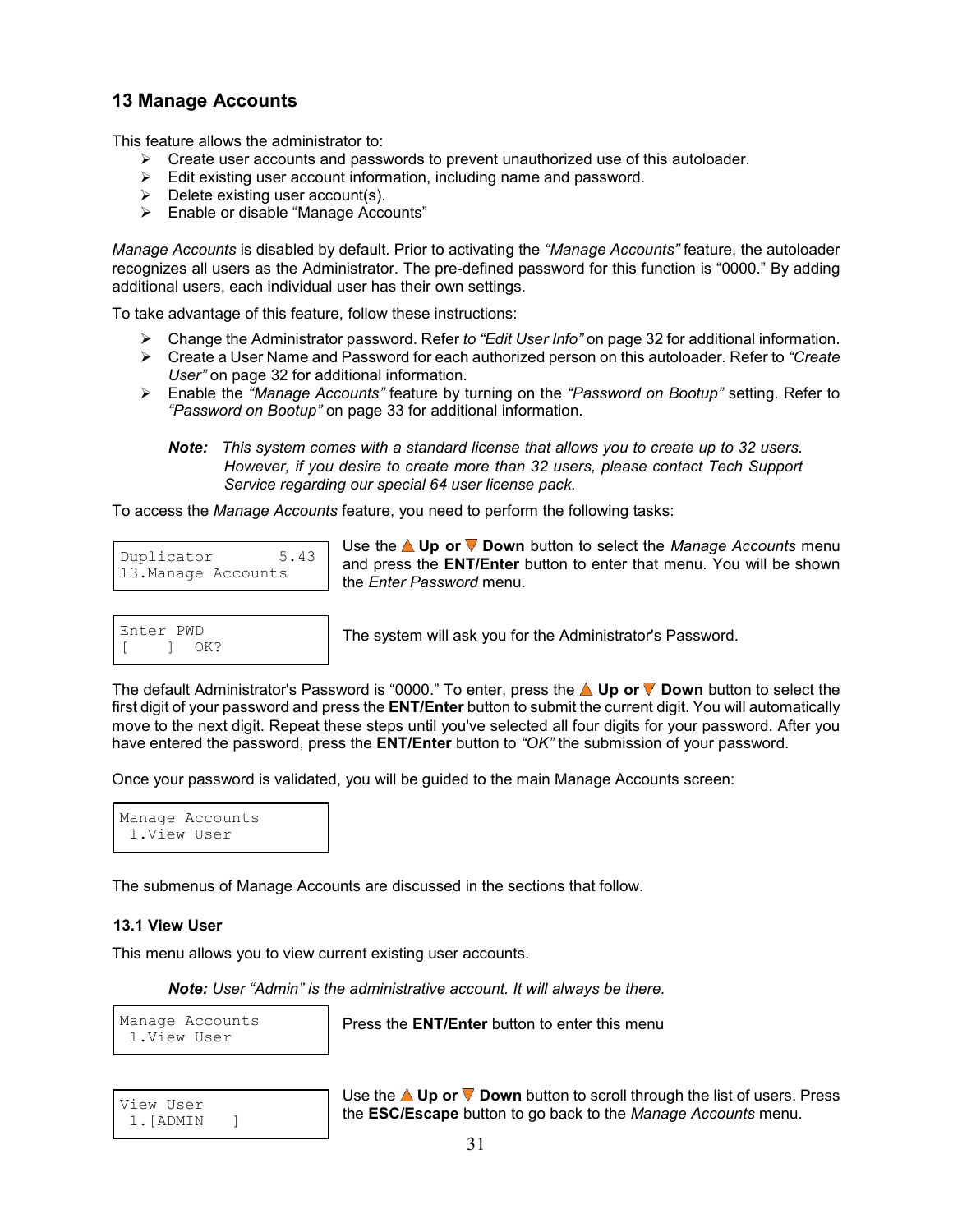#### **13.2 Create User**

This menu allows you to create additional user accounts. Each user has their own settings and hard drive partitions. During this process, you will be prompted to enter a new username and user password for a new account.

*Note: The User name consists of a maximum of eight alphanumeric letters or numbers. Note: The User password consists of four numbers.*

Manage Accounts 2.Create User

Press the **ENT/Enter** button to enter this menu.

| Edit User's Name |       |  |
|------------------|-------|--|
| <b>TRALPH</b>    | 1 OK? |  |

Enter the user's name using the instructions shown in *"Editing Names"* on page 13. Press the **ENT/Enter** button to move on to the Enter Password stage.

| Enter PWD  |       |  |
|------------|-------|--|
| $\sqrt{0}$ | l OK? |  |

Enter the user's password using the instructions shown in *"Setting Counters and Assigning Names"* on page 12. Press the **ENT/Enter** to complete.

|        | User Ralph |
|--------|------------|
| Added! |            |

The autoloader will display a confirmation message and automatically return you to the Manage Accounts menu.

#### **13.3 Edit User Info**

The *Edit User Info* menu allows you to change the existing user's account name and password. During this process, you will be asked to select the existing account and then you will be prompted to enter the new user name and new user password for this account.

*Note: User "Admin" is the administrative account; you cannot change the user name for this account, but can change the password for this account.*

Press the **ENT/Enter** button to enter this menu.

*Note: The User name consists of a maximum of eight alphanumeric letters or numbers. Note: The User password consists of four digits.*

| Manage Accounts   |  |
|-------------------|--|
| 3. Edit User Info |  |

Edit User Info 1.[ADMIN ]

Edit User's Name [RALPH ] OK?

Enter PWD [0 ] OK?

User Ralph Changed!

Use the **△Up or** ▼ Down button to scroll through the list of users. Press the **ENT/Enter** button to select user.

Edit the user's name using the instructions shown *in "Editing Names"* on page 13. Press the **ENT/Enter** button to move on to the *Enter Password* stage.

Enter the new password for this user via the instructions shown in *"Setting Counters and Assigning Names"* on page 12. Press the **ENT/Enter** button to complete.

The autoloader will display a confirmation message, and automatically return you to the Manage Accounts menu.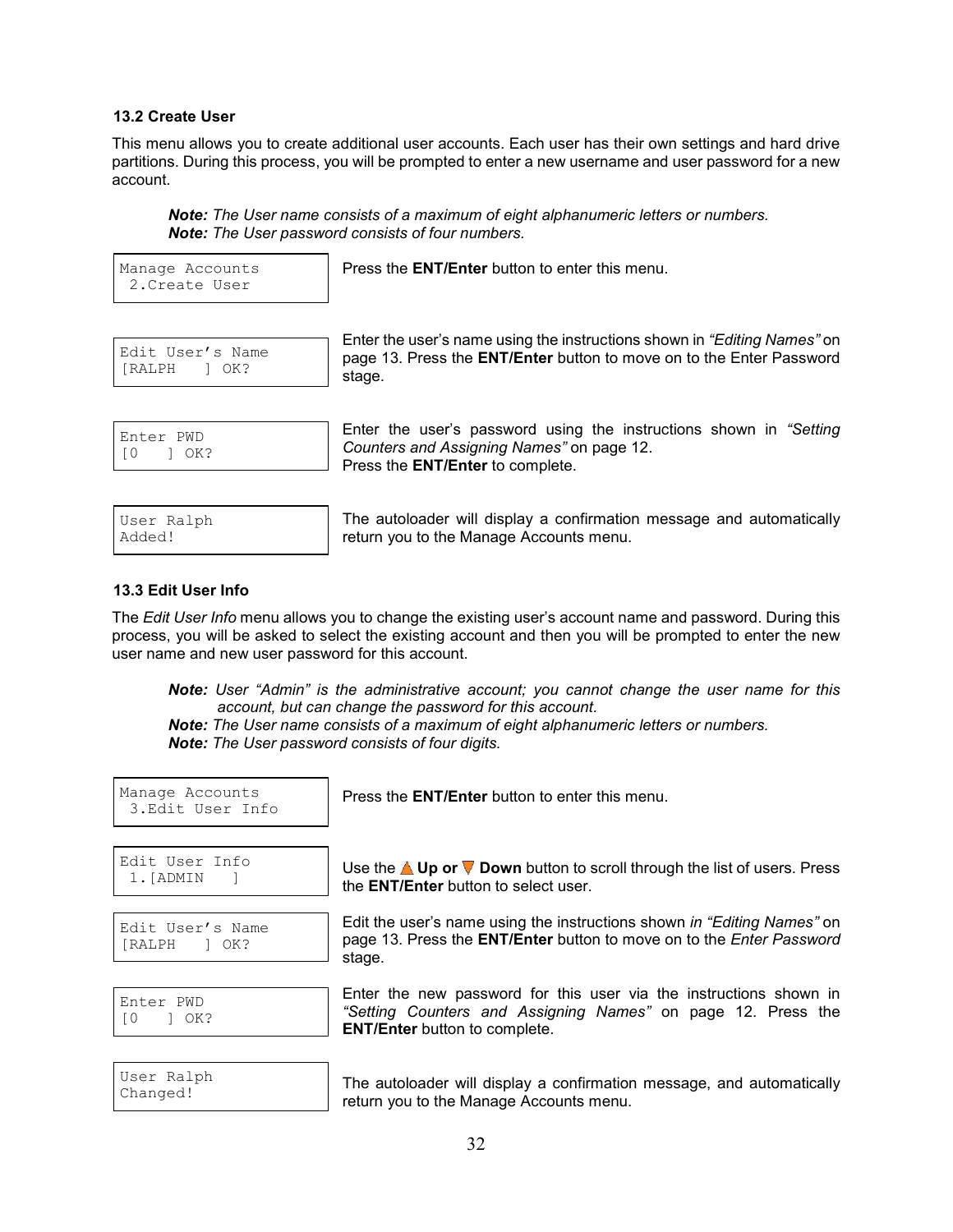#### **13.4 Delete User**

This menu allows you to delete an existing user's account. During this process, you will be asked to select the existing account to be removed.

*Note: The user "Admin" is the administrative account; you can't delete this account.*

| Manage Accounts<br>4. Delete User   | Press the <b>ENT/Enter</b> button to enter into this menu.                                                                                             |
|-------------------------------------|--------------------------------------------------------------------------------------------------------------------------------------------------------|
| Delete User<br>3. [RALPH            | Use the $\triangle$ Up or $\nabla$ Down button to scroll through the list of users. Press<br>the <b>ENT/Enter</b> button to select the user to delete. |
| Delete User<br><b>TRALPH</b><br>OK? | The autoloader will ask you to confirm the deletion. Press the <b>ENT/Enter</b><br>button to delete the user.                                          |

User Ralph Deleted!

button to delete the user.

The autoloader will display a confirmation message, and automatically return you to the Manage Accounts menu.

#### **13.5 Password on Bootup**

This menu allows you to enable or disable the Password on Boot-up feature. During this process, you will be asked to select *"Yes"* or *"No"* (enable or disable).

Manage Accounts 5.Password on Bootup Password on Bootup: Yes

Press the **ENT/Enter** button to enter into this menu.

Use the **Up or Down** button to select either Yes or No. Press the **ENT/Enter** button to enter the selection.

# **14 AUTOCOPY**

The *AUTOCOPY* function is the simplest way to make CD/DVD/Blu-Ray Disc copies. It simplifies the copy process by not requiring that the project be pre-loaded on the hard drive. Simply place the master disc on top of the input bin and it will be loaded onto a reserve partition in the HDD. The data is transferred automatically to all of the blank discs which follow it. To make copies in *AUTOCOPY* mode, you simply:

- $\triangleright$  Fill the input bin with the required number of blank discs
- $\triangleright$  Place the Master disc on top of the stack in the input bin
- Execute the *AUTOCOPY* function

| Duplicator  | 5.43 |
|-------------|------|
| 14.AUTOCOPY |      |

Fill the input bin with blank discs. Place the Master disc on top of the stack of blank discs on the input bin, and press the **ENT/Enter** button. You will then see the *Counter Selection* menu.

Counter: No Counter

Preparing... Please Wait

Follow the instructions shown in *"Setting Counters"* on page 12 to continue. Once the counter has been set, press the **ENT/Enter** button to confirm. You will then see the *Preparing* screen:

After a short interval, the robotic loader will pick the top disc (the Maser Disc) from the input bin and place it into one of the drives. As this is happening,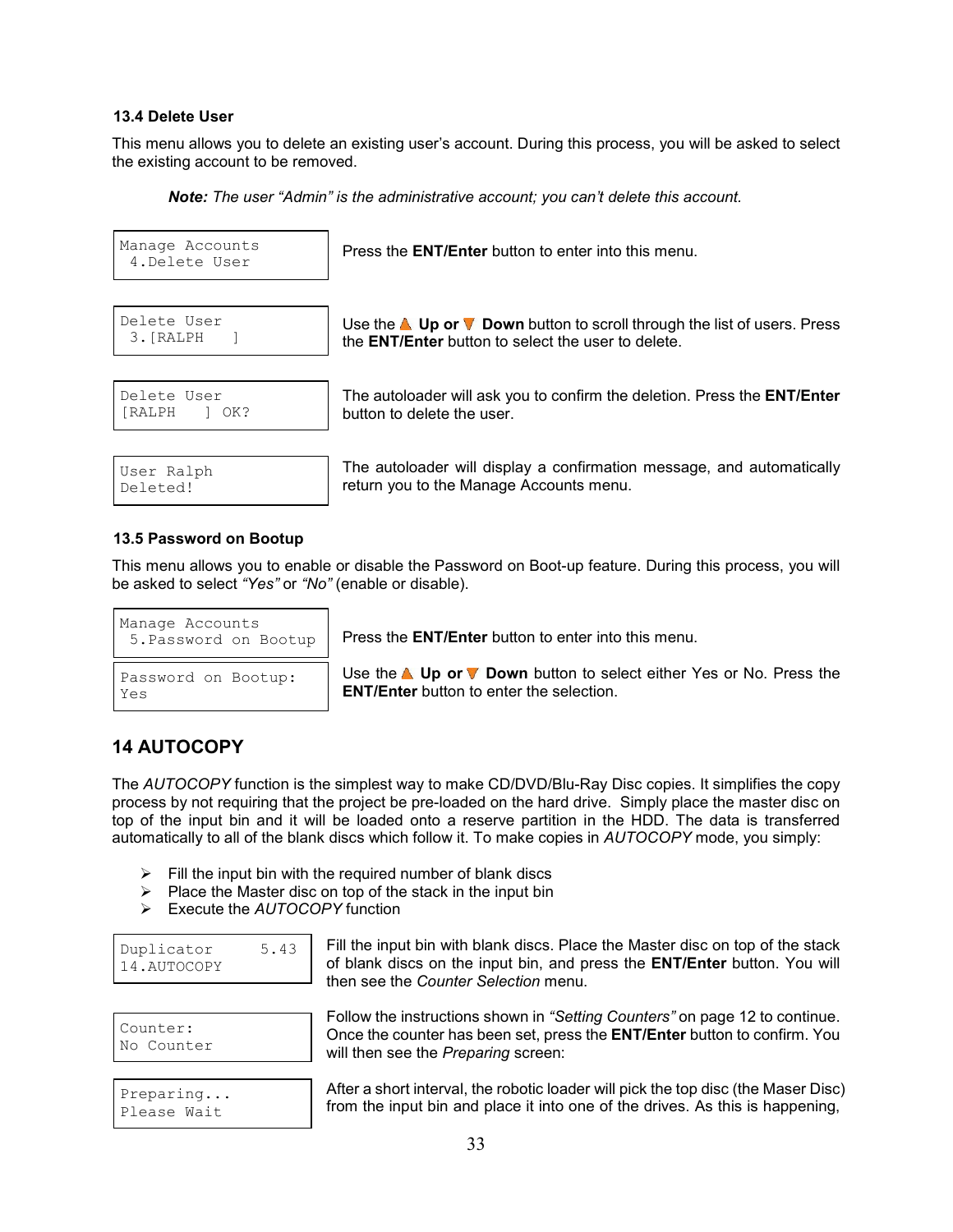you will see a screen similar to below:

| OK: 0 NG: 0 NB: 0 l     |  |  |  |
|-------------------------|--|--|--|
| Input Bin > Drive01 $ $ |  |  |  |

This information screen shows what is happening. In this case, the loader has taken a disc from the input bin and is placing it into Drive 1.

The loader will perform the loading process which will transfer the content of your master disc into the reserved partition of the hard drive.

| OK: $0$ NG: $0$ NB: $0$ |  |  |
|-------------------------|--|--|
| Input Bin > Drive02 $ $ |  |  |

Processing... Please Wait

Upon the successful loading process, the system will drop the Master Disc onto the output bin. It will then pick up the blank discs from the input bin and place those into drives until either all of the drives are full, or the count that you loaded into the counter is reached.

It takes a few seconds for the autoloader to recognize all the discs.

After two or three seconds of processing time, one of the following *Copy Progress* screens will appear.

#### **Counter Specified No Counter Specified**

| Copying H4012MB<br>0/21 12% 481MB                                                                                                                                                                                                                                                                                                                                        | or: | Copying H4012MB<br>12% 481MB<br>0                                                                                                                                                                                                                                                                             |
|--------------------------------------------------------------------------------------------------------------------------------------------------------------------------------------------------------------------------------------------------------------------------------------------------------------------------------------------------------------------------|-----|---------------------------------------------------------------------------------------------------------------------------------------------------------------------------------------------------------------------------------------------------------------------------------------------------------------|
| $\triangleright$ "H" indicates the source of the job<br>resides in the Hard Drive.<br>$\triangleright$ "4012MB" indicates the capacity of<br>the master disc.<br>$\triangleright$ "12%"/"481MB" indicates the<br>current progress of the duplication.<br>$\triangleright$ "0/21" indicates you have a project<br>size of 21 copies and you have<br>made 0 copies so far. |     | $\triangleright$ "H" indicates the source of the job<br>resides in the Hard Drive.<br>$\triangleright$ "4012MB" indicates the capacity<br>of the master disc.<br>$\triangleright$ "12%"/"481MB" indicates the<br>current progress of the<br>duplication.<br>≻ "0" indicates you have made 0<br>copies so far. |

#### *Note: It is normal to see the progress indicator stay at 0%-10% and 100% for approximately 30 seconds for CD duplication and up to one minute for DVD/Blu-Ray Disc duplication. That is caused by the initializing and finalizing stages.*

OK: 3 NG: 0 NB: 0 Drive01 -> Output Bin

Once the duplication run is completed, the loader will remove the finished disc from a drive and place the successful copy on the output bin or if it is a bad/NG copy, place it on the reject area. This will repeat for each drive.

The loader will then pick up another blank disc and load it into the drive. This is then repeated for each drive.

| OK: 3 NG: 0 NB: 0   |  |  |  |
|---------------------|--|--|--|
| Input Bin > Drive01 |  |  |  |

The copying process will continue until you either run out of blank discs or until the count that you loaded into the counter is reached.

If you run out of blank discs and the job is not complete, the autoloader will give you an opportunity to fill the spindle:

*Important: When you add discs to the input bin, be sure to remove your finished discs from the output bin.*

Input Bin Empty Reset Hopper?

At this point you can either:

- put more discs on to the input bin and press the **ENT/Enter** button to continue,
- or press the **ESC/Escape** button to terminate your project.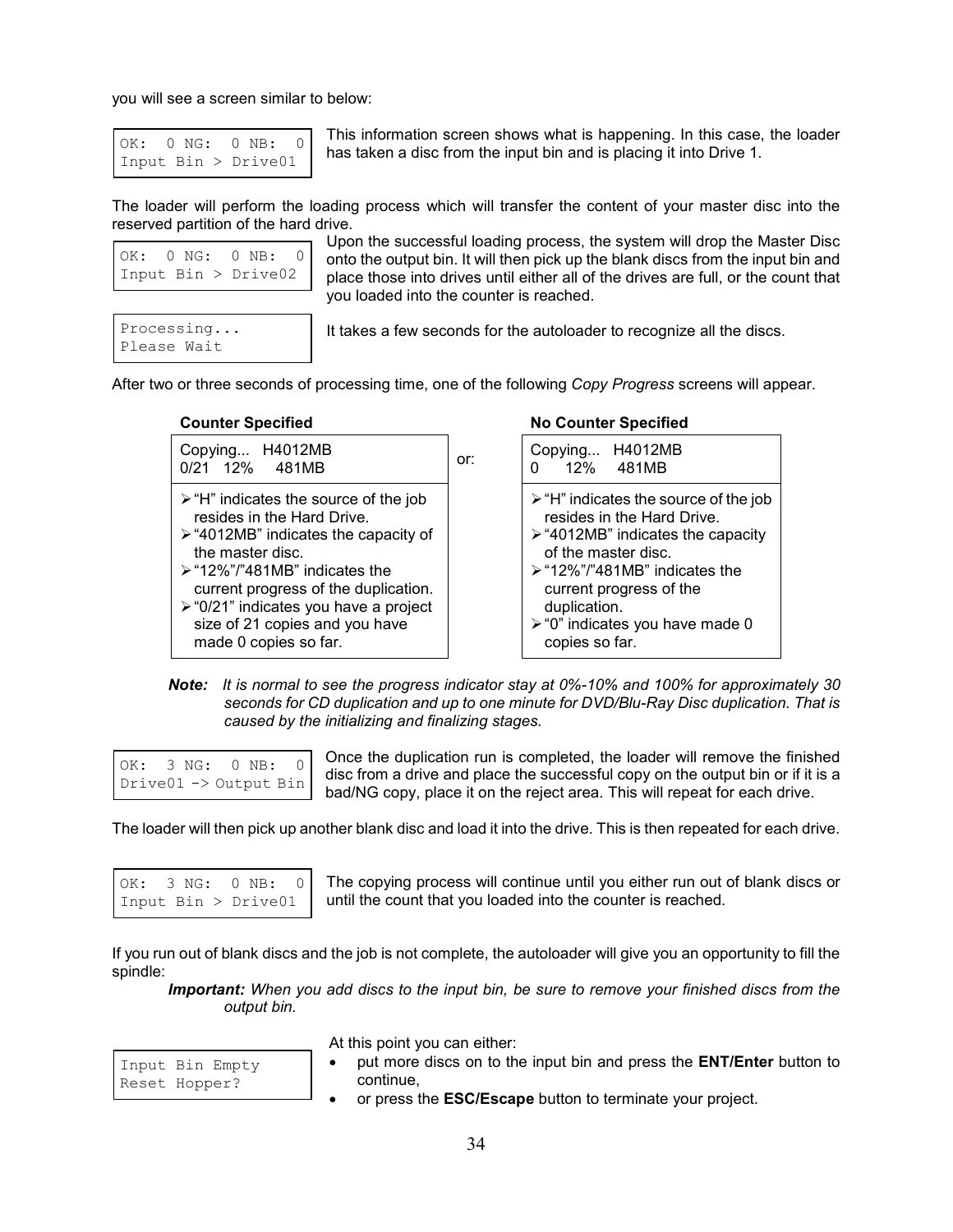Access Drive Log?

Upon project termination, you shall see the *Access Drive Log* menu. You can press the **ENT/Enter** button one more time to see the drive log that indicates the number of passes and fails for every drive/tray, or simply press the **ESC/Escape** button to go back to the main menu. If you choose to see the drive log file, you will see a screen similar to below:



- $\triangleright$  "Drive 1" indicates the below results are for the 1<sup>st</sup> drive.
- $\triangleright$  "OK: 1" indicates there is "1" successful copy made by this drive.
- $\triangleright$  "NG: 0" indicates there are "0" bad copies created by this drive.
- $\triangleright$  "NB: 0" indicates there are "0" discs in this drive that were not recorded due to non-recording error such as invalid media type, etc.

Use the **L** Up or **V** Down buttons to look at the drive log file for the various drives. Press the **ESC/Escape** button to return to the *Copy* menu

## **15 Auto Copy+Compare**

The *Auto Copy+Compare* function is similar to *AUTOCOPY*. It simplifies the process by not requiring that the project be pre-loaded on the hard drive. After the copy process is done, the autoloader automatically compares the copied discs from the content of your original master disc. Any copied discs that fail the compare process will be placed in the Reject Area.

Operation in *Auto Copy+Compare* is identical to operation in *AUTOCOPY* mode. See *"AUTOCOPY"* on page 33 for instructions.

### **16 Auto Compare**

The *Auto Compare* function is the simplest way to compare CD/DVD/Blu-Ray Discs. It simplifies the compare process by not requiring that the project be pre-loaded on the hard drive. Simply place the master disc on top of the input bin and it will be loaded onto a reserve partition in the HDD. The data is compared automatically with all of the rest discs which follow it.

Operation in *Auto Compare* is identical to operation in *AUTOCOPY* mode. See *"AUTOCOPY"* on page 33 for instructions.

### **17 Shutdown**

This function will make sure it is safe to turn off your autoloader. Once you see the *"Ready to Power Off"* message, you can safely turn off the machine using the power switch.

Turning off your autoloader without performing this function will increase the risk of damaging your autoloader.

| Duplicator  | 5.43 |
|-------------|------|
| 17.Shutdown |      |

Press the **ENT/Enter** button to enter into this menu.

| Shutdown |  |                      |
|----------|--|----------------------|
|          |  | Press OK to Shutdown |

Press the **ENT/Enter** button to shut down the autoloader. The autoloader will do all of its internal housekeeping and then display a confirmation message: "Ready to Power Off"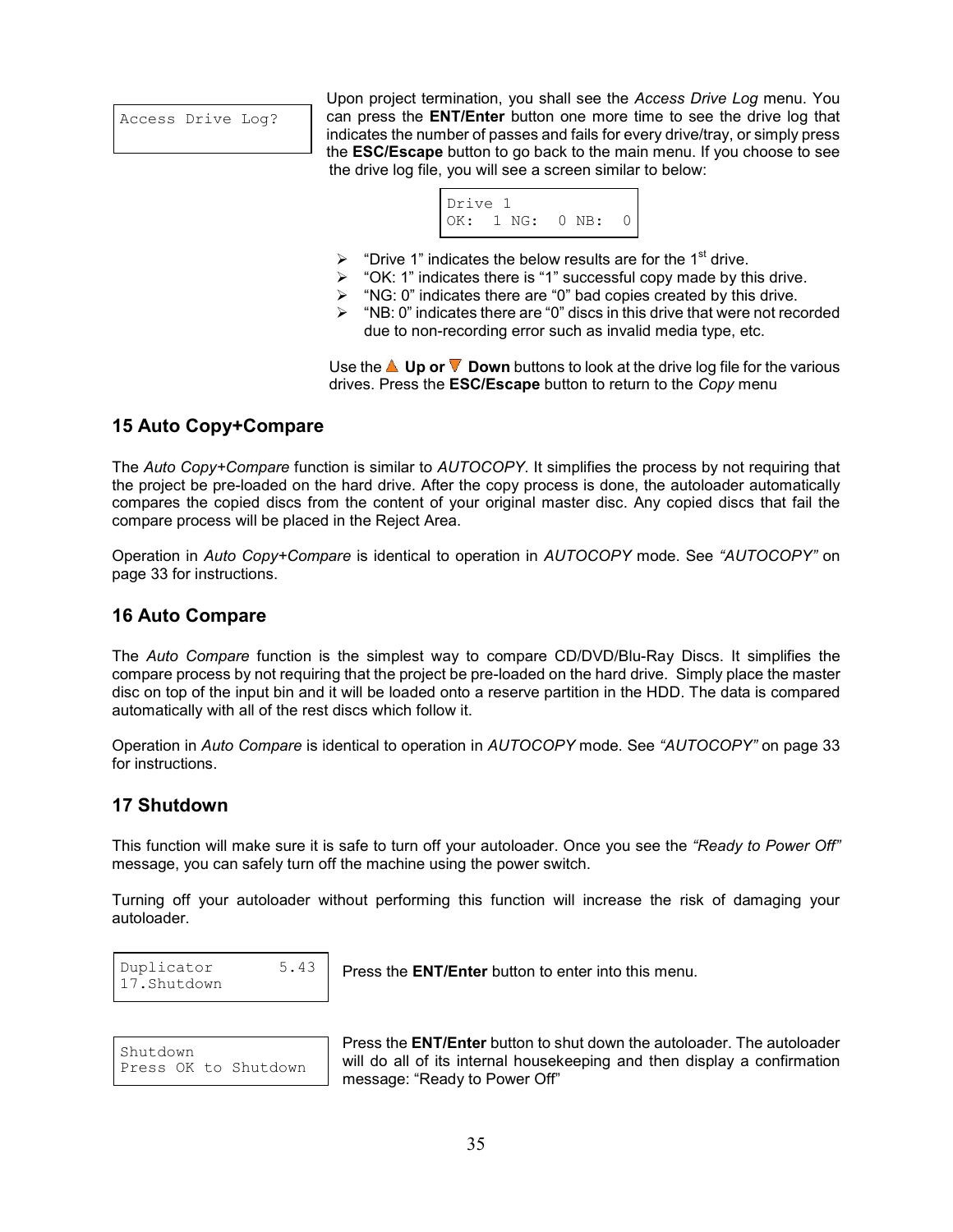Shutdown Ready to Power Off Press the power button to power off the system.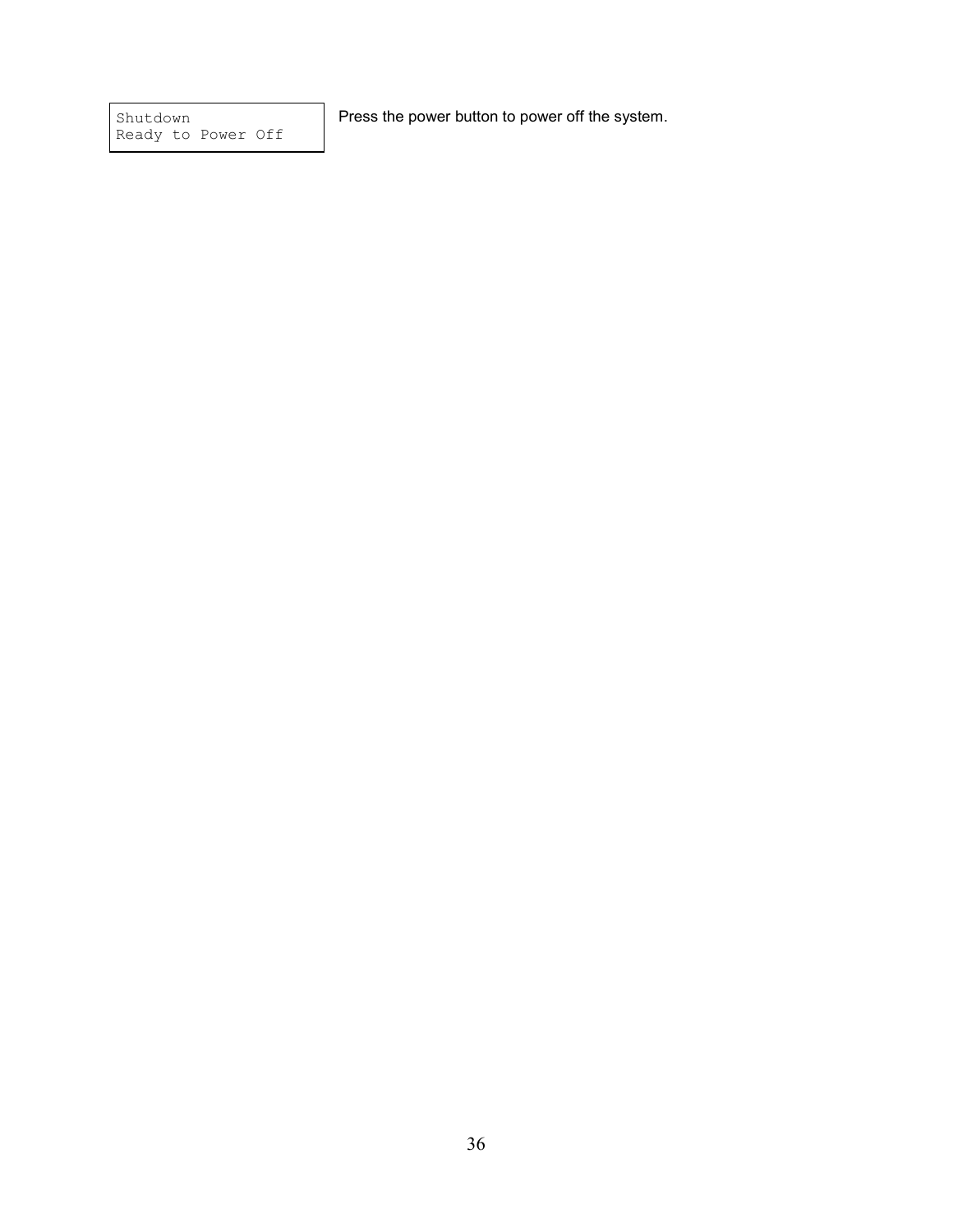# **Chapter 3: Trouble Shooting**

#### *No display on LCD or the unit does not operate when the power is on.*

- $\triangleright$  Check the connections for the power cable and ensure that the power outlet is working correctly.
- $\triangleright$  Make sure that the rear-panel power voltage setting matches the voltage of your power outlet.
- $\triangleright$  If the autoloader was stored in a location where the temperature dropped below 32°F (0°C) within the past 24 hours, leave the autoloader in a warm room with a temperature of at least 65°F (19°C) for four hours prior to powering the autoloader on.

#### *Drives cannot read disc and shows error message.*

- $\triangleright$  Check the format of the master CD/DVD/BD
- > Check the master CD/DVD/BD itself for damage.
- $\triangleright$  Your master disc may be copy protected. Normally, most of the Blu-Ray or DVD movies and some of the CDs you purchase from stores have copy protection encoded on them.

#### *Buttons do not function.*

 $\triangleright$  The autoloader may still be busy performing a task. Give it some time and press the button again. To interrupt the current running process, press the **ESC/Escape** button and hold it for several seconds. If it still doesn't work, turn the machine off, and then restart the machine after a minute.

#### *Copy completed, but the copies are not readable / executable.*

- $\triangleright$  Use the "compare" feature to check the copied disc (data discs only).
- $\triangleright$  Based on our experience, the quality of your media plays a big role on this part. Try to use high quality media to prevent such problems.
- Use another BD/DVD/CD player/ROM to test the copied media. Sometimes, your BD/DVD/CD Player/ROM may not be compatible with recordable BD/DVD/CD disc.

#### *The failure rate is high.*

- Lower the "write speed" and try again. See *"Select Burn Speed"* on page 20.
- $\triangleright$  The quality of your blank discs may be poor.
- $\triangleright$  The quality of your master disc may be poor.

#### *Do I need to upgrade my autoloader's firmware?*

 Unless your system is getting unstable, we strongly suggest not upgrading your autoloader's firmware. Please contact Tech Support if your system is getting unstable.

#### *Cannot boot-up or fails to upgrade firmware.*

▶ Contact Tech Support.

### *Can I load data directly from my computer to my autoloader's Hard Drive?*

 $\triangleright$  No, your autoloader's Hard Drive has a unique file system that computers will not recognize. Thus, you can't perform any read/write operations to the Hard Drive from your computer.

#### *Why won't some drives copy?*

- Reset the system settings back to default. (See *"Load Default"* on page 30)
- $\triangleright$  Drives are consumable parts and every drive has a finite lifespan. After a period of time, they do tend to wear out. Please contact Tech Support Service for assistance. F.Y.I - Replacing any component(s) of the autoloader without Tech Support Service's consent will void the autoloader's warranty instantly.
- ▶ Contact Tech Support.

#### *Why does my autoloader stay at "System Bootup"?*

 $\triangleright$  The reason the autoloader may remain frozen at system bootup is caused by improper shut down. To solve the problem, contact the Tech Support department. Even though this problem can be solved, all the hard drive information will be lost due to this failure.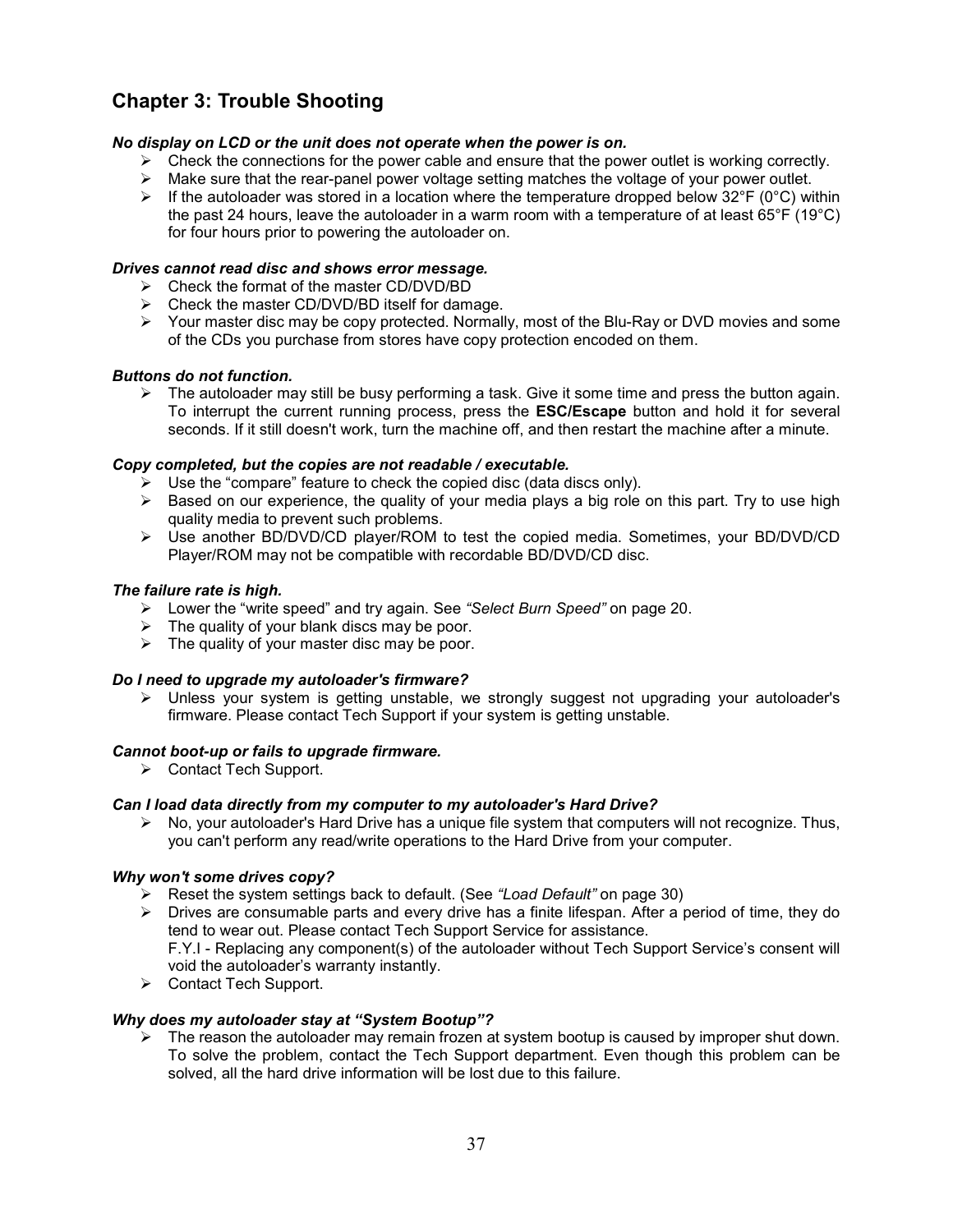*How do I reset my autoloader back to default?*

See *"Load Default"* on page 30.